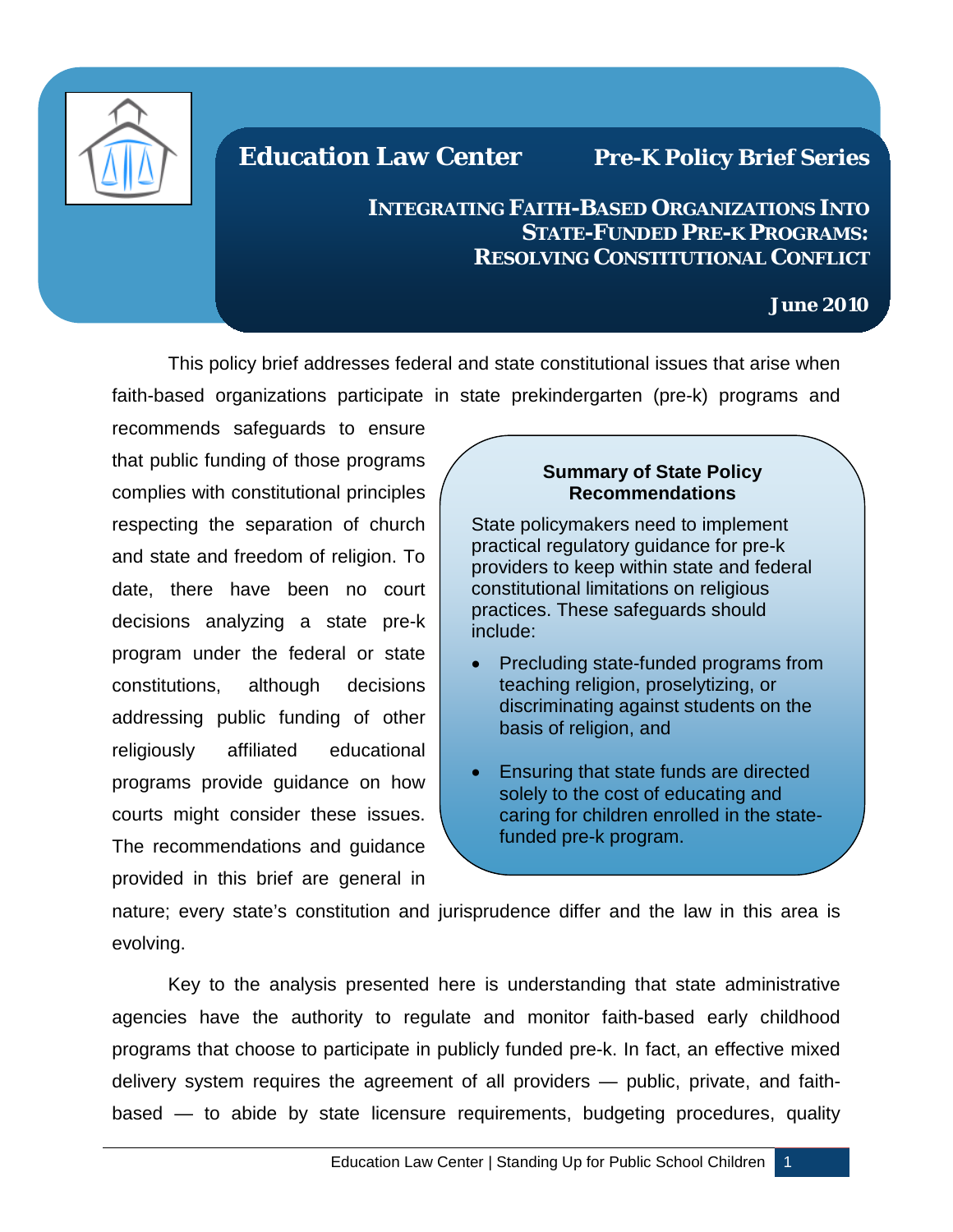standards, such as teacher credentials and class size, $1$  and all other programmatic guidelines designed to ensure the provision of high quality early learning experiences that will prepare three- and four-year-olds to succeed in school. In a significant way, private providers that participate in a state pre-k program and accept state funding agree to operate as an instrumentality of the state's early childhood system. There are no barriers to states imposing, as a condition of providing state funding, requirements and standards, including those designed to ensure compliance with constitutional principles.

#### **The Separation of Church and State**

State funding to support pre-k programs in faith-based settings could raise issues under the Establishment Clause of the First Amendment to the U.S. Constitution as well as state Blaine Amendments or "no-aid" provisions. These are state constitutional

restrictions in about 37 states prohibiting the use of state funds to support sectarian schools, or in a very limited number of states, all private schools. In general, Establishment Clause concerns are easier to satisfy than potential conflicts under state Blaine Amendments. States without a Blaine Amendment must comply with the Establishment Clause; states with a Blaine Amendment must comply

#### **Defining Faith-Based Organizations**

There is no set definition of "faith-based organization," ("FBO") but generally some degree of affiliation with a religious institution is involved. FBOs range from those with explicit, extensive and mandatory religious content, to organizations with explicit religious messages and activities, but no mandatory participation in religious practices, to those that may have been formed by a religious institution or institutions, but whose programs have no religious content or mission.<sup>41</sup>

with both state and federal constitutional provisions. State Blaine Amendments and other state constitutional religious provisions are described in Appendix A.

#### **The Establishment Clause**

The First Amendment to the U.S. Constitution prohibits Congress and all levels of state and local government from enacting laws "respecting an establishment of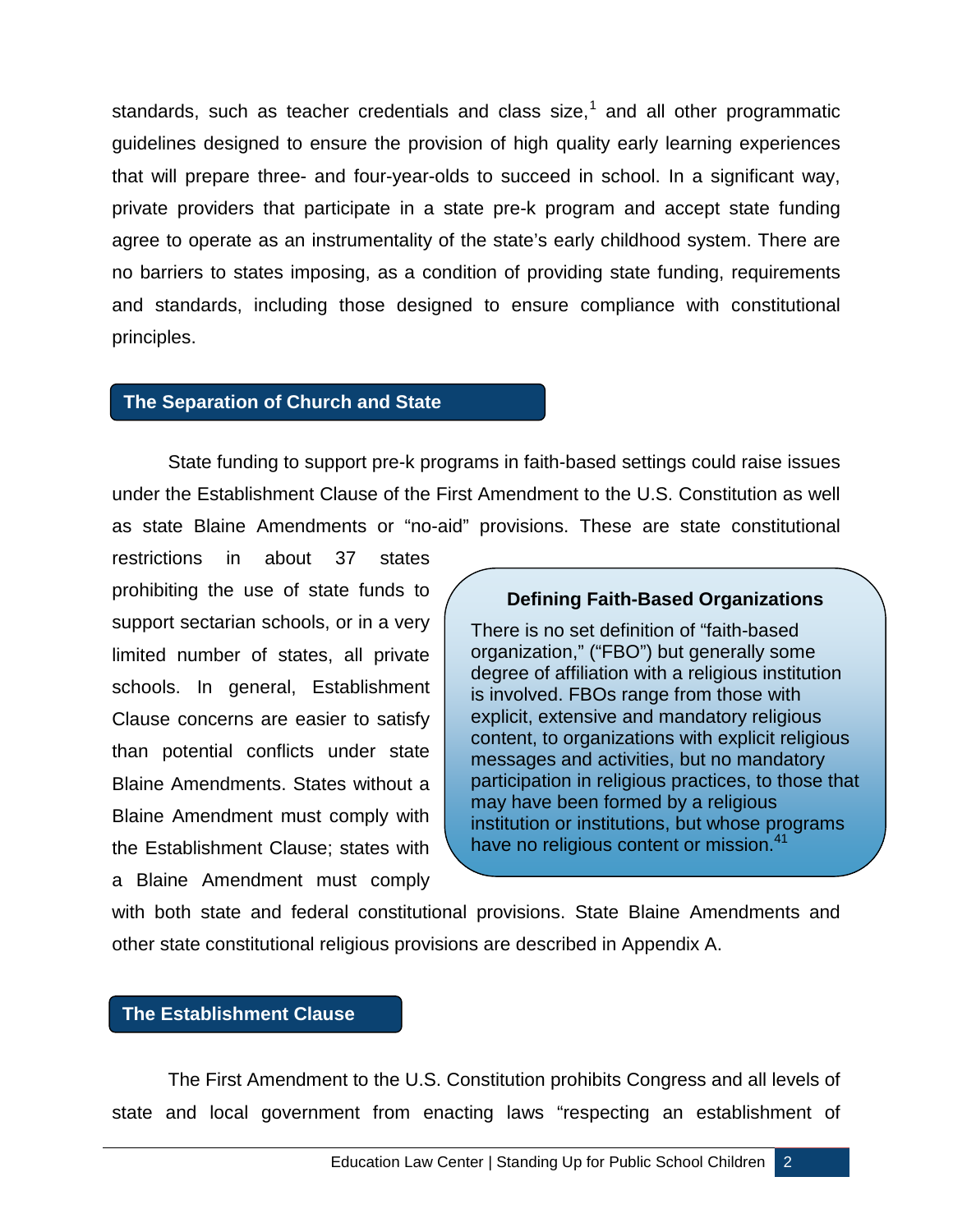religion."<sup>[2](#page-19-1)</sup> This provision requiring separation of church and state is known as the Establishment Clause.

The U.S. Supreme Court has ruled that public funding of religiously affiliated programs violates the Establishment Clause if it has "the effect of advancing religion."<sup>[3](#page-19-2)</sup> A program impermissibly advances religion if it engages in religious indoctrination, religious discrimination, or creates an "excessive entanglement" of church and state. Faith-based organizations are precluded from using any part of government funds to support any religious content or activities, including religious worship, instruction, and proselytizing. Faith-based organizations may use public funds only to support the nonreligious services they provide. They may not require program participants to engage in religious practice or activities. Religious activities must be kept separate — in time and location — from the publicly funded program, and must be privately funded.

As a measure of excessive entanglement of church and state, the U.S. Supreme Court has also looked at who is the primary beneficiary of the public funds and whether those funds enrich religious institutions. The Establishment Clause requires that "no funds traceable to the government" ever find their way into the religious institution's accounts.<sup>[4](#page-19-3)</sup> Government funds must directly benefit the participants in the non-religious program; any benefit to the religious institution must be "incidental to the government's provision of secular services for secular purposes on a religion-neutral basis."[5](#page-19-4)

#### State-Funded Pre-K and Compliance with the Establishment Clause

States can comply with the Establishment Clause while publicly funding pre-k programs by implementing safeguards that require faith-based providers to separate in time and location — delivery of the state pre-k program from any religious activity, and by conditioning receipt of state funds on compliance with those safeguards. For example, state administrative guidelines should establish that, for the state-funded part of any program, all providers must:

- (1) utilize state-approved, secular curricula;
- (2) refrain from teaching religious beliefs;
- (3) avoid engaging in religious practices; and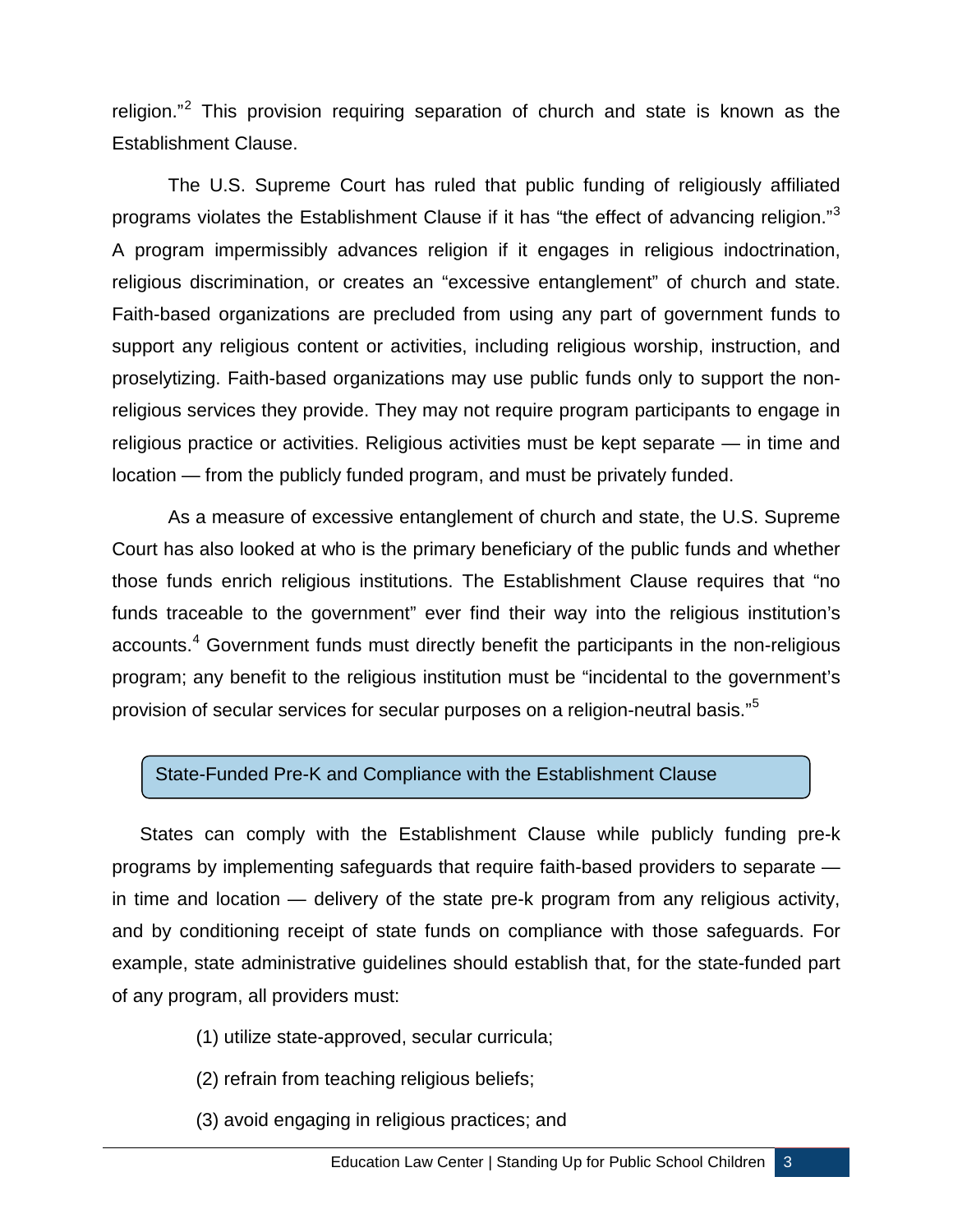(4) have religiously neutral admission criteria.

In addition, state guidelines should impose budgeting protocols to ensure that funds earmarked for pre-k are directed solely to the cost of educating and caring for children enrolled in the state-funded program, and kept out of the religious institution's accounts.

The Federal Government has issued budgeting guidance for faith-based organizations participating in federally funded programs.<sup>[6](#page-19-5)</sup> The guidance is designed to help these organizations avoid Establishment Clause conflicts, and can readily be adapted to state pre-k programs. This issue is discussed in more detail below.

State administrative agencies or their designees should monitor and supervise pre-k programs to ensure adherence to constitutional safeguards. Implementation of and compliance with those safeguards should not be difficult, since programs that choose to participate in state pre-k already

#### **The Question of Vouchers**

On occasion, religious school proponents have urged that states avoid Establishment Clause issues by creating a voucher-based pre-k program, leaving families free to use state funds to choose among various types of schools and allowing the religious schools to include religion in their classrooms.<sup>42</sup> For many reasons, advocates of high quality state pre-k programs discourage funding via vouchers. Voucher-type funding has the potential to defeat the goals of these initiatives. Uniform standards of quality across all types of pre-k providers are essential to ensuring that children have broad access to programs and services that will prepare them for success in kindergarten and beyond. State pre-k programs cannot be effective unless all providers adopt the statemandated quality standards, offer all statemandated services, follow a state-approved curriculum, and submit themselves to state monitoring and accountability measures. Vouchers are likely to allow schools to bypass some or all of these measures needed for a successful program.

are subject to significant state regulation and oversight.

#### **State Blaine Amendments**

About three-quarters of the states have provisions in their constitutions that prohibit the use of public funds to support schools under sectarian control. These are often referred to as "Blaine Amendments" or "no-aid" provisions and are — at least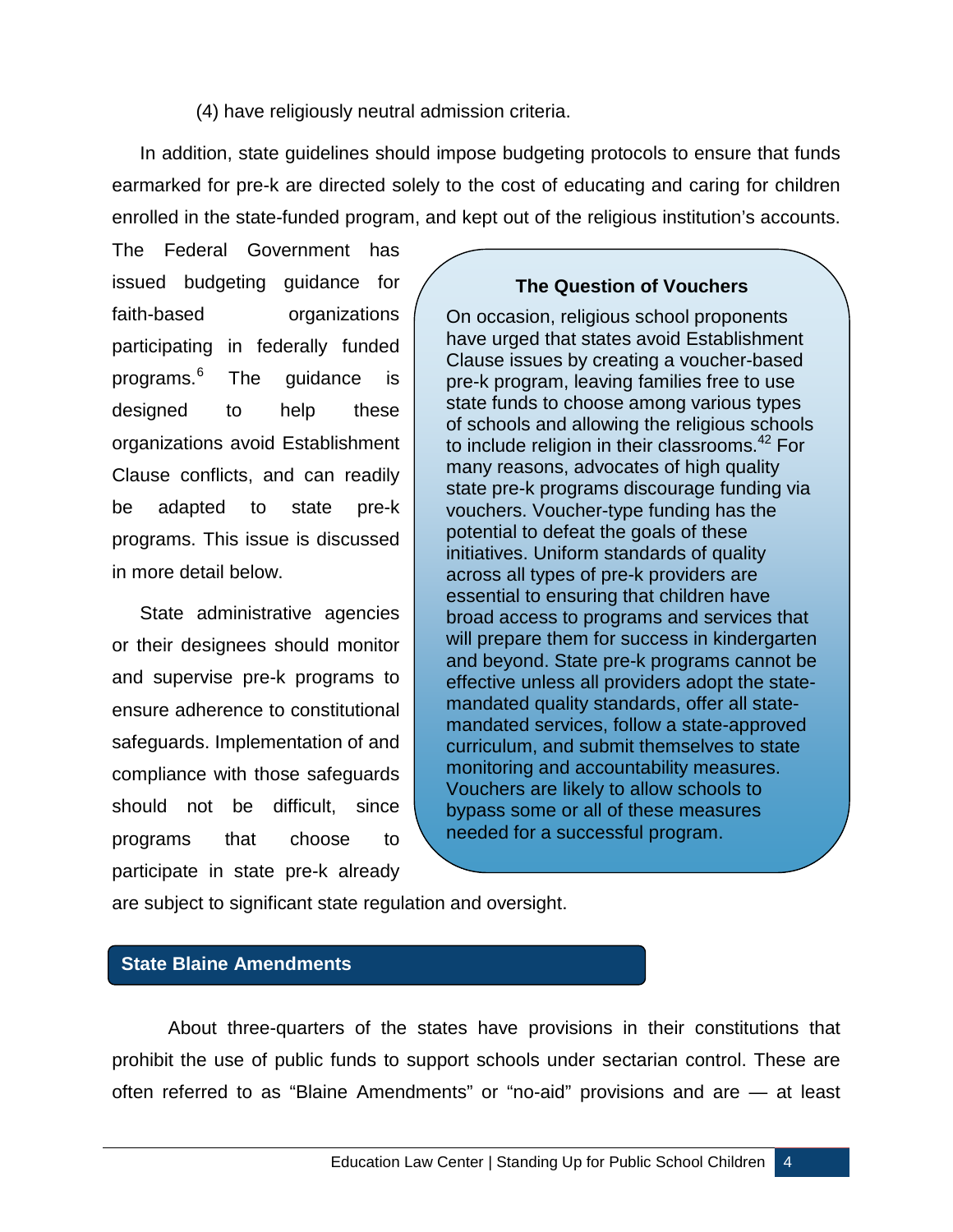facially — more specific and restrictive than the Establishment Clause [Appendix A contains every state Blaine Amendment]. The language and scope of Blaine Amendments varies from state to state. Some provisions explicitly prohibit the use of public funds specifically to support places of worship, others are concerned with any sectarian institution, and often "schools under sectarian control" are singled out. In addition, some Blaine Amendments are concerned only with direct aid to schools, while others mention any public aid or support that benefits the sectarian school directly or indirectly. A few state constitutions, including Alaska, and Hawaii, go so far as to ban aid to all private schools, not just those that are religious in nature.

The courts in virtually every state with a Blaine Amendment have analyzed the application of those constitutional provisions to K-12 and post-secondary education programs. When establishing or reviewing the funding structure and program guidelines for pre-k initiatives, it is important to be aware of the latest judicial interpretations of the scope of the state's Blaine Amendment.

# State Court Interpretations of Blaine Amendments and Implications for State-Funded Pre-K

State constitutional language and case law interpreting that language provide instruction on the types of questions that are likely to guide a court's Blaine Amendment analysis of a state-funded pre-k program. The following is illustrative of that case law and is not intended as an exhaustive review. Generally, each one of these questions will need to be addressed.

# **1) Is the pre-k program sectarian or religious?**

Since most Blaine Amendments concern state aid to sectarian and religious schools, the first consideration should be whether the school is in fact sectarian or religious in nature. In some instances, the pre-k program may be housed in a church, synagogue or other religious building, but the program itself is separate and apart from the religious institution, strictly secular, and open to all children in the community. There also may be schools that have a historical tie to a faith, but are not controlled by a religious institution, do not benefit the institution, and have no explicit religious content. Indications of a non-religious, non-sectarian pre-k program could include the complete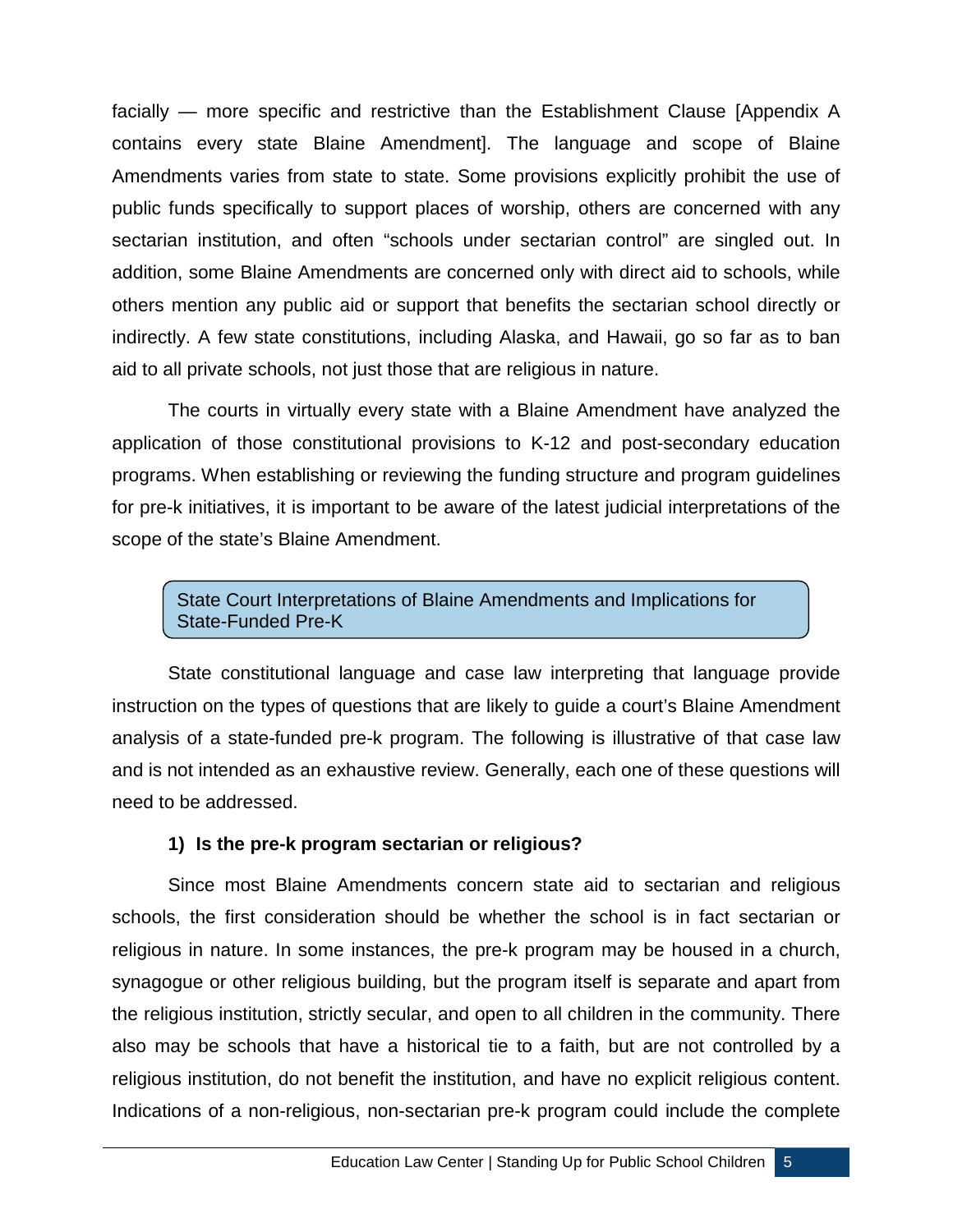absence of religious teachings, materials, and practices; incorporation as a 501(c)(3) organization separate and distinct from the religious institution; and governance by an independent, secular board.

# **2) Is the state-funded pre-k program controlled by a religious institution?**

Many states' Blaine Amendments prohibit state aid to schools under the *control* of a religious institution. For example, Missouri's Blaine Amendment prohibits state aid to schools "controlled by any religious creed, church or sectarian denomination whatever." In a ruling regarding state aid to a religiously affiliated university, the Missouri Supreme Court held that a school is subject to religious control if it "is likely to include a religious doctrine as the core decision-making model … and will also be marked by efforts to indoctrinate the faith or support a particular religious denomination. Mere affiliation with a religion does not indicate that a[n] … institution is 'controlled by a religious creed."<sup>[7](#page-19-6)</sup> The North Dakota Supreme Court similarly ruled that "control" under the state's Blaine Amendment is "the act or fact of controlling; power or authority to control; directing or restraining domination."[8](#page-19-7)

Under the Missouri and North Dakota courts' analyses, a state-funded pre-k program is not impermissibly under the control of a religious institution if it is not governed by a religious doctrine, does not engage in religious indoctrination, and is not subject to the power of such institution. As indicated previously, effective state-funded pre-k programs are *publicly controlled* — all providers, including those that are faithbased, are bound by state regulations and guidance governing operation of the program. States have the authority to bar all religious content, limit the religious institution's involvement in the program, and mandate provider compliance with all state programmatic requirements.

### **3) Is state pre-k funding intended to aid the religious institution, or is the benefit to religion incidental?**

Some state courts have interpreted their Blaine Amendment to allow incidental benefit to religious institutions. For example, despite the New York Blaine Amendment's prohibition on aid that "directly or indirectly" supports a sectarian school, the state's highest court upheld a state statute that required school districts to purchase and loan textbooks to students enrolled in parochial as well as in public and private schools. The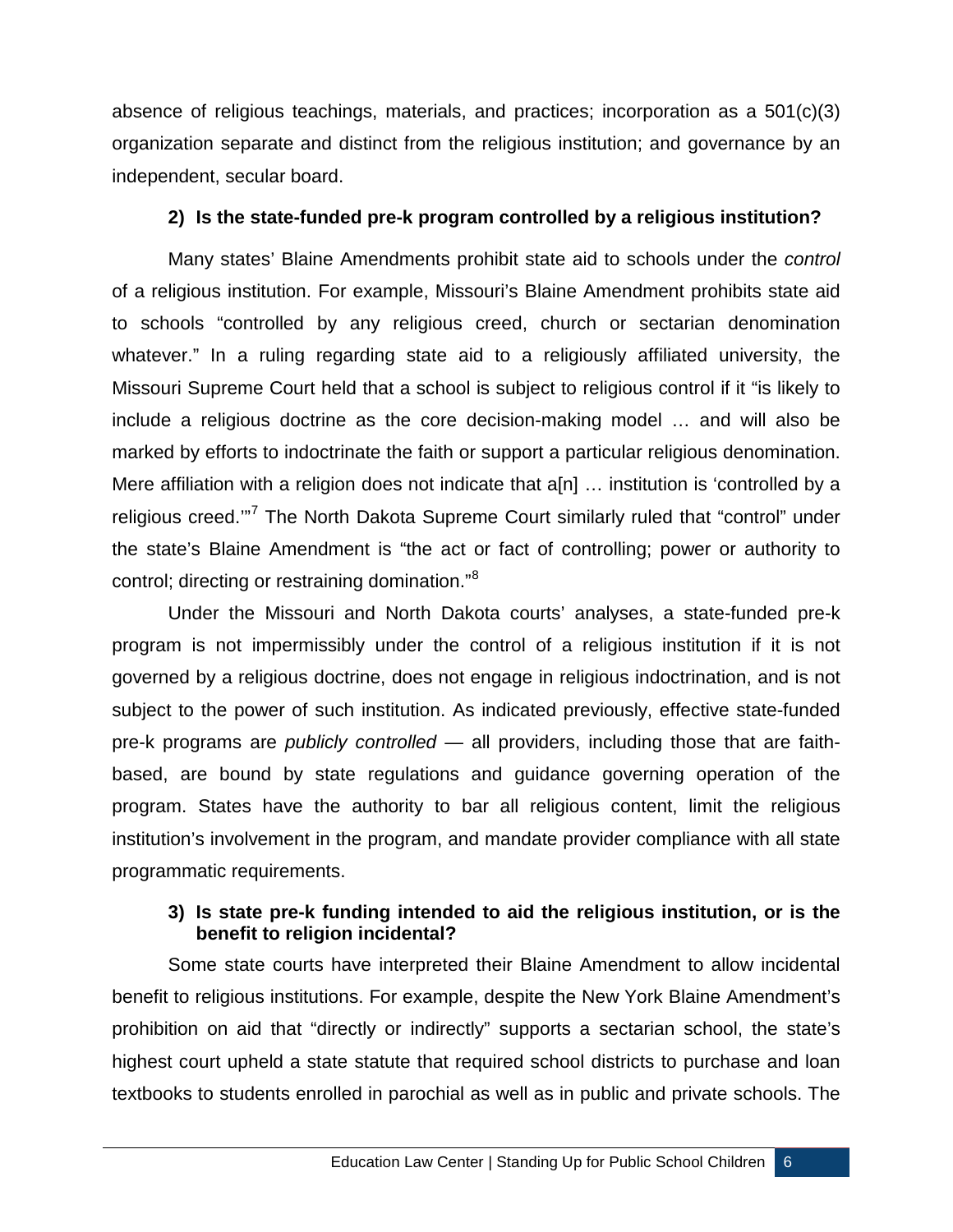court remarked, "the words 'direct' and 'indirect' relate solely to the means of attaining the prohibited end of aiding religion as such."<sup>[9](#page-19-8)</sup> Since the state did not intend "to assist parochial schools as such, any benefit accruing to those schools is a collateral effect of the statute, and, therefore, cannot be properly classified as the giving of aid directly or indirectly." In other words, state funds in New York may collaterally or incidentally benefit a religious school, as long as the funds are not targeted towards aiding or furthering the religious goals of the school.

Pennsylvania's Blaine Amendment reads, "No money raised for the support of the public schools of the Commonwealth shall be appropriated to or used for the support of any sectarian school." The Supreme Court of Pennsylvania has held that the limitations of the provision "apply only when state funds flow to the sectarian school or institution." [10](#page-19-9)

The Alaska Supreme Court has devised a three part test to determine whether state aid violates the Blaine Amendments prohibition on direct benefit to sectarian and private schools: the breadth of the class to which statutory benefits are directed, i.e., is the benefit directed neutrally, not based on status or affiliation; the nature of the use to which public funds are to be put; and the magnitude of benefits conferred on the religious institution.<sup>[11](#page-19-10)</sup> Public funding of a program would satisfy this test if it serves a public purpose with only incidental benefit to a private institution.

State-funded pre-k programs serve the public goal of preparing young children to enter school ready to learn and succeed. States can establish program accounting procedures, discussed below with other constitutional safeguards, that assure state aid is directed to benefit the children enrolled in program, without promoting or supporting the religious institution in violation of the Blaine Amendment.

### **4) Is the pre-k program performing a public function under contract with a governmental entity?**

A key consideration for courts, even in states with very restrictive Blaine Amendments, is whether the school is performing a public function for the benefit of the state. For example, the Nebraska Supreme Court interpreted its Blaine Amendment, which reads, "… appropriation of public funds shall not be made to any school or institution of learning not owned or exclusively controlled by the state or a political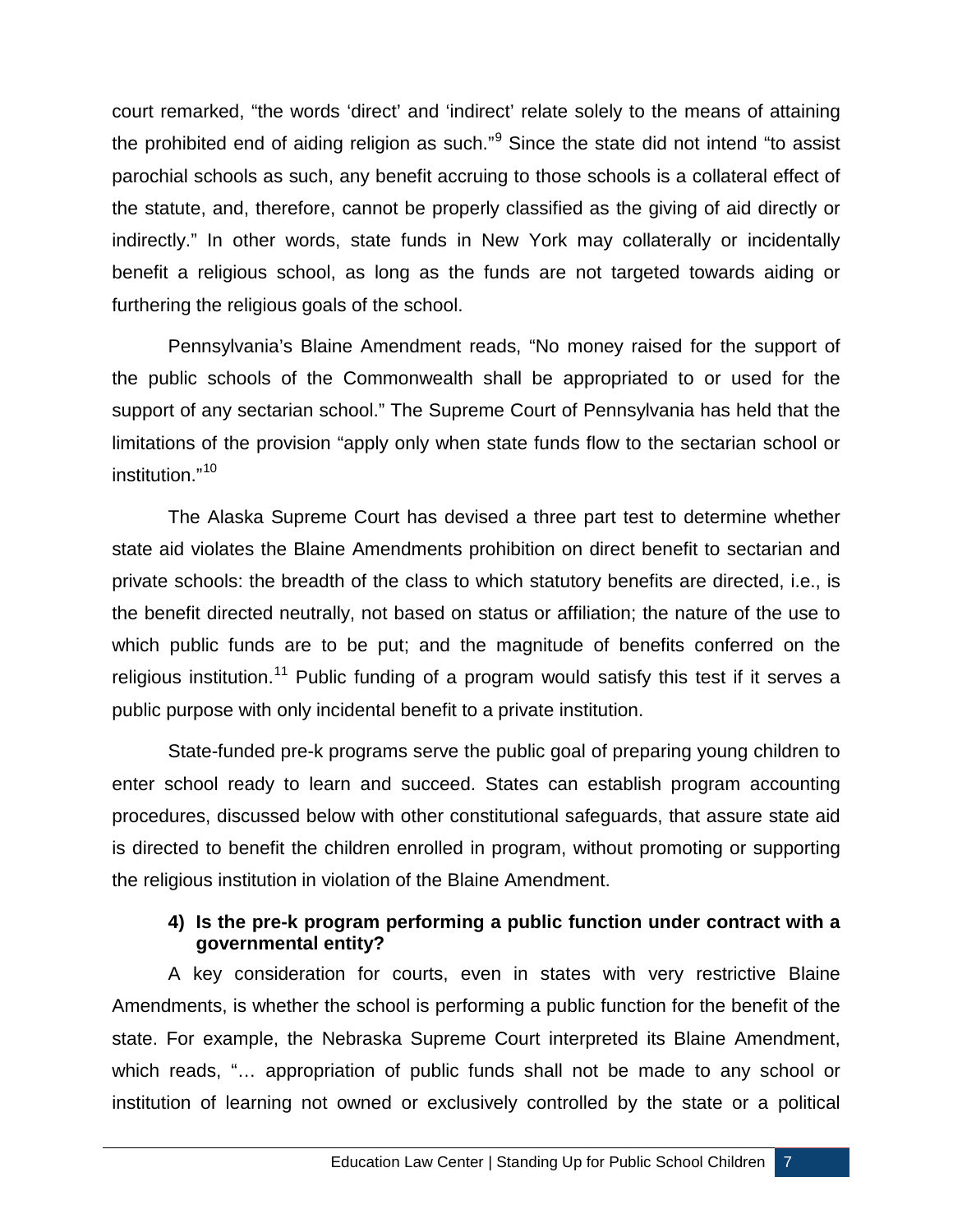subdivision thereof," to allow state funding of cancer research in a religiously affiliated university. The court stated, "this section [of the constitution] does not prohibit the State from doing business or contracting with private institutions in fulfilling a governmental duty and furthering a public purpose," even if the religious institution "derives an indirect benefit."<sup>[12](#page-19-11)</sup>

Similarly, Georgia's Blaine Amendment provides, "No money shall ever be taken from the public treasury, directly or indirectly, in aid of any church, sect, cult, or religious denomination or of any sectarian institution." The Georgia Supreme Court upheld a commercial lease agreement in which a public school system leased church space for a kindergarten annex in order to eliminate school overcrowding. The court referred to the rental contract as "an arms-length, commercial agreement with a sectarian institution to accomplish a non-sectarian purpose … [where the public school] merely leased classroom space from the church so it could establish and run a public kindergarten in a non-sectarian environment."[13](#page-19-12)

Private pre-k providers that participate in state-funded, high quality pre-k programs are subject to comprehensive state regulation and operate under contract with a public entity to provide an important public function — preparing the state's young children for school success. A significant level of program control rests with the state in the form of mandated licensure or accreditation standards, mandated program quality standards, state monitoring and supervision, and state budgeting protocols. Wellstructured and highly regulated state pre-k programs will substantially circumscribe any control exercised by religious institutions.

# **Safeguards and Precautions to Ensure Constitutionality**

Most states with a pre-k program are already successfully partnering with and funding faith-based organizations.<sup>[14](#page-20-0)</sup> With careful design, other states can similarly include faith-based organizations in their pre-k delivery system.

States need to implement practical regulatory guidance in some form to ensure that all their pre-k program providers — not merely the faith-based ones — keep within state and federal constitutional limitations on religious practices.<sup>[15](#page-20-1)</sup> Three types of safeguards will generally be required: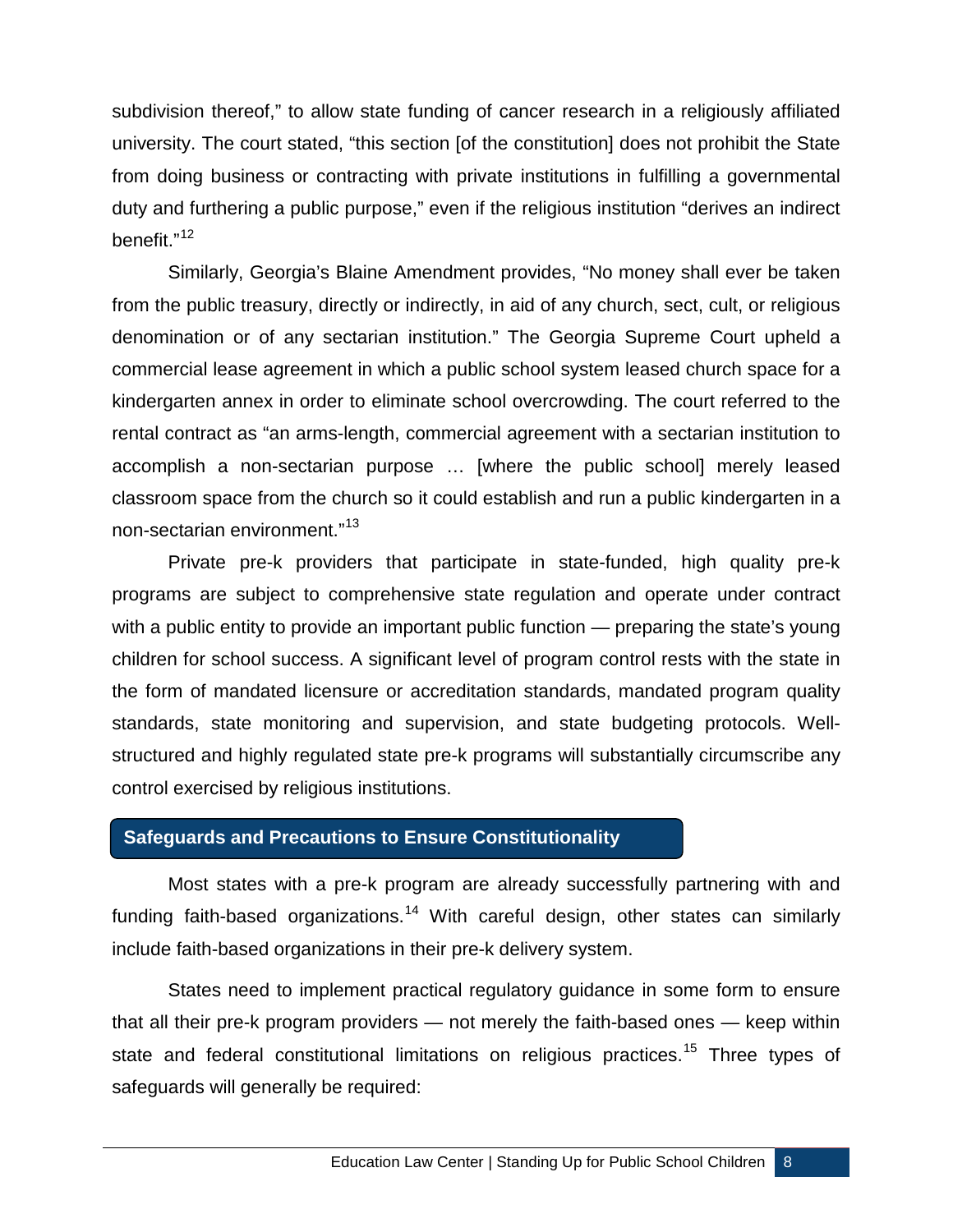- (1) prohibitions against religious activities and materials,
- (2) prohibitions against religious discrimination in employment and access, and
- (3) budgetary restrictions to hold providers accountable for using state funds only for secular purposes.

Budgetary restrictions and accountability measures are not only needed in states with Blaine Amendments; they also serve as Establishment Clause protections. As discussed above, when children in the program are primary beneficiaries of the government funds, and sectarian organizations derive only incidental benefits (if any) from those funds, it provides substantial evidence that the government is not endorsing or advancing religion in violation of the Establishment Clause.

# Secularity and Neutrality: No Religious Materials or Activities

Many states incorporate constitutional safeguards into their pre-k program regulations, guidelines, and grant agreements to ensure faith-based providers use state funds for "secular services for secular purposes on a religion-neutral basis."[16](#page-20-2)

Ideally, pre-k programs in a faith-based setting should, at a minimum, adhere to guidelines similar to those outlined in *Connecticut's School Readiness Program*: [17](#page-20-3)

- 1. The program must be open to all children, and cannot exclude a child based on the family's religious creed or lack thereof;
- 2. The program cannot be used to proselytize or attempt to persuade or convert children or their families to religion or a particular religious persuasion;
- 3. The program may not contain religious observances, such as prayer, grace, confession, church attendance, religious instruction, etc.;
- 4. The program must accommodate the practice of a child or staff member's personal religious beliefs where the practice is required during program hours; e.g., Islamic designated time for prayers;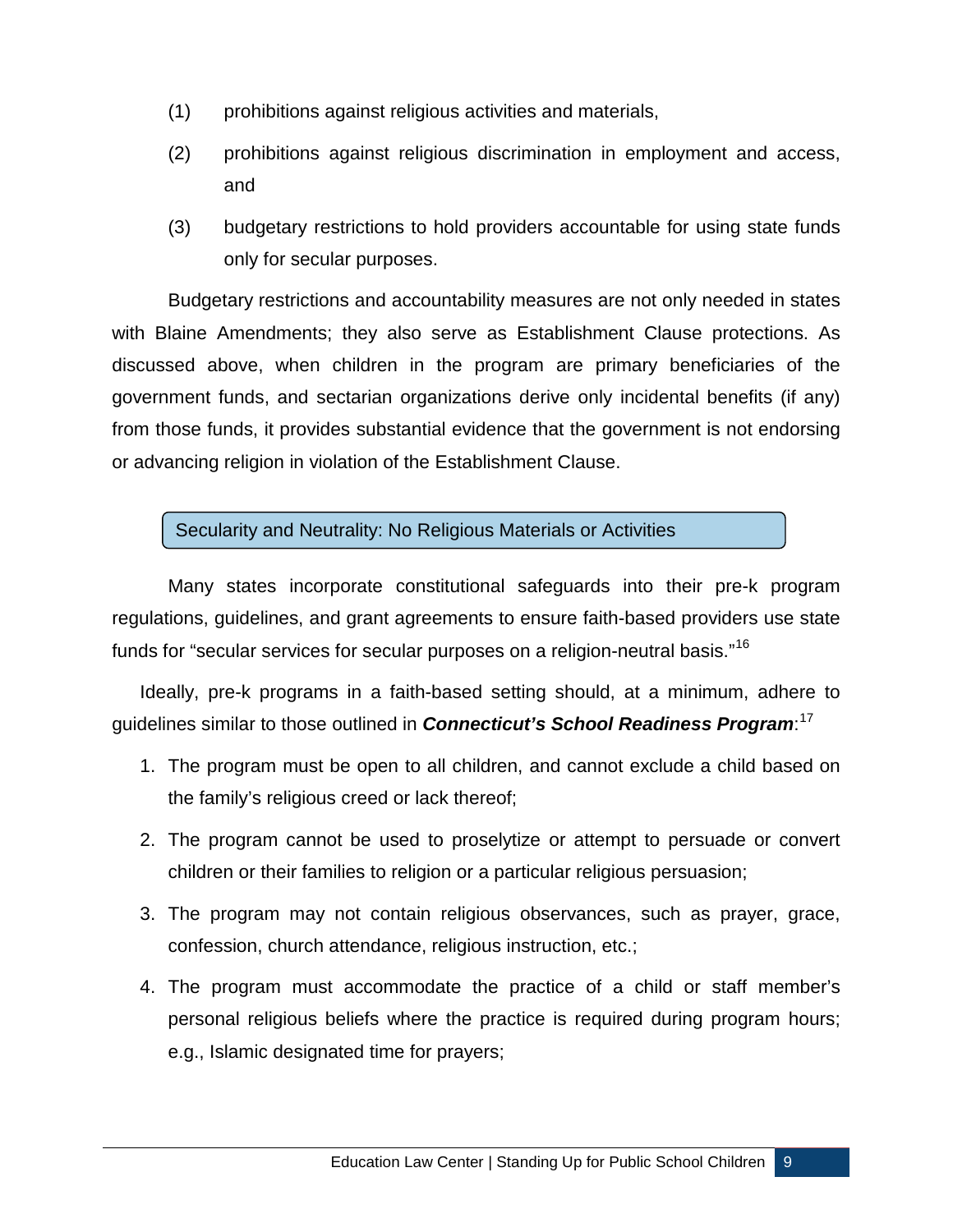- 5. The program may not require children or their families to participate in faithbased or church sponsored activities or services which are not part of the school readiness program;
- 6. Programs may not discriminate in hiring based on religious affiliation or lack of religious affiliation; and
- 7. Unless it is not practicable, classes should be conducted in rooms that are free of religious symbols and other religious items.

Connecticut specifies that the program provided in the faith-based setting must be nonreligious as a whole: "It is not enough to allow students or their families to 'opt out' of portions of the program which are religious in nature."

State administrative regulations for the *Kentucky Preschool Program*<sup>[18](#page-20-4)</sup> ensure compliance with the state Blaine Amendment mandate that no state funds "shall be appropriated to, or used by, or in aid of, any church, sectarian or denominational school" by requiring faith-based providers to establish separate pre-k program organizational and governance structures:

Section 4 (Interagency agreements)

State preschool funds may be used in a private program if a signed contract or cooperative agreement is on file in the district which documents that:

- (a) The program is separately incorporated from a religious institution;
- (b) The program maintains a nonsectarian board of directors;
- (c) All proceeds and debts are the property of that corporation;
- (d) The program pays reasonable rent; and
- (e) The program's curriculum is not religious in nature.

Some states' pre-k program guidelines allow faith-based providers to use state funds only for a separate, non-religious, and secular part of the day that is distinct from any religious teachings or practices carried out during other parts of the day.

# *Georgia Pre-K Program Operating Guidelines* require: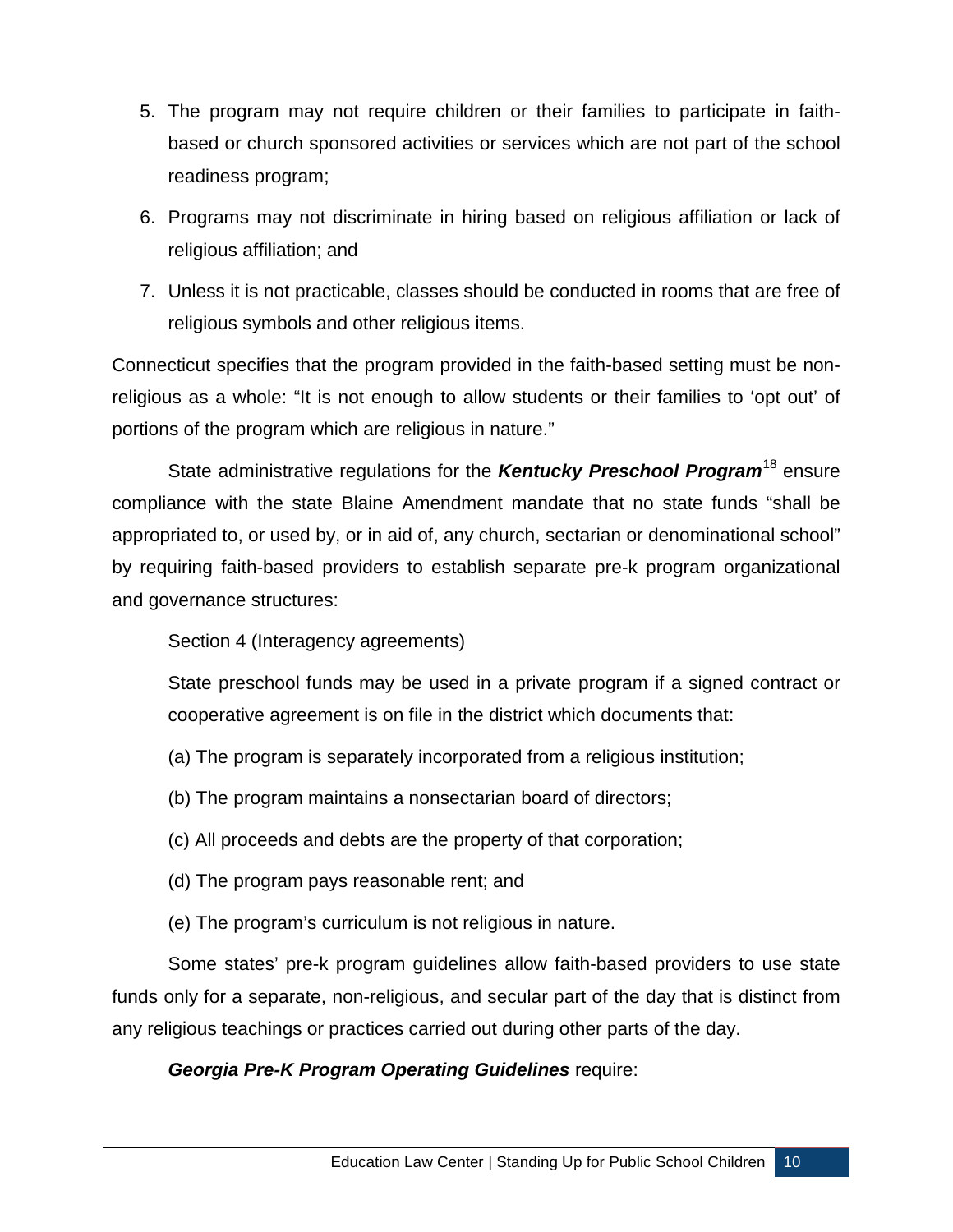. . .No part of the Pre-K day may be religious in nature. A "moment of silence" is an acceptable practice at mealtimes.

. . .Religious instruction, activities, and materials are not used during the instructional day.

#### *Alabama Pre-k Program Operating Guidelines* similarly state:

. . .No part of the day may be religious in nature. A moment of silence is acceptable. Activities religious in nature must take place outside of the 6.5-hour school day.

*North Carolina More at Four Pre-k Program Guidelines and Requirements* provide that faith-based providers must refrain from directing religious teachings and practices to children who are recipients of state More at Four funding:

# *Religious Activities in Child Care Centers that accept More at Four Funding*

If a child care center accepts funding from *More at Four*, then to be consistent with various judicial decisions, during the time the center is offering *More at Four* programs, staff activities or communications which promote religious beliefs or activities cannot be directed towards *More at Four* participants. This includes but is not limited to worship services, teacher-led prayer, or religious instruction. Furthermore, various court rulings suggest that *More at Four* participants must be insulated from religious communications or activities that may occur in other parts of the center during that time. *More at Four* participants shall not be prevented from engaging in their personal religious practices, provided those practices are not initiated by center staff and do not disrupt the instructional environment.

# **New Jersey Abbott Preschool Educational Program Contract, ¶ IX<sup>[19](#page-20-5)</sup> states:**

The Provider agrees that the educational program offered will comply with all federal, state and local laws and regulations regarding the secular nature of programs receiving public funding. It is understood that violation of this provision shall be a basis for termination. . .

The *Federal Government* has promulgated regulations that govern the religious activities of faith-based organizations (FBOs) receiving federal grant money. The regulations can be adapted for state-funded pre-k programs as well: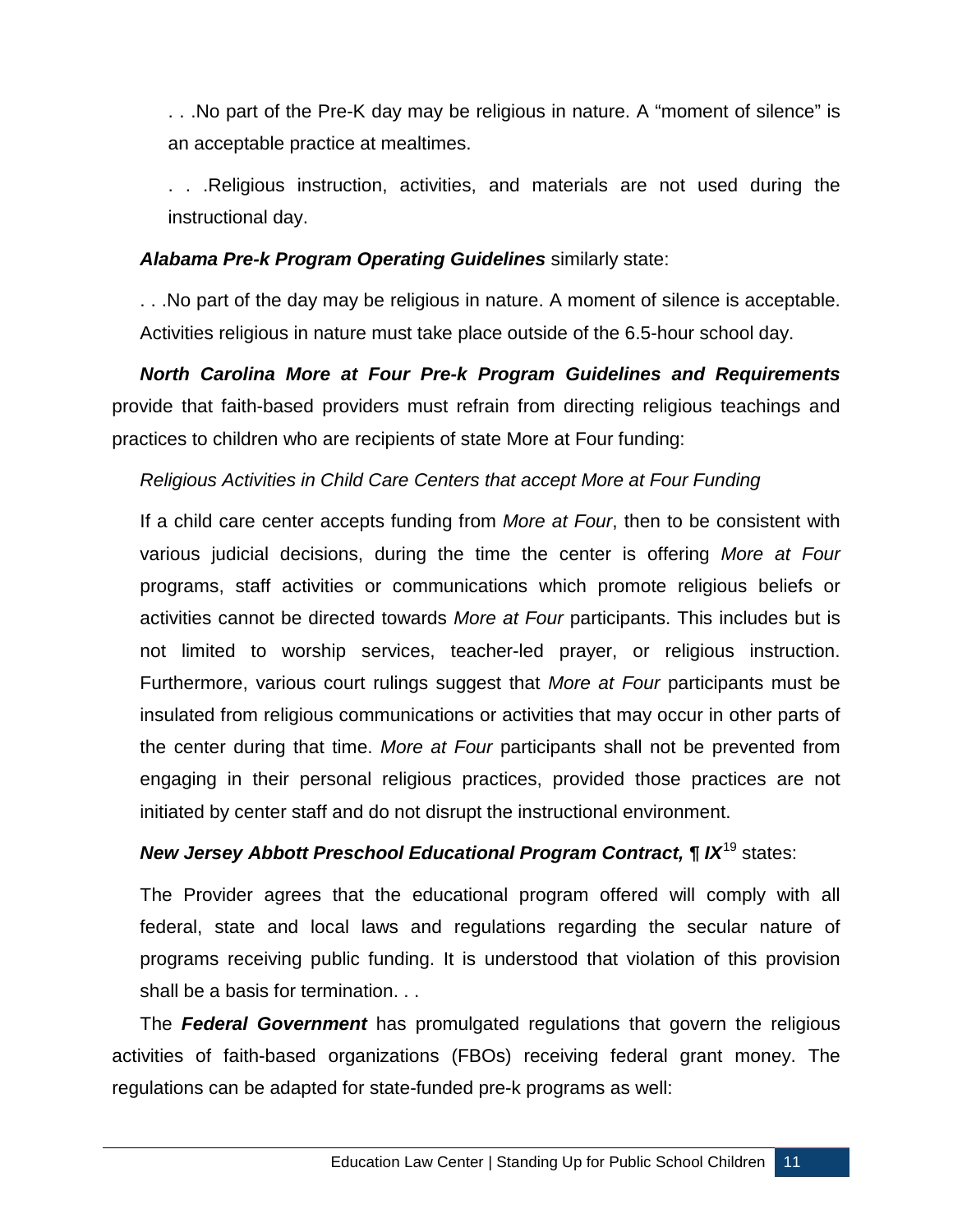Organizations that receive direct financial assistance from the Department [of Health and Human Services] under any Department program may not engage in inherently religious activities, such as worship, religious instruction, or proselytization, as part of the programs or services funded with direct financial assistance from the Department. If an organization conducts such activities, the activities must be offered separately, in time or location, from the programs or services funded with direct financial assistance from the Department, and participation must be voluntary for beneficiaries of the programs or services funded with such assistance.<sup>[20](#page-20-6)</sup>

Other Federal guidance for FBOs has specified further limitations on the use of religious materials: <sup>[21](#page-20-7)</sup>

Eliminate all religious materials from the presentation of the federally funded … program. This includes:

- Bibles [or other books of worship];
- Registration materials that include religious inquiries or references;
- Follow up activities that include or lead to religious outreach; and
- Religious content in materials. $^{22}$  $^{22}$  $^{22}$

# Antidiscrimination Restrictions

Faith-based pre-k providers should follow *Connecticut's* example of allowing all children access, without consideration of "the family's religious creed or lack thereof," and refraining from employment discrimination "based on religious affiliation or lack of religious affiliation."<sup>[23](#page-20-9)</sup> Programs need to be sure they comply with their state's civil rights laws regarding religious discrimination in employment and public accommodation.

Federal regulations also require that FBOs "shall not, in providing services, discriminate against a program beneficiary or prospective program beneficiary on the basis of religion or religious belief."<sup>[24](#page-20-10)</sup> The Federal Government advises FBOs not to limit "advertising the grant program services exclusively to religious target populations."<sup>[25](#page-20-11)</sup> Federal regulation *does* permit FBOs to discriminate based on faith for employment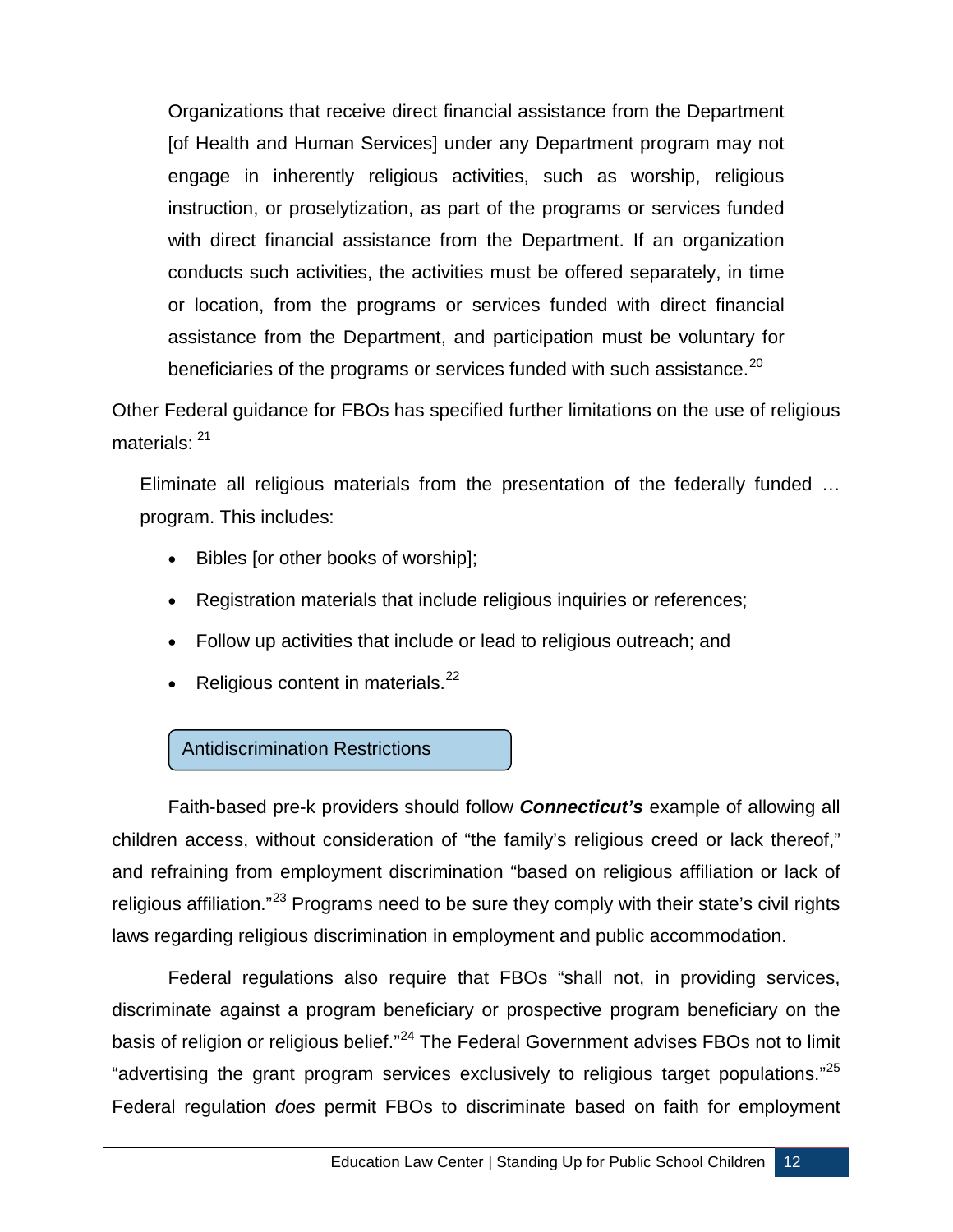purposes, unless a specific program contains a statutory prohibition against such discrimination.[26](#page-20-12) It is important to remember that federal regulation applies to potential church-state conflicts under the Establishment Clause of the U.S. Constitution; discrimination against potential employees on the basis of religion would likely violate a state Blaine amendment, since it is an indicator of a school's religious purpose.

# Monitoring and Budgetary Restrictions

Budget restrictions are necessary to ensure that a faith-based provider receives no enrichment beyond the costs of providing the pre-k program. This guarantees that the public funds are not flowing to the sectarian institution or a school it operates. The basic rule is that materials, equipment, and services paid for with state funds should only be used in the state pre-k program. If also used in other programs, costs should be allocated.

The *New York Universal Pre-K Program (UPK)*, especially as implemented in New York City, provides a good example of adequate budget regulations. Although New York has a restrictive Blaine Amendment in its constitution, these protections incorporated into UPK allow the program to be offered by faith-based providers without violating anyone's religious liberties.

District monitoring and oversight of provider operations are key elements of UPK, and each school district implements the state regulations through its own rules, guidelines, and contract requirements established for its local UPK providers. Through this regulatory scheme, the state and its agencies control the expenditure of state UPK funds and the delivery of UPK services to an extraordinary degree. *New York City's UPK* governance documents demonstrate the typical breadth and depth of a district's oversight and control of the program.<sup>[27](#page-20-13)</sup> Specific safeguards include the following:

*Expenditure Guide*: New York City publishes an Expenditure Guide for UPK providers that "sets forth the guidelines that will be applied in determining whether UPK costs will be reimbursed by the [NYC Education] Department." UPK providers are reimbursed only for the actual costs of providing the program, which must be "reasonable, ordinary, necessary, related to the education program, and properly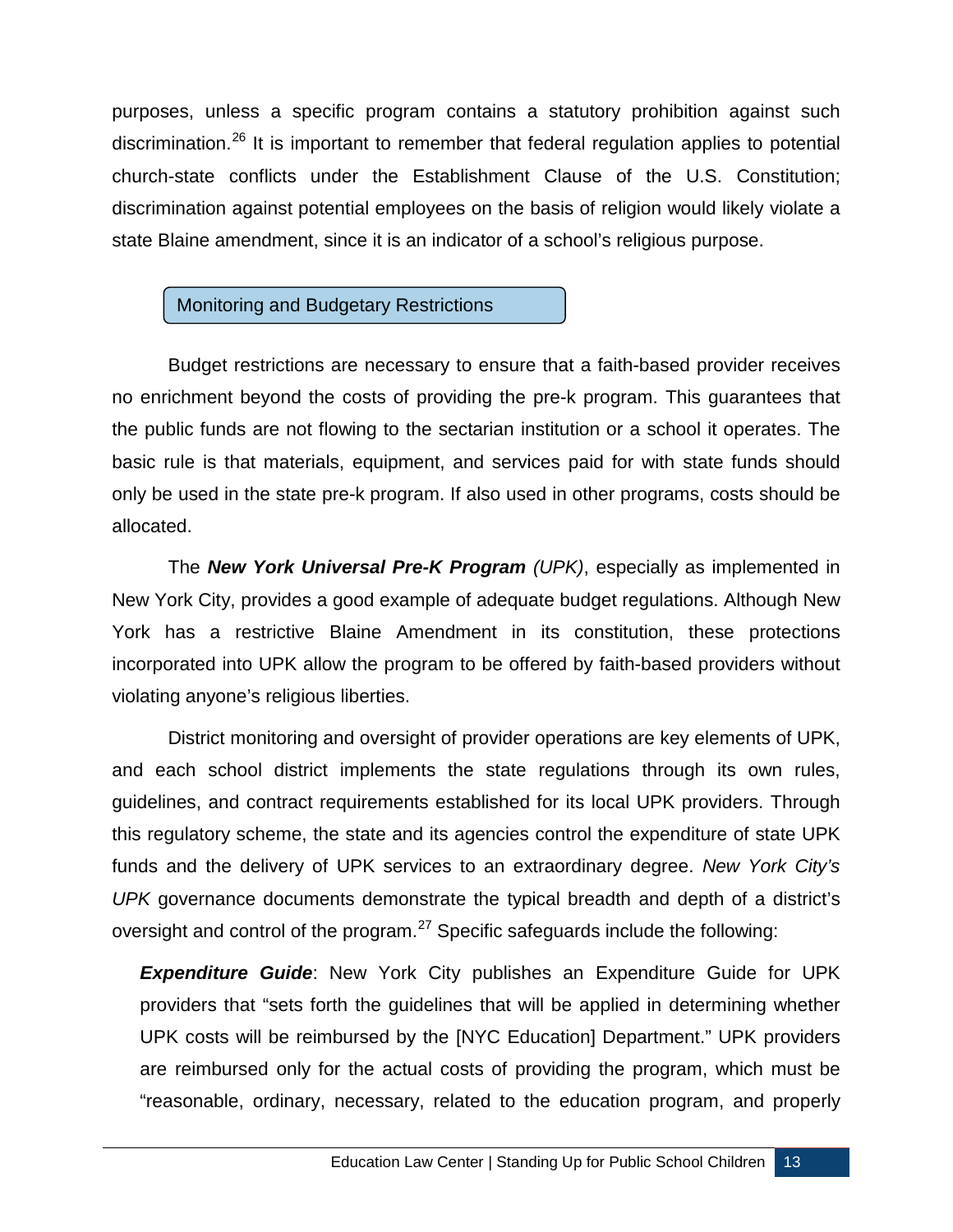documented." The 24-page Expenditure Guide specifies the allowable costs for compensation, transportation, food, administrative costs, instructional supplies, and many other categories. Two aspects of this guide are significant for ensuring that state funds are spent only to benefit children, and not to benefit the faith-based or non-public entity:

- 1. *Allocation*: Where materials or services are utilized by other programs run by the entity, the costs are allocated by one of the following methods, depending on the type of material, expense, or service: the number of hours the UPK program is run, the square footage used by the UPK classroom, or the number of children in the UPK program.
- 2. *Actual Costs*: The allowable cost for a reimbursable expense is typically the actual direct cost or the net price (i.e., no overhead or profit to the provider is allowed).

*Auditor General's FAQs*: According to the Auditor General's UPK FAQs, provider agreements require equipment purchased with UPK funds to be labeled PROPERTY OF DOE — UPK PROGRAM. This is further evidence that state funds are being used only to benefit the children, not the faith-based entity.<sup>[28](#page-20-14)</sup>

*Pre-k Instructional Review*: Twice a year, every public and community-based UPK provider in New York City is visited by the Regional Early Childhood Education Team to review each site's implementation of the UPK curriculum and other program elements, including comprehensive services, staff qualifications, safety plans, facility requirements, etc. The site review is thorough and comprehensive: The classroom review checklist has 108 items; the program review checklist has about 70 items.

The city also audits each provider on an annual basis.

**Pennsylvania's pre-k statute** requires reporting, monitoring, and auditing procedures to ensure the funds flow only to permitted uses,<sup>[29](#page-21-0)</sup> and the *guidelines* limit the use of state grant funds to

. . .expenditures directly related to improving student achievement, including but not limited to: learning materials and resources; instruction (including salaries and benefits, where permitted); . . .professional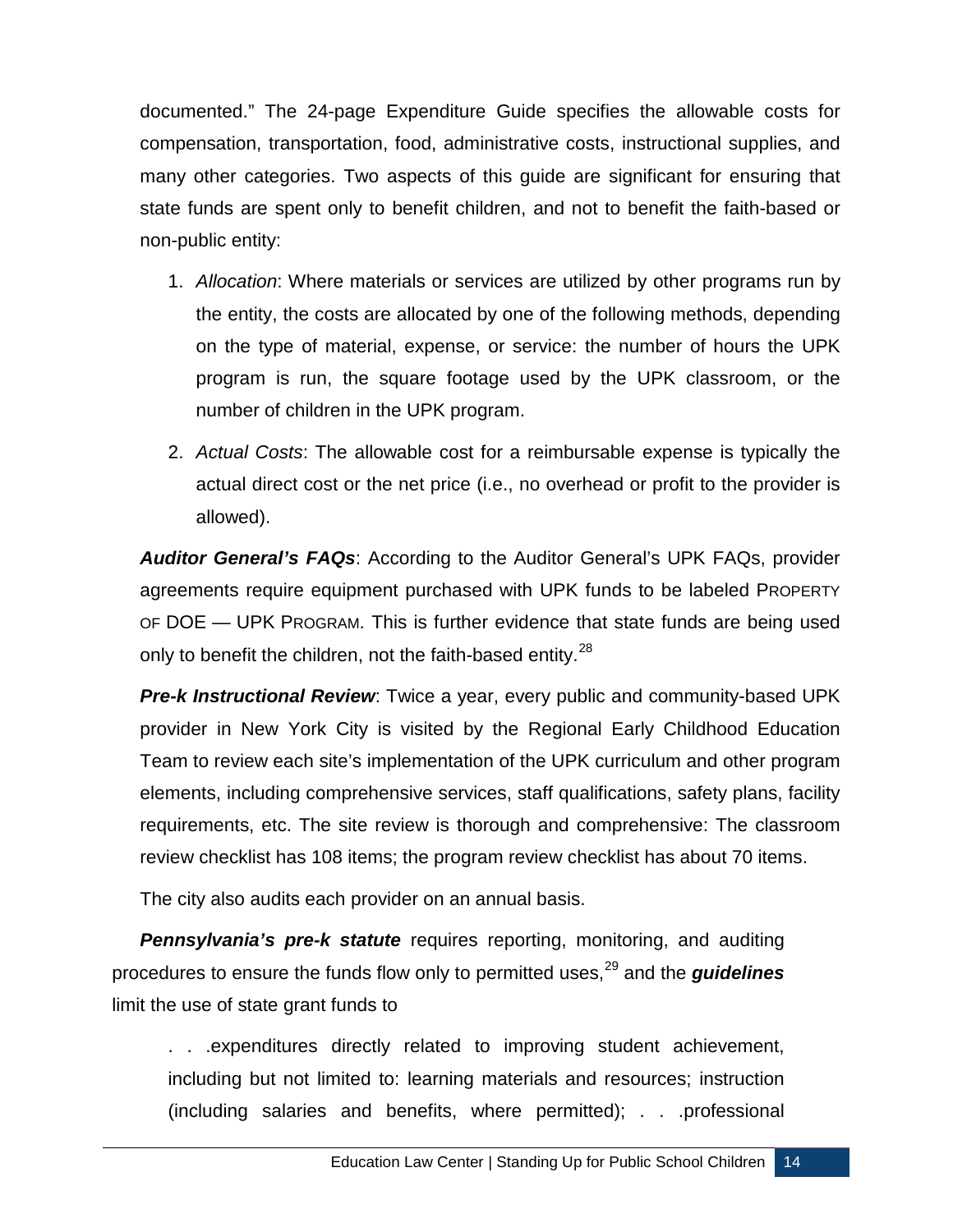development (including coaching); technical assistance; strategic partnerships with community organizations, universities and parents and direct services to students. [30](#page-21-1)

Budgetary guidance in the guidelines includes specific categories of allowable costs for services, instruction, and materials.

*Federal Budget Guidance*. The Federal Government has also stressed the importance of cost allocation to insulate public funds from being used for religious activities. The Department of Health and Human Services (HHS) now requests that FBOs "[d]emonstrate that federal funds are only being used for the federally funded. . .program."[31](#page-21-2) HHS offers the following practical suggestions:

- Implement the use of time sheets that keep track of all staff hours charged to the federally funded grant, whether the staff work in other programs or not.
- Require any staff working in both federally funded programs and other programs to clearly indicate how many hours are spent on each program.
- If any staff members work on both a federally funded program and a nonfederally funded program at the same site on the same day, require the staff to clearly indicate not only how many hours are spent on the federal program but also which specific hours are spent on the federal program. The hours should reflect that time spent on any program with religious content have been completely separated from hours spent on the federally funded program.
- Show cost allocations for all items and activities that involve both programs such as staff time, equipment, or other expenses such as travel to event sites. This may be accomplished through such means as:
	- o Example: if transportation is used to go to a site where a federally funded program is conducted and a religious or non-religious program funded through other means is also conducted by the grantee at the same site, one half of the travel costs (gas, lodging, etc.) should be charged to the federal program. If three separate and distinct programs are conducted at a site by a federally funded grantee and one of them is the federally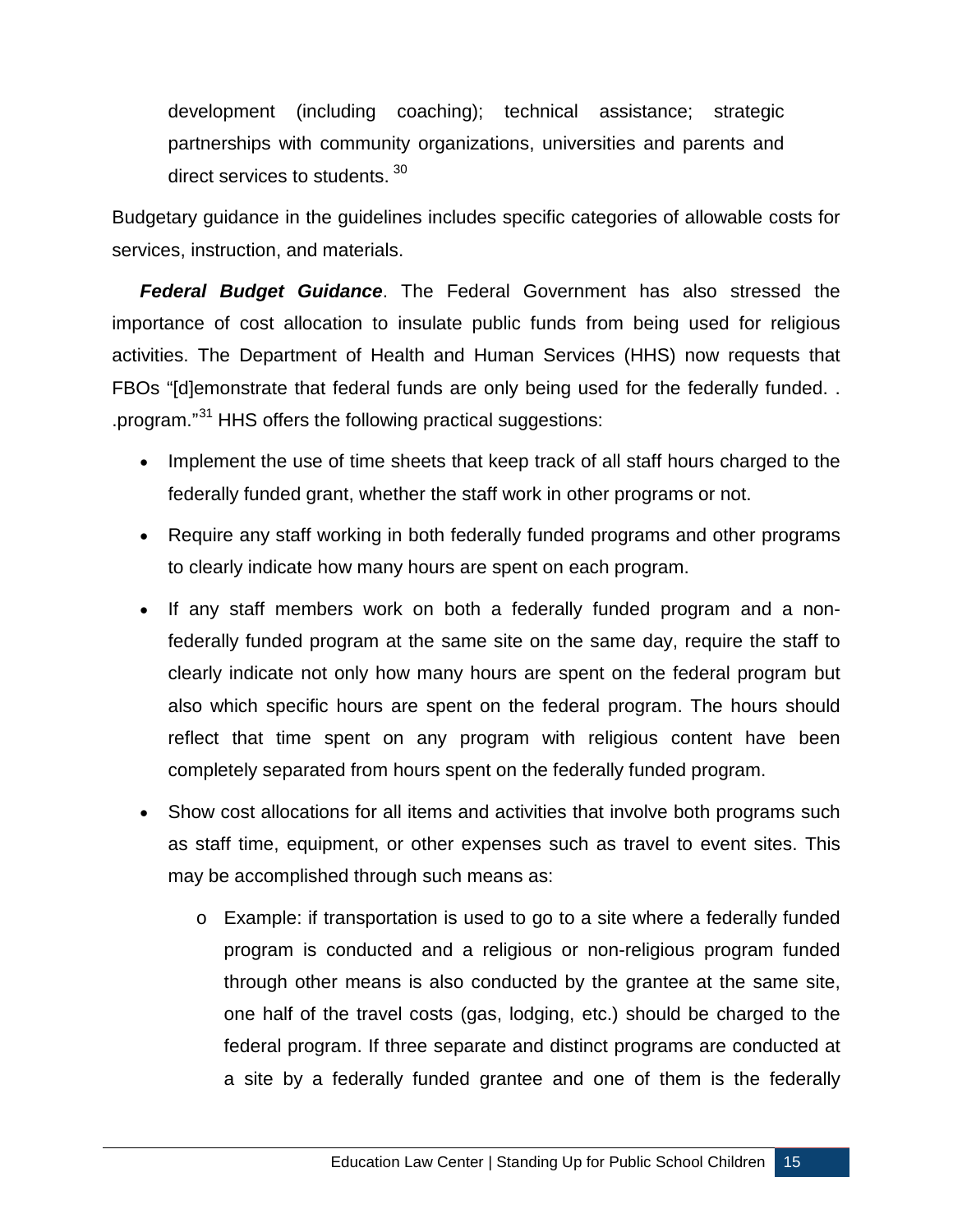funded program, only one third of the travel costs should be charged to the federal program, etc.

o Example: if an electronic device is used 30% of the time for the federally funded program, this should be demonstrated through clear record keeping. Only 30% of the cost of the electronic device should be charged to the program. $32$ 

Regulations from the Office of Management and Budget provide further guidance on principles and methods of allocating costs incurred by a religiously-affiliated organization and shared by a publicly funded program and other programs run by the organization.<sup>[33](#page-21-4)</sup>

### **The Free Exercise of Religion**

In addition to requiring the separation of church and state, the First Amendment to the U.S. Constitution also guarantees religious freedom. Historically, most states have exempted faith-based child care centers and preschools from the usual licensure and regulatory schemes on the basis of religious liberty.<sup>[34](#page-21-5)</sup> State-funded pre-k presents an entirely different set of concerns, however, because public funds are involved. Some may charge that a state pre-k program discriminates against religious schools by imposing requirements on schools previously exempt from regulation, but no legal doctrine or theory requires the state to fund pre-k providers that are unwilling to comply with program standards intended to achieve that state's goal of preparing pre-k children for future success in school. As long as state licensure, accreditation, and program regulations are related to the goals of the state pre-k program and applied neutrally to all providers, claims of discrimination are unsupportable.

No state that offers a public pre-k program exempts participating faith-based providers from meeting all program quality and programmatic standards. To do so would clearly undermine the state's goal of providing quality programs that prepare young children to enter kindergarten ready to learn. Some states have explicitly addressed the legal exemptions often afforded to faith-based early childhood programs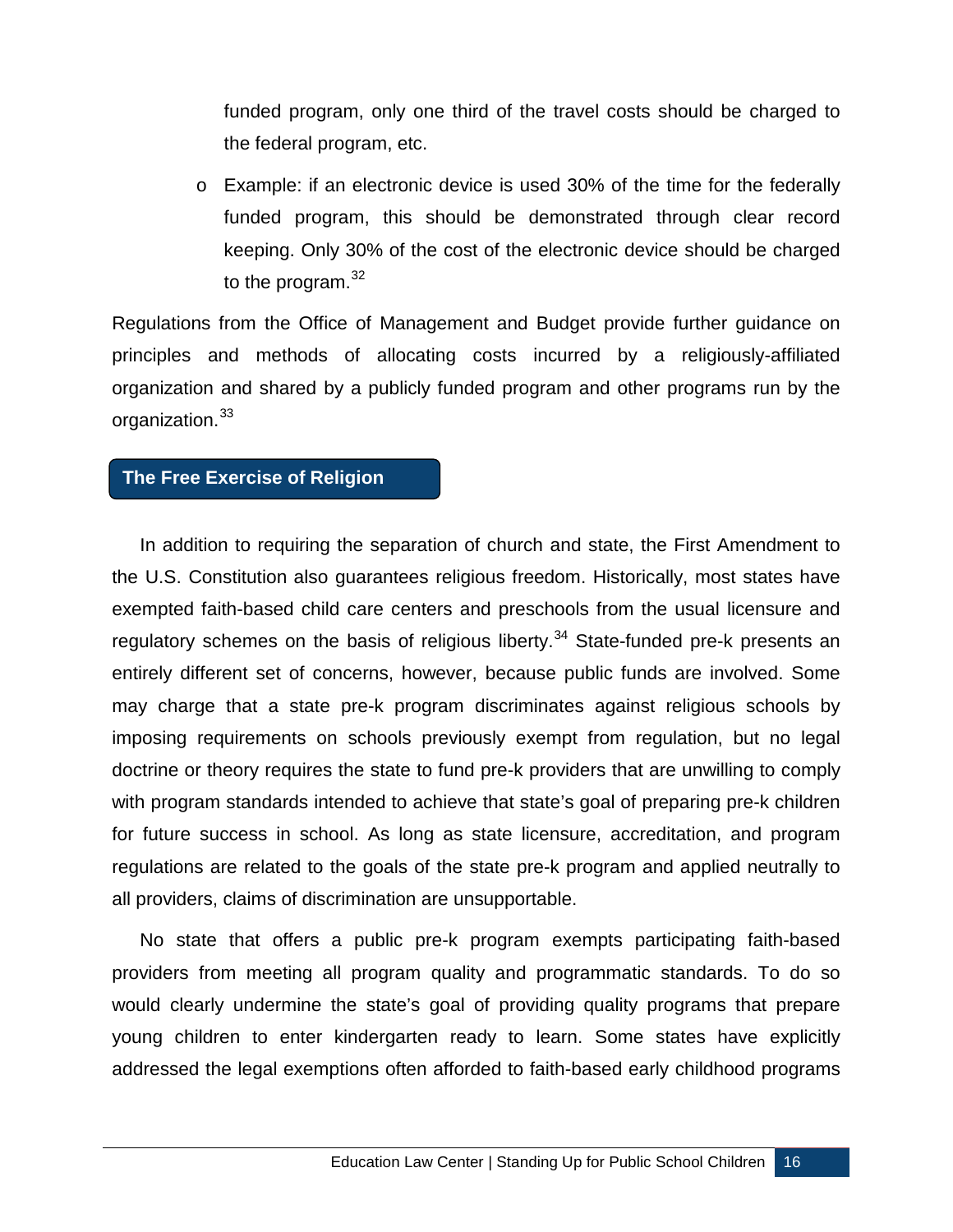by holding these providers to the same (or substantially similar) high standards of licensure or accreditation. For example,

- In *Alabama,* child care facility licensing laws generally do "not apply to preschool programs which are an integral part of a local church ministry or a religious nonprofit elementary school[.]"<sup>[35](#page-21-6)</sup> Nevertheless, the state's Pre-k Program requires that potential providers "[h]old [a] current license from the Department of Human Resources."[36](#page-21-7)
- In *Arkansas*, churches that are exempt from the state income tax are also exempt from licensure requirements for child care facilities,  $37$  but the specific regulations governing the state's Arkansas Better Choice pre-k program require that any eligible child care provider be "[l]icensed by DCCECE as a Child Care Center or Child Care Family Home with no history of formal corrective action or founded complaints which pose an immediate safety risk within 12 months of application date OR [be] licensable."<sup>[38](#page-21-9)</sup>
- In *Louisiana,* certain faith-based part-time child care centers are exempt from licensure by the Department of Social Services.<sup>[39](#page-21-10)</sup> Despite this limited licensure exemption, every faith-based provider wishing to participate in the Louisiana's Nonpublic Schools Early Childhood Development Program (NSECD) must certify "[t]hat the school is … approved, provisionally approved, or probationally approved by BESE [State Board of Elementary and Secondary Education] as being compliant with Bulletin 741 [Louisiana Handbook for Nonpublic School Administrators] for nonpublic schools."<sup>[40](#page-21-11)</sup>

Faith-based providers may sometimes be resistant to state pre-k initiatives due to the perceived burdens and expenses of complying with all the state quality requirements. States can alleviate these concerns to some degree by providing additional funds, training, technical assistance, and other incentives that would enable all community providers  $-$  not just the religious community  $-$  to meet all quality standards and participate in the program.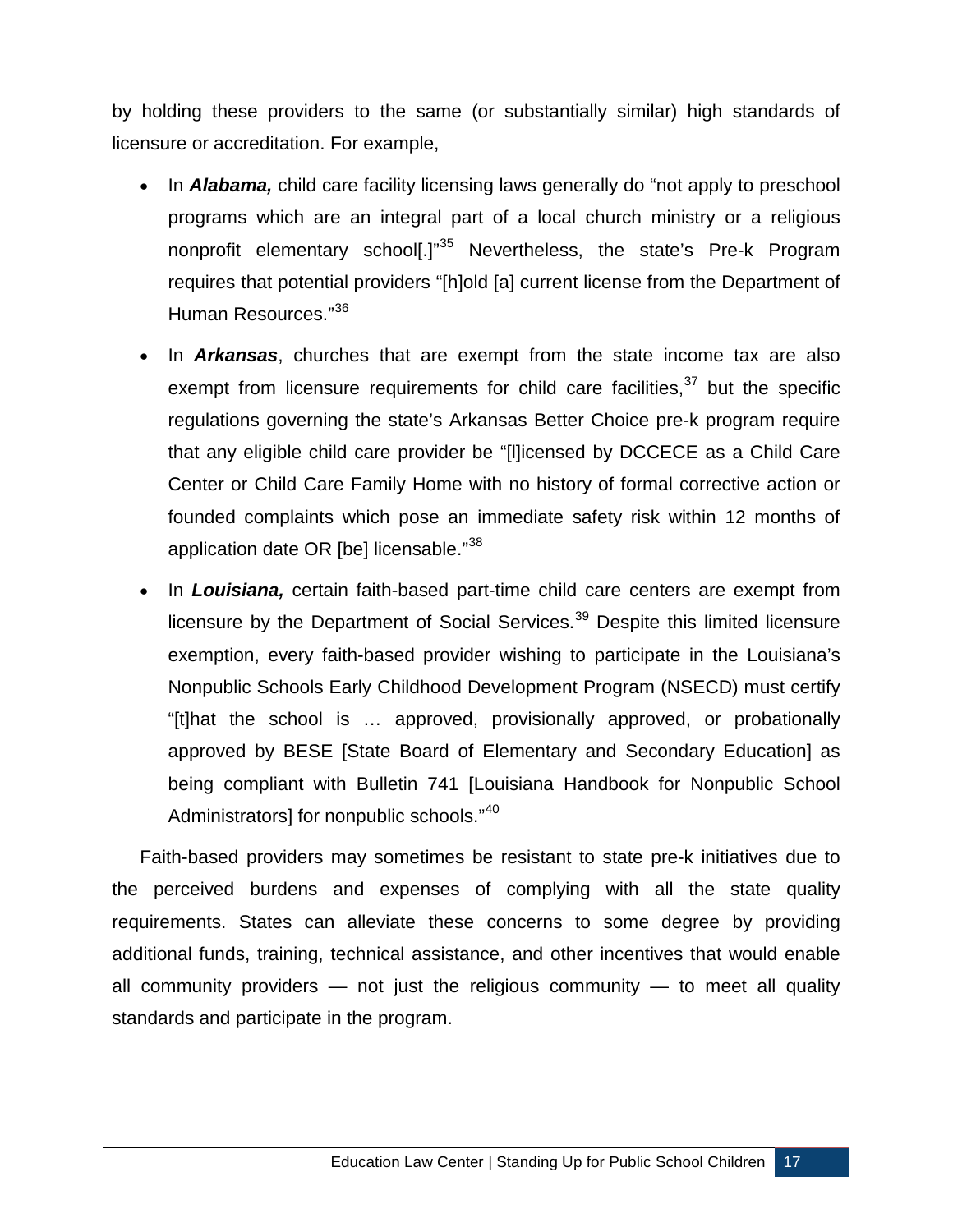### **Conclusion**

.

Faith-based organizations are vital partners in state efforts to increase access to high quality pre-k programs. Nevertheless, because of constitutional provisions respecting the separation of church and state and freedom of religion, specific laws, rules, and guidelines may be required to ensure that public funding and management of these programs complies with both federal and state constitution principles.

As discussed, state constitutions differ and the law in this area is evolving, but in general, faith-based organizations can receive state funding without constitutional conflict, so long as the program itself is strictly secular and state monies do not enrich or further the purposes of the religious institution. Furthermore, as long as a state applies licensure and program regulations to all pre-k providers in a neutral manner, and those regulations are related to the goals of the pre-k program, claims of interference with the Free Exercise clause cannot be sustained.

> This policy brief was written by Dan Goldman and Ellen Boylan, attorneys at Education Law Center, with support from the Pew Charitable Trusts.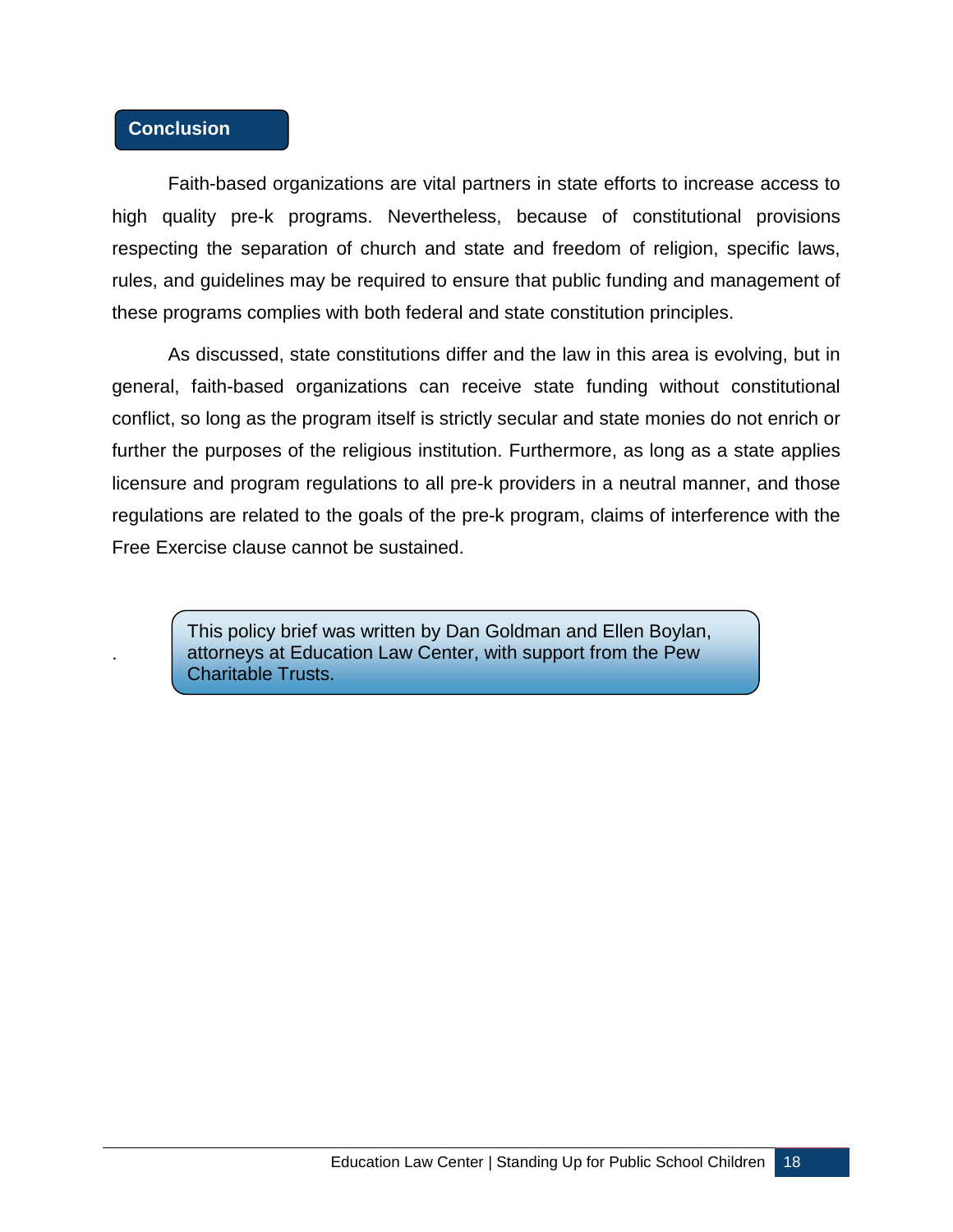#### **About Education Law Center**

Founded in 1973, ELC is recognized as one of the nation's premier education advocacy organizations working on behalf of public school children for access to an equal and adequate education under state and federal laws. ELC focuses on improving public education for disadvantaged children, and children with disabilities and other special needs using multiple strategies, including public education and engagement, policy initiatives, research, communications and legal action.

ELC has achieved significant success in improving education for school children in New Jersey's high poverty urban school districts through implementation of the programs and reforms ordered by the New Jersey Supreme Court in the landmark *Abbott v. Burke* education equity case.

In addition, because of its expertise in school finance, preschool, and other areas of education law and policy, ELC provides support to attorneys and advocates in other states seeking to improve their public schools.

> Education Law Center 60 Park Place, Suite 300 Newark, NJ 07102 Phone: 973-624-1815 Fax: 973-624-7339 Email: [elc@edlawcenter.org](mailto:elc@edlawcenter.org) Website:www.edlawcenter.org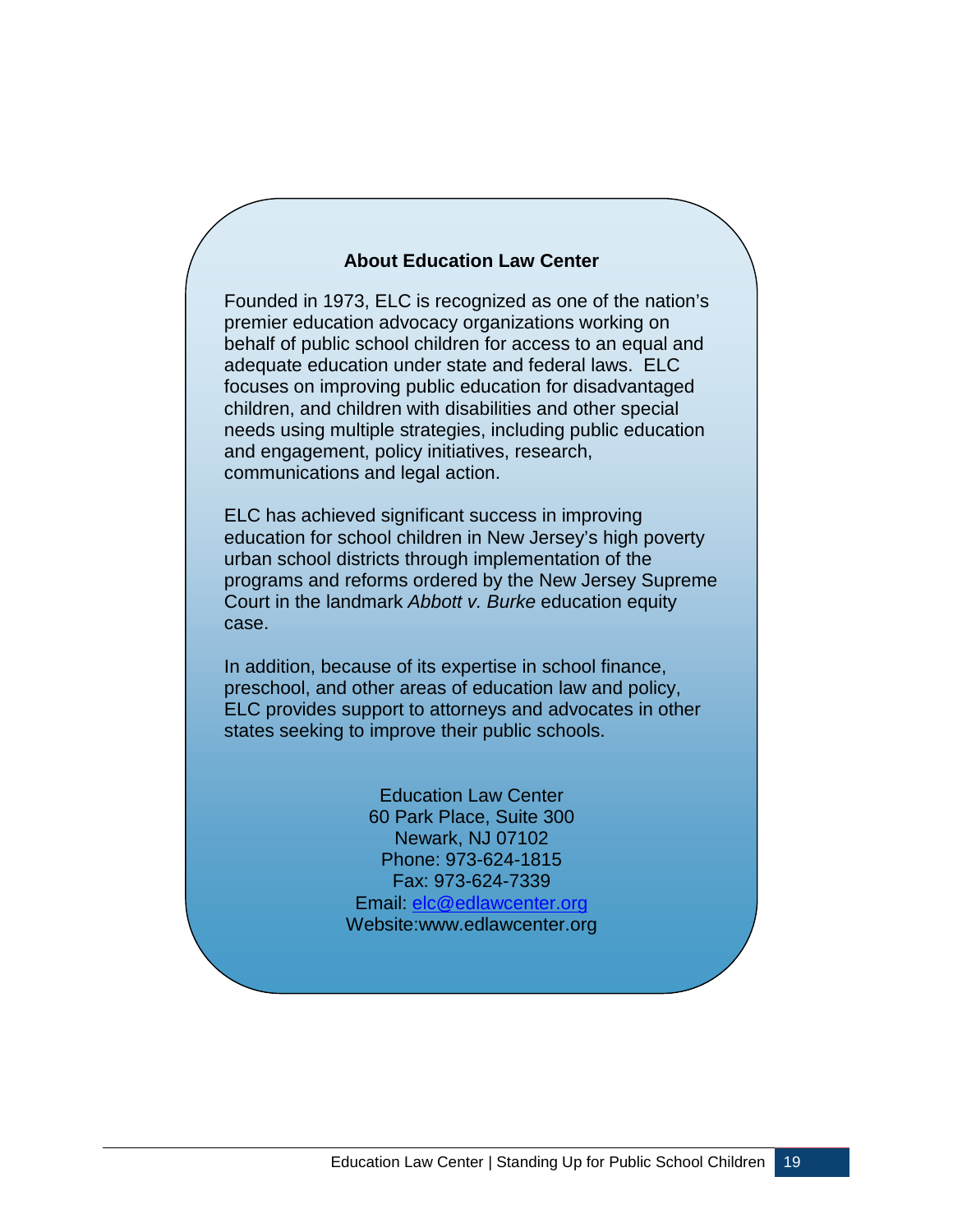#### **Endnotes**

<span id="page-19-0"></span> $\overline{a}$ 

- 1 The National Institute for Early Education Research has identified the following minimum indicators of a high quality pre-k program:(1) Comprehensive early learning standards, (2) BA degrees for lead teachers, (3) Specialized training for teachers in pre-k, (4) CDA (Child Development Associate credential) or equivalent degrees for assistant teachers, (5) At least 15 hours/year of teacher in-service training, (6) Maximum class size of 20 or lower, (7) Staff-child ratio of 1:10 or better, (8) Required vision, hearing, & health screening/referral and at least 1 support service, (9) At least one meal/day, and (10) Required monitoring through site visits. Barnett, Hustedt, Hawkinson, & Robin, *The State of Preschool 2008: State Preschool Yearbook* (National Institute for Early Education Research, 2009) (cited here as "State Preschool Yearbook 2008"), at 11.
- <span id="page-19-1"></span>2 U.S. Const. amend. I. The First Amendment also prohibits Congress and the states from enacting laws that interfere with the free exercise of religion. The two religion provisions in the First Amendment are known as the Establishment Clause and the Free Exercise Clause.
- <span id="page-19-2"></span>3 *Agostini v. Felton*, 21 U.S. 203 (1997).
- <span id="page-19-3"></span>4 *Zobrest v. Catalina Foothills Sch. Dist.*, 509 U.S. 1, 10 (1993).
- <span id="page-19-4"></span>5 *Rosenberger v. Rectors and Visitors of the University of Virginia*, 515 U.S. 819, 843-844 (1995).
- <span id="page-19-5"></span>6 45 C.F.R. § 87.1, 45 C.F.R. § 87.2, 2 C.F.R. Part 230 — Cost Principles for Non-Profit Organizations.
- <span id="page-19-6"></span>7 *Saint Louis University v. Masonic Temple Ass'n of St. Louis* (Sup. 2007) 220 S.W.3d 721.
- <span id="page-19-7"></span>8 *Gerhardt v. Heid*, 66 N.D. 444, 267 N.W. 127 (1936).
- <span id="page-19-8"></span>9 *Board of Ed. of Cent. School Dist. No. 1 v. Allen*, 20 N.Y.2d 109, 116, 228 N.E.2d 791, 804 (1967), *aff'd* 88 S.Ct. 1923, 392 U.S. 236, 20 L.Ed.2d 1060 (1968).
- <span id="page-19-9"></span>10 *Springfield School Dist., Delaware County v. Department of Ed*., 483 Pa. 539, 571, 397 A.2d 1154, 1171, *app. dismissed sub nom. School District of Pittsburgh v. Pennsylvania Department of Education*, 443 U.S. 901, 99 S.Ct. 3091, 61 L.Ed.2d 869 (1979).
- <span id="page-19-10"></span>11 *Sheldon Jackson College v. State*, 599 P.2d 127 (1979).
- <span id="page-19-11"></span>12 *State ex rel. Creighton Univ. v. Smith*, 217 Neb. 682, 353 N.W.2d 267 (1984).
- <span id="page-19-12"></span>13 *Taetle v. Atlanta Independent School System*, 2006, 280 Ga. 137, 625 S.E.2d 770.
- 14 *See* Schumacher, Ewen, Hart, & Lombardi, "All Together Now: State Experiences in Using Community-Based Child Care to Provide Pre-Kindergarten," (Center for Law and Social Policy, 2005); *State Preschool*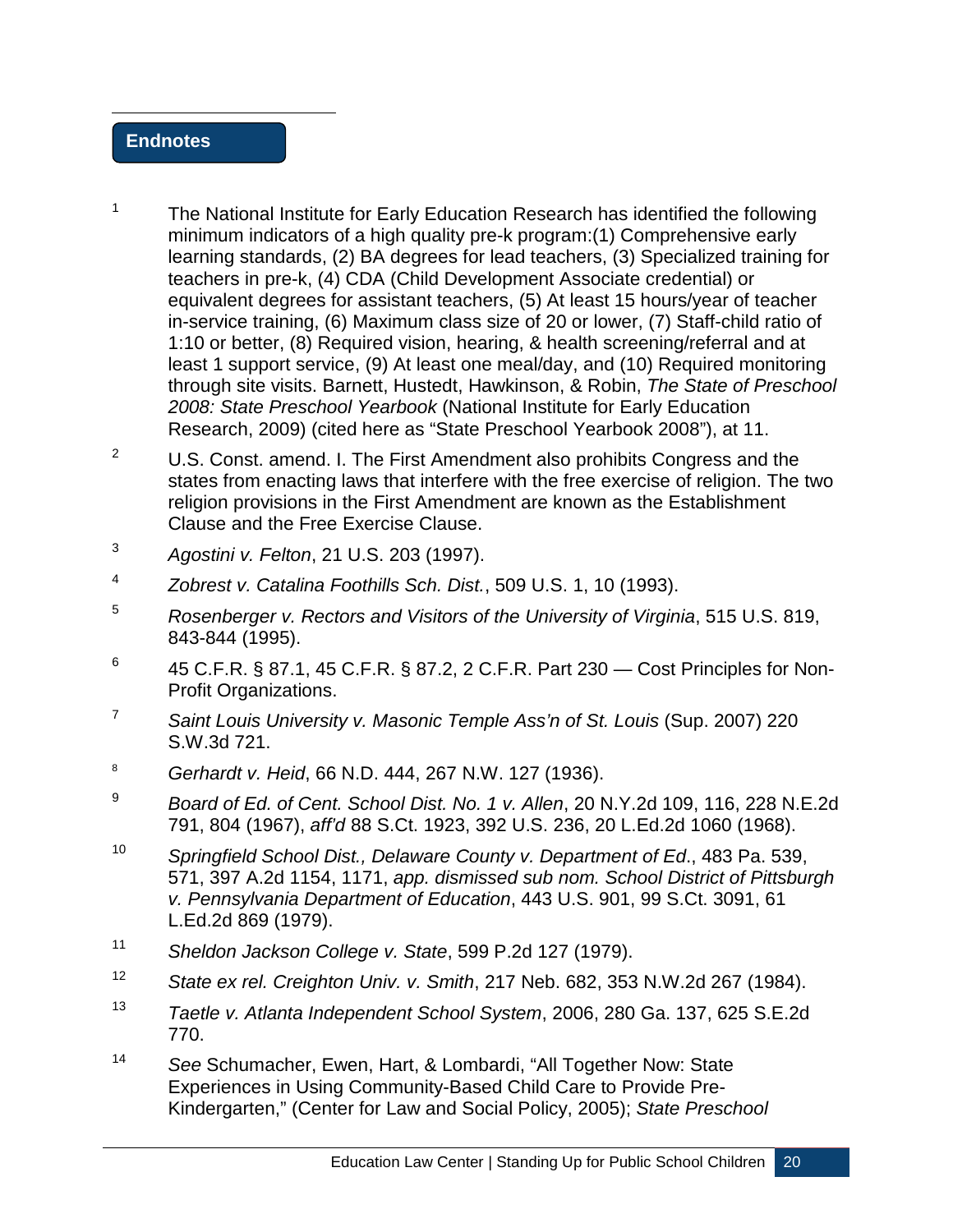*Yearbook 2008*, at 203 (Appendix A) (reporting that in 35 of the 38 states that fund a pre-k program, "faith-based" providers are eligible to participate.)

- <span id="page-20-1"></span>15 Guidance should be specific. For example, *Colorado Preschool & Kindergarten Program: 2006-07 Handbook* at 36, does not provide sufficient guidance: "[Q.] Can we contract with a church based program? [A.] Sections 7 and 8 of Article IX of the Constitution of the State of Colorado address the subject. … If you have questions after reading the language of the Constitution, show this to your attorney for a professional interpretation."
- <span id="page-20-2"></span>16 *Rosenberger v. Rectors and Visitors of the University of Virginia*, 515 U.S. 819, 843-844 (1995).
- <span id="page-20-3"></span>17 Connecticut School Readiness Program, School Readiness Alert SR-02-02.
- <span id="page-20-4"></span>18 704 K.A.R. § 3:410.

<span id="page-20-0"></span> $\overline{a}$ 

- <span id="page-20-5"></span> $19$  The Abbott program contract is available at http://www.state.nj.us/education/ece/abbott/contract.pdf.
- <span id="page-20-6"></span><sup>20</sup> 45 C.F.R. § 87.1(c); 45 C.F.R. § 87.2(c).
- <span id="page-20-7"></span> $21$  Caution should be exercised when using the federal FBO guidance, since criticism has been leveled at some aspects that might not survive Supreme Court scrutiny under the Establishment Clause. For example, Establishment Clause cases bar funding of activities with significant religious content, even where they would not meet the regulations' description of "inherently religious activities." *See* Lupu & Tuttle, "The State of the Law 2004: Partnerships Between Government and Faith-Based Organizations" (Roundtable on Religion and Social Welfare Policy, December 2004) at 72-73.
- <span id="page-20-8"></span> $22$  These safeguards come from a document incorporated into a Settlement Agreement in *American Civil Liberties Union of Massachusetts v. Leavitt* (D.Mass. Feb. 21, 2006), Docket No. Civ. A. No. 05-11000 (JTL), involving a federally funded abstinence education program provided by an FBO called "Silver Ring Thing," (cited here as "Silver Ring Thing Settlement") at 10.
- <span id="page-20-9"></span>23 Connecticut School Readiness Program, School Readiness Alert SR-02-02, *supra* n. 20.
- <span id="page-20-10"></span><sup>24</sup> 45 C.F.R. § 87.1(e); 45 C.F.R. § 87.2(e).
- <span id="page-20-11"></span>25 Silver Ring Thing Settlement, *supra* n. 47, at 11.
- <span id="page-20-12"></span><sup>26</sup> 45 C.F.R. § 87.1(g), 45 C.F.R. § 87.2(g).
- <span id="page-20-13"></span> $27$  The New York City documents are available for downloading at [http://schools.nyc.gov/Offices/DCP/ProfessionalServices/UniversalPreKInformati](http://schools.nyc.gov/Offices/DCP/ProfessionalServices/UniversalPreKInformation/Default.htm) [on/Default.htm.](http://schools.nyc.gov/Offices/DCP/ProfessionalServices/UniversalPreKInformation/Default.htm)
- <span id="page-20-14"></span>28 See *Mitchell v. Helms*, 530 U.S. 793, 849, 120 S.Ct. 2530, 2563, 147 L.Ed.2d 660 (2000) (O'Connor, J., concurring) (finding that it was a significant factor that public school districts implementing a Title II program in faith-based schools would "retain title to the materials and equipment").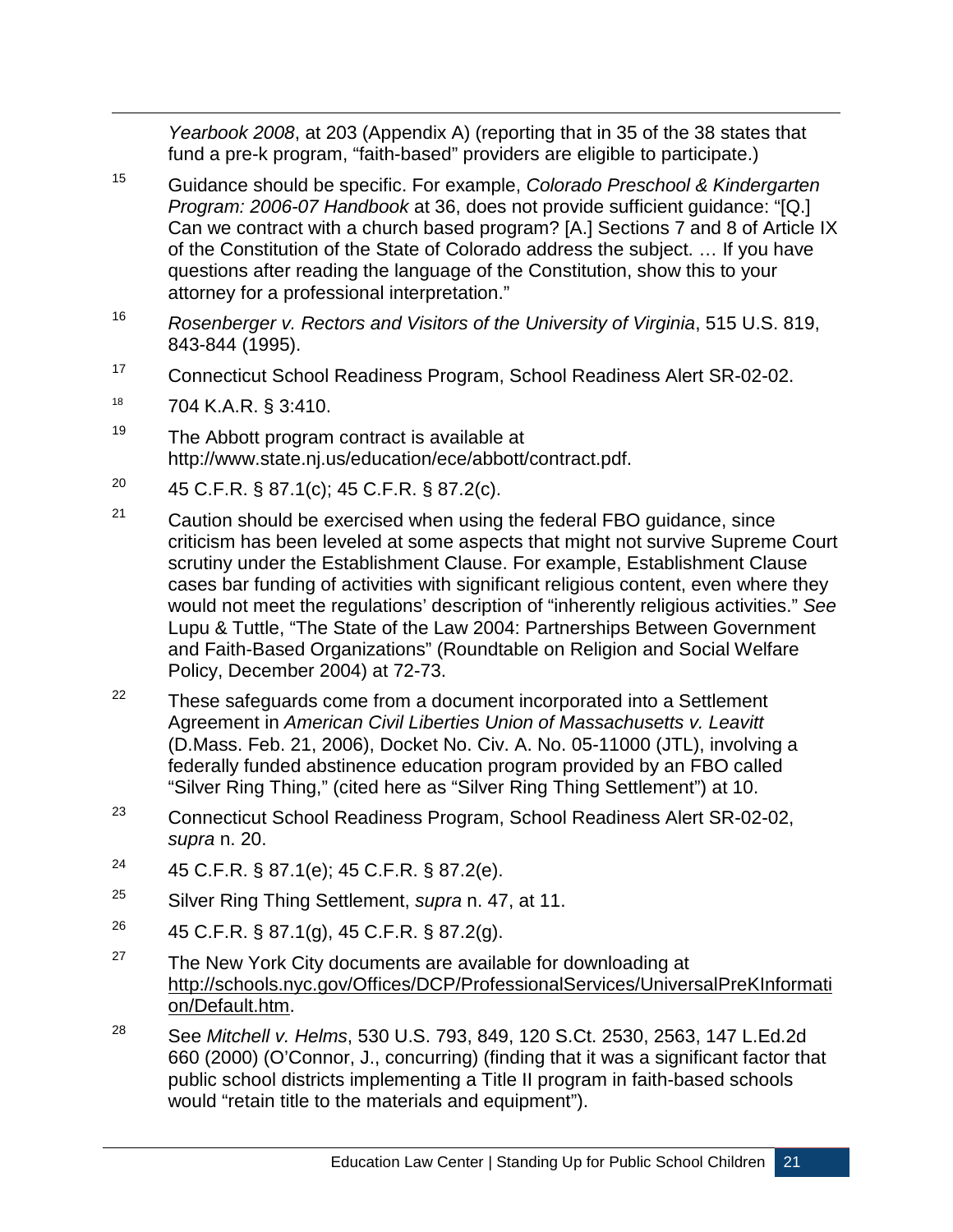- <span id="page-21-0"></span> $^{29}$  24 P.S. § 2599.2(e).
- <span id="page-21-1"></span> $30$  Pennsylvania Department of Education, Accountability Block Grant 2007-2008 Guidelines and Information at 13.
- <span id="page-21-2"></span>31 *See* Silver Ring Thing Settlement, *supra* n. 24, at 10.
- <span id="page-21-3"></span> $32$  *Id.*
- <span id="page-21-4"></span> $33$  2 C.F.R. Part 230, Appendix A,  $A(4)$  — Allocable Costs.
- <span id="page-21-5"></span> $34$  In Pennsylvania, for example, a faith-based nursery school does not require a license: the Private Academic Schools Act exempts "schools or classes owned or operated by or under the authority of bona fide religious institutions. . .," although "such schools may choose to apply for a license[.]" 24 P.S. § 6705.
- <span id="page-21-6"></span> $35$  Code of Alabama § 38-7-3.
- <span id="page-21-7"></span><sup>36</sup> Alabama Office of School Readiness, Pre-kindergarten Program RFP.
- <span id="page-21-8"></span> $37$  Ark. Code § 20-78-209. Even an exempt faith-based child care facility must verify "that its facility has met the required fire, safety, and health inspections on an annual basis and is in substantial compliance with published standards that similar nonexempt child care facilities are required to meet." Ark. Code § 20-78- 209(b)(1).
- <span id="page-21-9"></span>38 Code of Ark. Rules 005.24.001-5.1.
- <span id="page-21-10"></span> $39$  La. R.S. 14:1427(A).
- <span id="page-21-11"></span> $40$  Bulletin 741 is the comprehensive "Louisiana Handbook for Nonpublic School Administrators," setting forth standards and regulations governing every area of school operation.
- <sup>41</sup> Finding Common Ground: Recommendations of the Working Group on Human Needs and Faith-Based and Community Initiatives, at 32 (2002).
- $42$  The U.S. Supreme Court has held that voucher programs that include religious schools may pass muster under the Establishment Clause, as long as "[the} government aid program is neutral with respect to religion, and provides assistance directly to a broad class of citizens who, in turn, direct government aid to religious schools wholly as a result of their own genuine and independent private choice[.] *Zelman v. Simmons-Harris*, 536 U.S. 639, 122 S. Ct. 2460, 153 L.Ed.2d 604 (2002). *See also* 45 C.F.R. § 87.1(j); 45 C.F.R. § 87.2(j) (no restrictions on "inherently religious activities" for faith-based organizations receiving federal funds through a voucher program).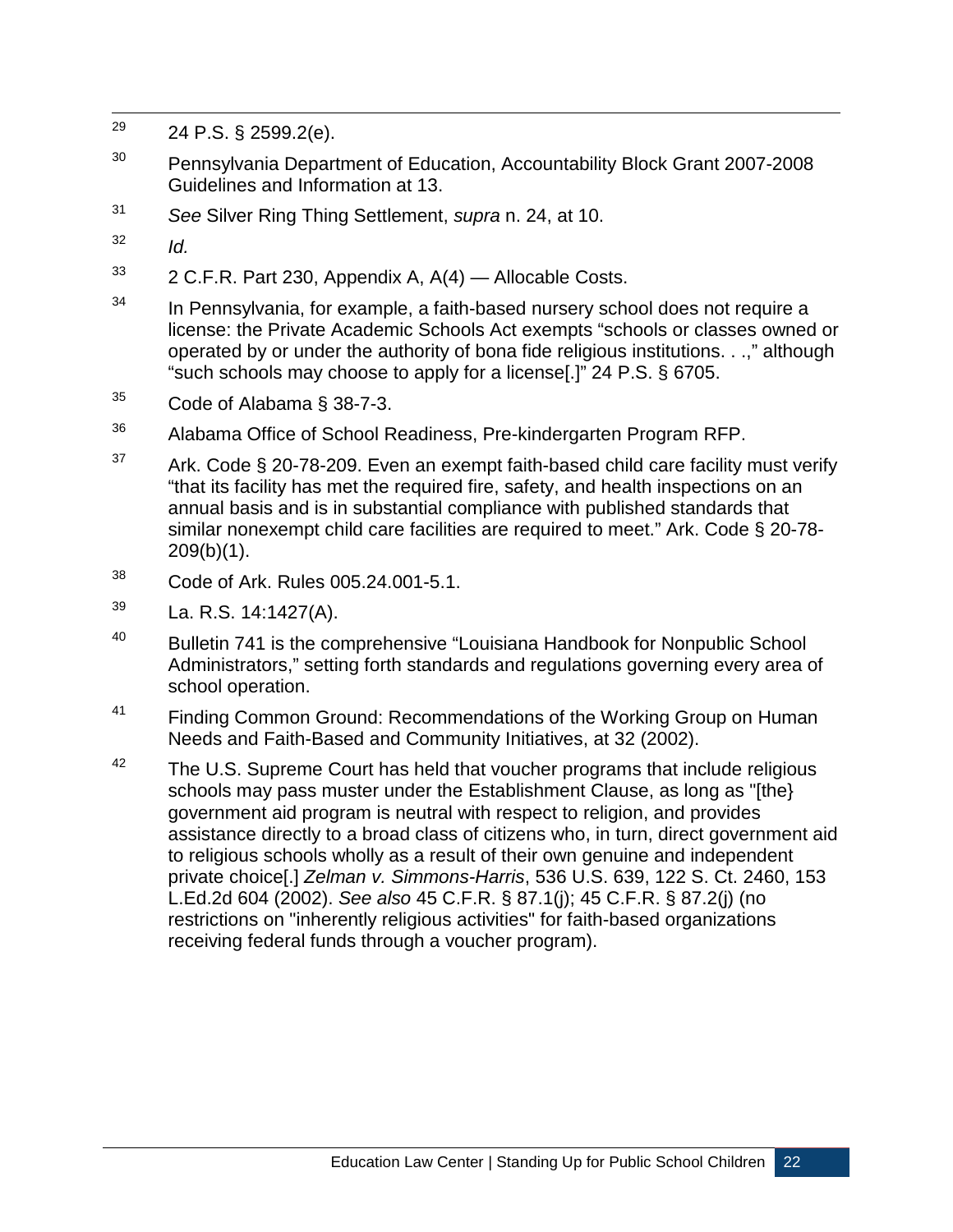| <b>State</b>         | <b>Establishment/Free Exercise Clauses</b>                                                                                                                                                                                                                                                                                                                                                                                                                                                                                                                                                                                                                                                                                                                                                                                                                                                                                                                                | Education & Religion Clauses; "Blaine"/No-Aid Provisions                                                                                                                                                                                                                                                                                                                                                                 | <b>Faith-Based Programs</b><br><b>Eligible To Participate</b><br>In State Pre-K | <b>State Education Dollars</b><br>Fund Faith-Based Pre-<br>K |
|----------------------|---------------------------------------------------------------------------------------------------------------------------------------------------------------------------------------------------------------------------------------------------------------------------------------------------------------------------------------------------------------------------------------------------------------------------------------------------------------------------------------------------------------------------------------------------------------------------------------------------------------------------------------------------------------------------------------------------------------------------------------------------------------------------------------------------------------------------------------------------------------------------------------------------------------------------------------------------------------------------|--------------------------------------------------------------------------------------------------------------------------------------------------------------------------------------------------------------------------------------------------------------------------------------------------------------------------------------------------------------------------------------------------------------------------|---------------------------------------------------------------------------------|--------------------------------------------------------------|
| <b>United States</b> | Amend. I Congress shall make no law respecting an establishment of religion,<br>or prohibiting the free exercise thereof                                                                                                                                                                                                                                                                                                                                                                                                                                                                                                                                                                                                                                                                                                                                                                                                                                                  |                                                                                                                                                                                                                                                                                                                                                                                                                          |                                                                                 |                                                              |
| Alabama              | Art. I, § 3 That no religion shall be established by law; that no preference shall<br>be given by law to any religious sect, society, denomination, or mode of worship;<br>that no one shall be compelled by law to attend any place of worship; nor to pay<br>any tithes, taxes, or other rate for building or repairing any place of worship, or<br>for maintaining any minister or ministry; that no religious test shall be required as<br>a qualification to any office or public trust under this state; and that the civil<br>rights, privileges, and capacities of any citizen shall not be in any manner<br>affected by his religious principles.<br>Amend. 622, Alabama Religious Freedom Amendment.<br>§ V. (a) Government shall not burden a person's freedom of religion even if the<br>burden results from a rule of general applicability, except as provided in<br>subsection (b).<br>(b) Government may burden a person's freedom of religion only if it | Art. XIV, § 263<br>No money raised for the support of the public schools shall be<br>appropriated to or used for the support of any sectarian or<br>denominational school.                                                                                                                                                                                                                                               | Yes                                                                             |                                                              |
|                      | demonstrates that application of the burden to the person:<br>(1) Is in furtherance of a compelling governmental interest; and<br>(2) Is the least restrictive means of furthering that compelling<br>governmental interest.<br>(c) A person whose religious freedom has been burdened in violation of this<br>section may assert that violation as a claim or defense in a judicial,<br>administrative, or other proceeding and obtain appropriate relief against a<br>government.                                                                                                                                                                                                                                                                                                                                                                                                                                                                                       |                                                                                                                                                                                                                                                                                                                                                                                                                          |                                                                                 |                                                              |
| Alaska               | Art. 1, § 4 No law shall be made respecting an establishment of religion, or<br>prohibiting the free exercise thereof.                                                                                                                                                                                                                                                                                                                                                                                                                                                                                                                                                                                                                                                                                                                                                                                                                                                    | Art. 7, § 1 The legislature shall by general law establish and maintain a<br>system of public schools open to all children of the State, and may<br>provide for other public educational institutions. Schools and institutions<br>so established shall be free from sectarian control. No money shall be<br>paid from public funds for the direct benefit of any religious or other<br>private educational institution. | No program                                                                      |                                                              |
| Arizona              | Art. 2, § 12 The liberty of conscience secured by the provisions of this<br>constitution shall not be so construed as to excuse acts of licentiousness, or<br>justify practices inconsistent with the peace and safety of the state. No public<br>money or property shall be appropriated for or applied to any religious worship,                                                                                                                                                                                                                                                                                                                                                                                                                                                                                                                                                                                                                                        | Art. XI, § 7<br>No sectarian instruction shall be imparted in any school or state<br>educational institution that may be established under this Constitution,                                                                                                                                                                                                                                                            | Yes                                                                             | Yes                                                          |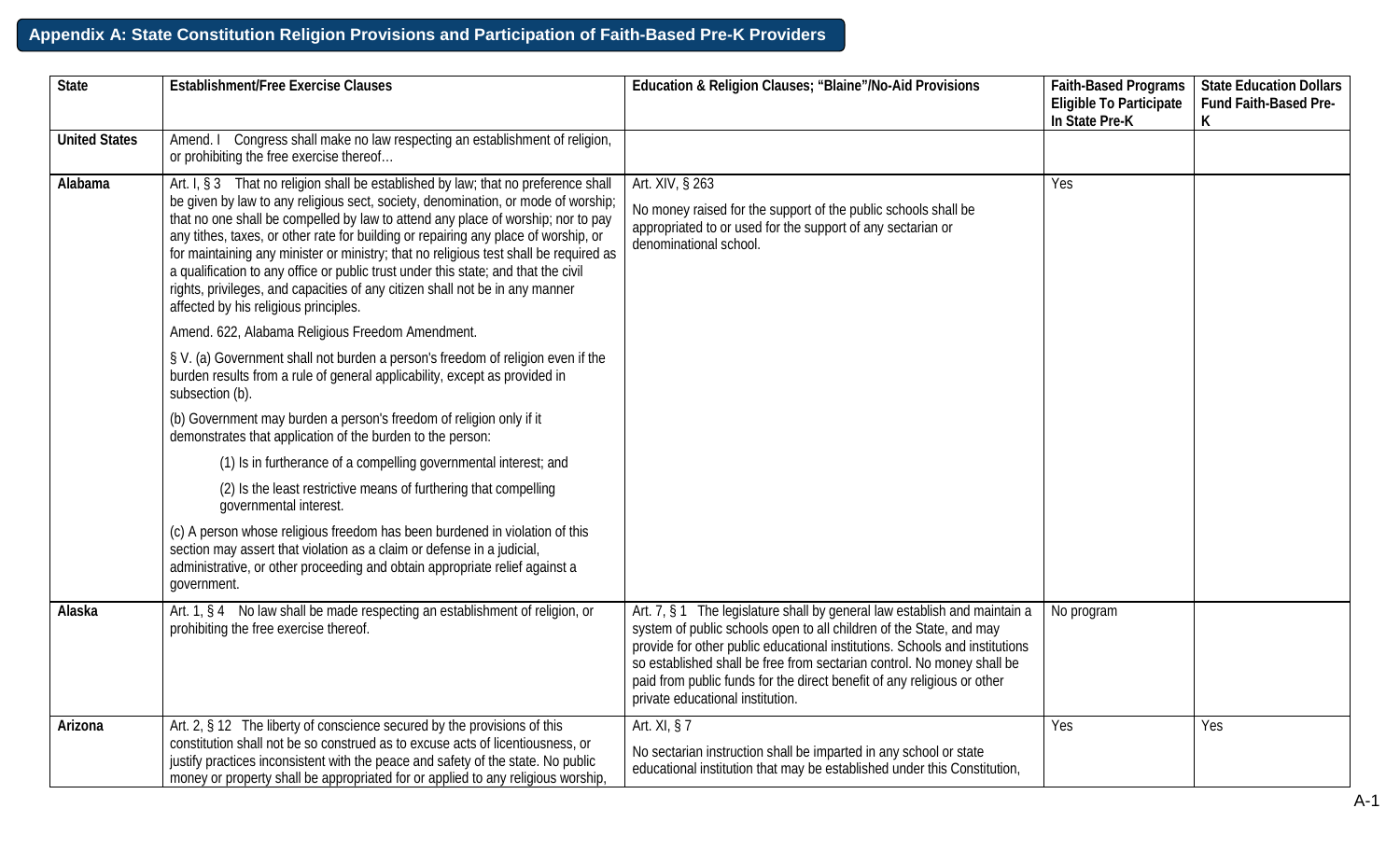| <b>State</b> | <b>Establishment/Free Exercise Clauses</b>                                                                                                                                                                                                                                                                                                                                                                                                                                                                                       | Education & Religion Clauses; "Blaine"/No-Aid Provisions                                                                                                                                                                                                                                                                                                                                                                                                                                                                                                                                                                                                                                                                                                                                                                                                                                                                                                                                                                                                                                                                                                                                                                                                                                                                         | <b>Faith-Based Programs</b><br><b>Eligible To Participate</b><br>In State Pre-K | <b>State Education Dollars</b><br>Fund Faith-Based Pre-<br>К |
|--------------|----------------------------------------------------------------------------------------------------------------------------------------------------------------------------------------------------------------------------------------------------------------------------------------------------------------------------------------------------------------------------------------------------------------------------------------------------------------------------------------------------------------------------------|----------------------------------------------------------------------------------------------------------------------------------------------------------------------------------------------------------------------------------------------------------------------------------------------------------------------------------------------------------------------------------------------------------------------------------------------------------------------------------------------------------------------------------------------------------------------------------------------------------------------------------------------------------------------------------------------------------------------------------------------------------------------------------------------------------------------------------------------------------------------------------------------------------------------------------------------------------------------------------------------------------------------------------------------------------------------------------------------------------------------------------------------------------------------------------------------------------------------------------------------------------------------------------------------------------------------------------|---------------------------------------------------------------------------------|--------------------------------------------------------------|
|              | exercise, or instruction, or to the support of any religious establishment. No<br>religious qualification shall be required for any public office or employment, nor<br>shall any person be incompetent as a witness or juror in consequence of his<br>opinion on matters of religion, nor be questioned touching his religious belief in<br>any court of justice to affect the weight of his testimony.                                                                                                                         | and no religious or political test or qualification shall ever be required as<br>a condition of admission into any public educational institution of the<br>state, as teacher, student, or pupil; but the liberty of conscience hereby<br>secured shall not be so construed as to justify practices or conduct<br>inconsistent with the good order, peace, morality, or safety of the state,<br>or with the rights of others.                                                                                                                                                                                                                                                                                                                                                                                                                                                                                                                                                                                                                                                                                                                                                                                                                                                                                                    |                                                                                 |                                                              |
| Arkansas     | Art. 2, § 24                                                                                                                                                                                                                                                                                                                                                                                                                                                                                                                     |                                                                                                                                                                                                                                                                                                                                                                                                                                                                                                                                                                                                                                                                                                                                                                                                                                                                                                                                                                                                                                                                                                                                                                                                                                                                                                                                  | Yes                                                                             |                                                              |
|              | All men have a natural and indefeasible right to worship Almighty God according<br>to the dictates of their own consciences; no man can, of right, be compelled to<br>attend, erect, or support any place of worship; or to maintain any ministry<br>against his consent. No human authority can, in any case or manner<br>whatsoever, control or interfere with the right of conscience; and no preference<br>shall ever be given, by law, to any religious establishment, denomination or<br>mode of worship, above any other. |                                                                                                                                                                                                                                                                                                                                                                                                                                                                                                                                                                                                                                                                                                                                                                                                                                                                                                                                                                                                                                                                                                                                                                                                                                                                                                                                  |                                                                                 |                                                              |
|              | Art. 2, § 25                                                                                                                                                                                                                                                                                                                                                                                                                                                                                                                     |                                                                                                                                                                                                                                                                                                                                                                                                                                                                                                                                                                                                                                                                                                                                                                                                                                                                                                                                                                                                                                                                                                                                                                                                                                                                                                                                  |                                                                                 |                                                              |
|              | Religion, morality and knowledge being essential to good government, the<br>General Assembly shall enact suitable laws to protect every religious<br>denomination in the peaceable enjoyment of its own mode of public worship.                                                                                                                                                                                                                                                                                                  |                                                                                                                                                                                                                                                                                                                                                                                                                                                                                                                                                                                                                                                                                                                                                                                                                                                                                                                                                                                                                                                                                                                                                                                                                                                                                                                                  |                                                                                 |                                                              |
| California   | Art. 1, § 4<br>Free exercise and enjoyment of religion without discrimination or preference are<br>quaranteed. This liberty of conscience does not excuse acts that are licentious<br>or inconsistent with the peace or safety of the State. The Legislature shall make<br>no law respecting an establishment of religion. A person is not incompetent to be<br>a witness or juror because of his or her opinions on religious beliefs.                                                                                          | Art. 9, § 8 No public money shall ever be appropriated for the support<br>of any sectarian or denominational school, or any school not under the<br>exclusive control of the officers of the public schools; nor shall any<br>sectarian or denominational doctrine be taught, or instruction thereon be<br>permitted, directly or indirectly, in any of the common schools of this<br>State.<br>Art. 16, $§$ 5 Neither the Legislature, nor any county, city and county,<br>township, school district, or other municipal corporation, shall ever make<br>an appropriation, or pay from any public fund whatever, or grant<br>anything to or in aid of any religious sect, church, creed, or sectarian<br>purpose, or help to support or sustain any school, college, university,<br>hospital, or other institution controlled by any religious creed, church, or<br>sectarian denomination whatever; nor shall any grant or donation of<br>personal property or real estate ever be made by the State, or any city,<br>city and county, town, or other municipal corporation for any religious<br>creed, church, or sectarian purpose whatever; provided, that nothing in<br>this section shall prevent the Legislature granting aid pursuant to Section<br>3 of Art. XVI [hospitals, orphanages, aid to the blind & disabled]. | Yes                                                                             | Yes                                                          |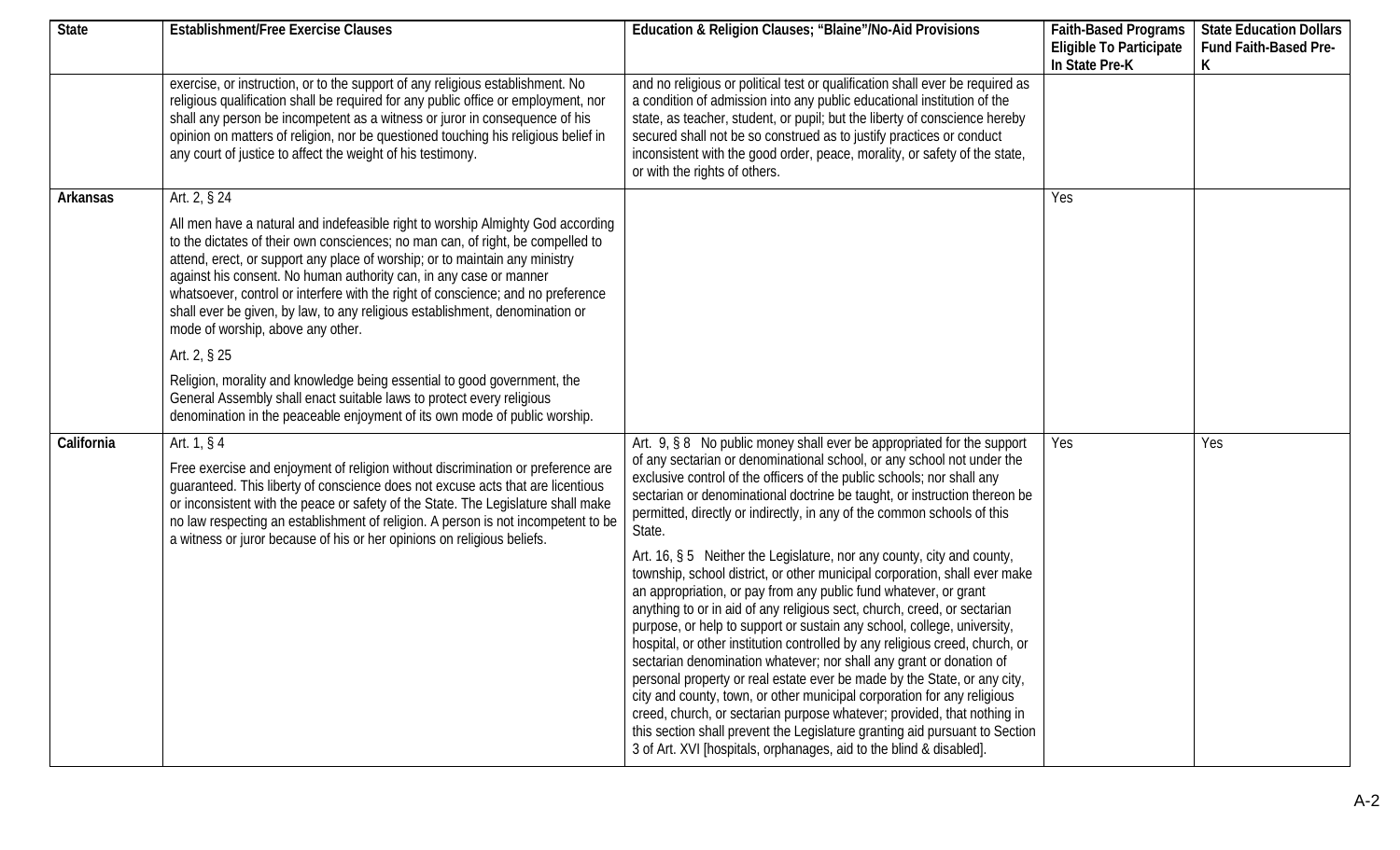| <b>State</b> | <b>Establishment/Free Exercise Clauses</b>                                                                                                                                                                                                                                                                                                                                                                                                                                                                                                                                                                                                                                                                                                                      | Education & Religion Clauses; "Blaine"/No-Aid Provisions                                                                                                                                                                                                                                                                                                                                                                                                                                                                                                                                                                                                                                        | <b>Faith-Based Programs</b><br><b>Eligible To Participate</b><br>In State Pre-K | <b>State Education Dollars</b><br><b>Fund Faith-Based Pre-</b><br>K |
|--------------|-----------------------------------------------------------------------------------------------------------------------------------------------------------------------------------------------------------------------------------------------------------------------------------------------------------------------------------------------------------------------------------------------------------------------------------------------------------------------------------------------------------------------------------------------------------------------------------------------------------------------------------------------------------------------------------------------------------------------------------------------------------------|-------------------------------------------------------------------------------------------------------------------------------------------------------------------------------------------------------------------------------------------------------------------------------------------------------------------------------------------------------------------------------------------------------------------------------------------------------------------------------------------------------------------------------------------------------------------------------------------------------------------------------------------------------------------------------------------------|---------------------------------------------------------------------------------|---------------------------------------------------------------------|
| Colorado     | Art. II, § 4                                                                                                                                                                                                                                                                                                                                                                                                                                                                                                                                                                                                                                                                                                                                                    | Art. IX, § 7                                                                                                                                                                                                                                                                                                                                                                                                                                                                                                                                                                                                                                                                                    | Yes                                                                             | Yes                                                                 |
|              | The free exercise and enjoyment of religious profession and worship, without<br>discrimination, shall forever hereafter be guaranteed; and no person shall be<br>denied any civil or political right, privilege or capacity, on account of his opinions<br>concerning religion; but the liberty of conscience hereby secured shall not be<br>construed to dispense with oaths or affirmations, excuse acts of licentiousness<br>or justify practices inconsistent with the good order, peace or safety of the state.<br>No person shall be required to attend or support any ministry or place of<br>worship, religious sect or denomination against his consent. Nor shall any<br>preference be given by law to any religious denomination or mode of worship. | Neither the general assembly, nor any county, city, town, township,<br>school district or other public corporation, shall ever make any<br>appropriation, or pay from any public fund or moneys whatever, anything<br>in aid of any church or sectarian society, or for any sectarian purpose, or<br>to help support or sustain any school, academy, seminary, college,<br>university or other literary or scientific institution, controlled by any<br>church or sectarian denomination whatsoever; nor shall any grant or<br>donation of land, money or other personal property, ever be made by the<br>state, or any such public corporation to any church, or for any sectarian<br>purpose. |                                                                                 |                                                                     |
|              |                                                                                                                                                                                                                                                                                                                                                                                                                                                                                                                                                                                                                                                                                                                                                                 | Art. IX, $§ 8$                                                                                                                                                                                                                                                                                                                                                                                                                                                                                                                                                                                                                                                                                  |                                                                                 |                                                                     |
|              |                                                                                                                                                                                                                                                                                                                                                                                                                                                                                                                                                                                                                                                                                                                                                                 | No religious test or qualification shall ever be required of any person as<br>a condition of admission into any public educational institution of the<br>state, either as a teacher or student; and no teacher or student of any<br>such institution shall ever be required to attend or participate in any<br>religious service whatsoever. No sectarian tenets or doctrines shall ever<br>be taught in the public school, nor shall any distinction or classification of<br>pupils be made on account of race or color, nor shall any pupil be<br>assigned or transported to any public educational institution for the<br>purpose of achieving racial balance.                               |                                                                                 |                                                                     |
| Connecticut  | Art. 1, § 3                                                                                                                                                                                                                                                                                                                                                                                                                                                                                                                                                                                                                                                                                                                                                     |                                                                                                                                                                                                                                                                                                                                                                                                                                                                                                                                                                                                                                                                                                 | Yes                                                                             | Yes                                                                 |
|              | The exercise and enjoyment of religious profession and worship, without<br>discrimination, shall forever be free to all persons in the state; provided, that the<br>right hereby declared and established, shall not be so construed as to excuse<br>acts of licentiousness, or to justify practices inconsistent with the peace and<br>safety of the state.<br>Art. 7 It being the right of all men to worship the Supreme Being, the Great<br>Creator and Preserver of the Universe, and to render that worship in a mode                                                                                                                                                                                                                                     |                                                                                                                                                                                                                                                                                                                                                                                                                                                                                                                                                                                                                                                                                                 |                                                                                 |                                                                     |
|              | consistent with the dictates of their consciences, no person shall by law be<br>compelled to join or support, nor be classed or associated with, any<br>congregation, church or religious association. No preference shall be given by<br>law to any religious society or denomination in the state. Each shall have and<br>enjoy the same and equal powers, rights and privileges, and may support and<br>maintain the ministers or teachers of its society or denomination, and may build<br>and repair houses for public worship.                                                                                                                                                                                                                            |                                                                                                                                                                                                                                                                                                                                                                                                                                                                                                                                                                                                                                                                                                 |                                                                                 |                                                                     |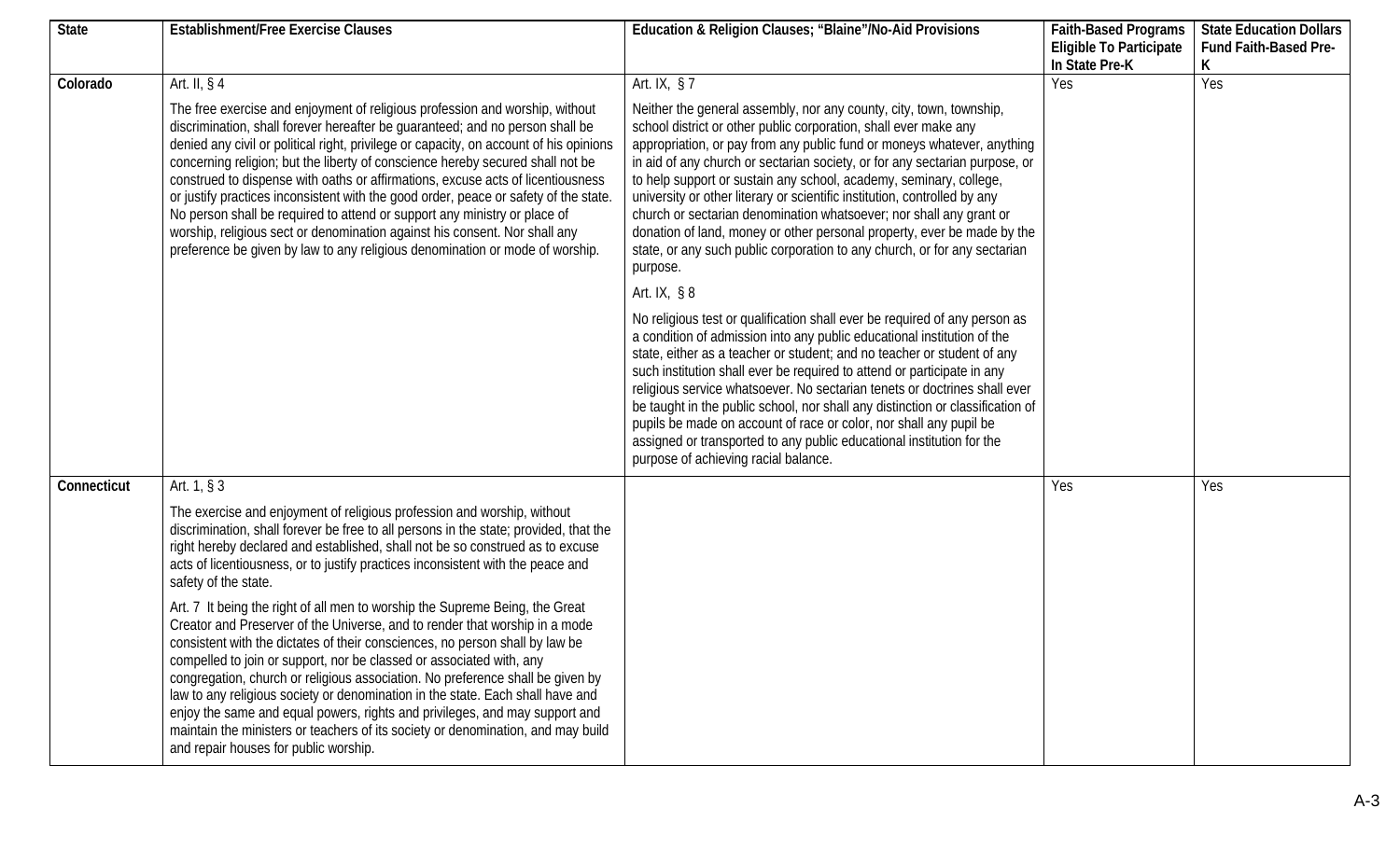| <b>State</b>            | <b>Establishment/Free Exercise Clauses</b>                                                                                                                                                                                                                                                                                                                                                                                                                                                                                                                                                                                                                                                                                                                                              | Education & Religion Clauses; "Blaine"/No-Aid Provisions                                                                                                                                                                                                                                                                                                                                                                                                                                                                                                                                                                      | <b>Faith-Based Programs</b><br><b>Eligible To Participate</b><br>In State Pre-K                         | <b>State Education Dollars</b><br>Fund Faith-Based Pre-<br>K |
|-------------------------|-----------------------------------------------------------------------------------------------------------------------------------------------------------------------------------------------------------------------------------------------------------------------------------------------------------------------------------------------------------------------------------------------------------------------------------------------------------------------------------------------------------------------------------------------------------------------------------------------------------------------------------------------------------------------------------------------------------------------------------------------------------------------------------------|-------------------------------------------------------------------------------------------------------------------------------------------------------------------------------------------------------------------------------------------------------------------------------------------------------------------------------------------------------------------------------------------------------------------------------------------------------------------------------------------------------------------------------------------------------------------------------------------------------------------------------|---------------------------------------------------------------------------------------------------------|--------------------------------------------------------------|
| Delaware                | Art. I, §1<br>Although it is the duty of all men frequently to assemble together for the public<br>worship of Almighty God; and piety and morality, on which the prosperity of<br>communities depends, are hereby promoted; yet no man shall or ought to be<br>compelled to attend any religious worship, to contribute to the erection or<br>support of any place of worship, or to the maintenance of any ministry, against<br>his own free will and consent; and no power shall or ought to be vested in or<br>assumed by any magistrate that shall in any case interfere with, or in any<br>manner control the rights of conscience, in the free exercise of religious worship,<br>nor a preference given by law to any religious societies, denominations, or<br>modes of worship. | Art. X, §3<br>No portion of any fund now existing, or which may hereafter be<br>appropriated, or raised by tax, for educational purposes, shall be<br>appropriated to, or used by, or in aid of any sectarian, church or<br>denominational school; provided, that all real or personal property used<br>for school purposes, where the tuition is free, shall be exempt from<br>taxation and assessment for public purposes.                                                                                                                                                                                                  | Yes                                                                                                     | Yes                                                          |
| District of<br>Columbia | [None]                                                                                                                                                                                                                                                                                                                                                                                                                                                                                                                                                                                                                                                                                                                                                                                  | D.C. Code § 44-715<br>It is hereby declared to be the policy of the government of the United<br>States to make no appropriation of money or property for the purpose of<br>founding, maintaining, or aiding by payment for services, expenses, or<br>otherwise, any church or religious denomination, or any institution or<br>society which is under sectarian or ecclesiastical control; and no money<br>appropriated for charitable purposes in the District of Columbia shall be<br>paid to any church or religious denomination, or to any institution or<br>society which is under sectarian or ecclesiastical control. | No [public schools<br>operate all pre-k<br>programs and do not<br>contract with community<br>providers] |                                                              |
| Florida                 | Art. I, § 3<br>There shall be no law respecting the establishment of religion or prohibiting or<br>penalizing the free exercise thereof. Religious freedom shall not justify practices<br>inconsistent with public morals, peace or safety                                                                                                                                                                                                                                                                                                                                                                                                                                                                                                                                              | Art. I, $\S$ 3<br>No revenue of the state or any political subdivision or agency thereof<br>shall ever be taken from the public treasury directly or indirectly in aid of<br>any church, sect, or religious denomination or in aid of any sectarian<br>institution.                                                                                                                                                                                                                                                                                                                                                           | Yes                                                                                                     |                                                              |
| Georgia                 | Art. 1, § 1<br>Paragraph III. Freedom of conscience. Each person has the natural and<br>inalienable right to worship God, each according to the dictates of that person's<br>own conscience; and no human authority should, in any case, control or interfere<br>with such right of conscience.<br>Paragraph IV. Religious opinions; freedom of religion. No inhabitant of this state<br>shall be molested in person or property or be prohibited from holding any public<br>office or trust on account of religious opinions; but the right of freedom of religion<br>shall not be so construed as to excuse acts of licentiousness or justify practices<br>inconsistent with the peace and safety of the state.                                                                       | Art. 1, § 2<br>Paragraph VII. No money shall ever be taken from the public treasury,<br>directly or indirectly, in aid of any church, sect, cult, or religious<br>denomination or of any sectarian institution.                                                                                                                                                                                                                                                                                                                                                                                                               | Yes                                                                                                     | Yes                                                          |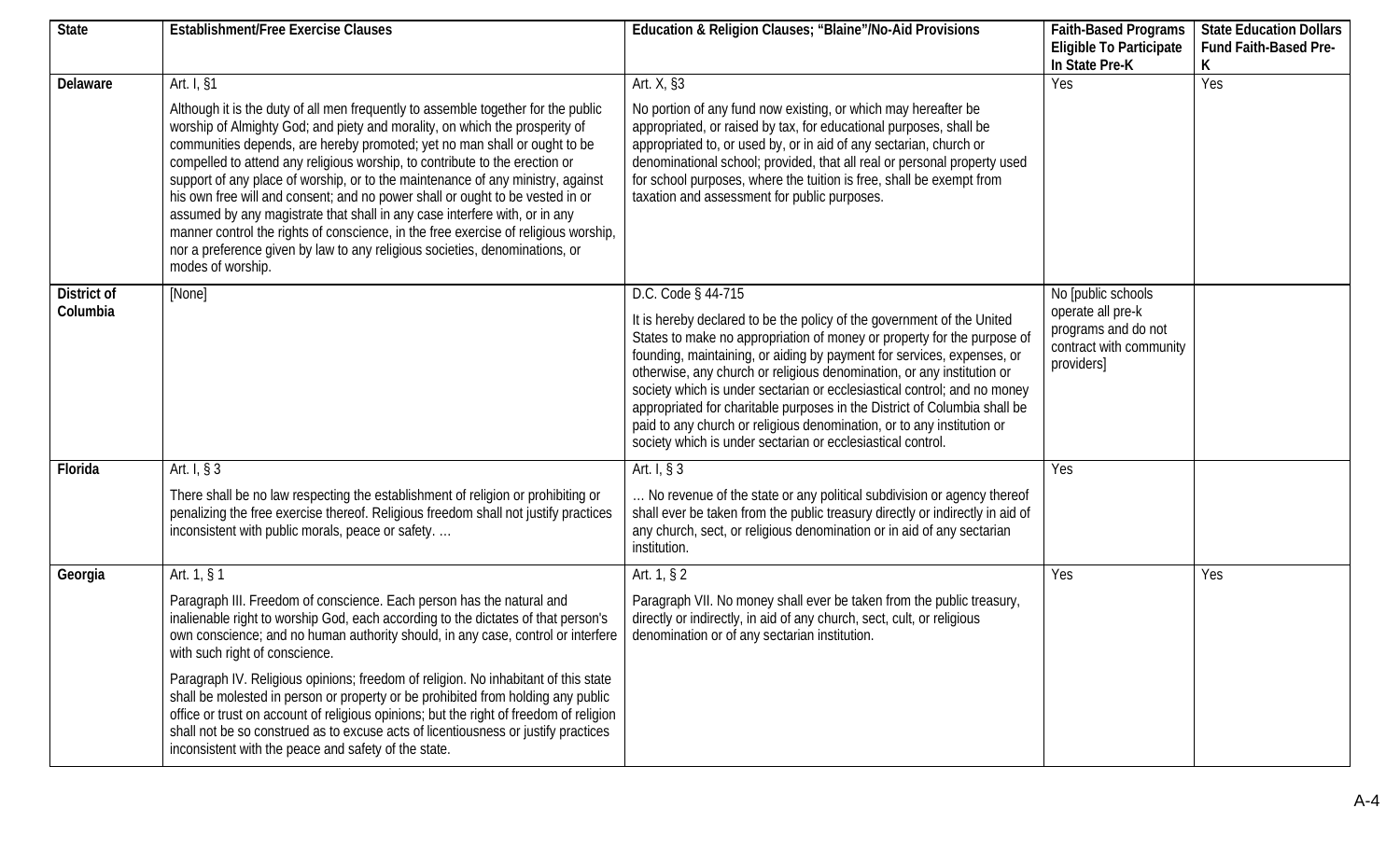| <b>State</b> | <b>Establishment/Free Exercise Clauses</b>                                                                                                                                                                                                                                                                                                                                                                                                                                                                                                                                                                                                                                                                                                                                                                                                                                                                                                                                                                                                                                                                                                                                                                     | Education & Religion Clauses; "Blaine"/No-Aid Provisions                                                                                                                                                                                                                                                                                                                                                                                                                                                                                                                                                                                                                                                                                                                                                                                                                                                                                                                                                                                                                  | <b>Faith-Based Programs</b><br><b>Eligible To Participate</b><br>In State Pre-K | <b>State Education Dollars</b><br><b>Fund Faith-Based Pre-</b><br>K |
|--------------|----------------------------------------------------------------------------------------------------------------------------------------------------------------------------------------------------------------------------------------------------------------------------------------------------------------------------------------------------------------------------------------------------------------------------------------------------------------------------------------------------------------------------------------------------------------------------------------------------------------------------------------------------------------------------------------------------------------------------------------------------------------------------------------------------------------------------------------------------------------------------------------------------------------------------------------------------------------------------------------------------------------------------------------------------------------------------------------------------------------------------------------------------------------------------------------------------------------|---------------------------------------------------------------------------------------------------------------------------------------------------------------------------------------------------------------------------------------------------------------------------------------------------------------------------------------------------------------------------------------------------------------------------------------------------------------------------------------------------------------------------------------------------------------------------------------------------------------------------------------------------------------------------------------------------------------------------------------------------------------------------------------------------------------------------------------------------------------------------------------------------------------------------------------------------------------------------------------------------------------------------------------------------------------------------|---------------------------------------------------------------------------------|---------------------------------------------------------------------|
| Hawaii       | Art. 1, § 4                                                                                                                                                                                                                                                                                                                                                                                                                                                                                                                                                                                                                                                                                                                                                                                                                                                                                                                                                                                                                                                                                                                                                                                                    | Art. 10, § 1                                                                                                                                                                                                                                                                                                                                                                                                                                                                                                                                                                                                                                                                                                                                                                                                                                                                                                                                                                                                                                                              | No program                                                                      |                                                                     |
|              | No law shall be enacted respecting an establishment of religion, or prohibiting<br>the free exercise thereof                                                                                                                                                                                                                                                                                                                                                                                                                                                                                                                                                                                                                                                                                                                                                                                                                                                                                                                                                                                                                                                                                                   | The State shall provide for the establishment, support and control of a<br>statewide system of public schools free from sectarian control, a state<br>university, public libraries and such other educational institutions as may<br>be deemed desirable, including physical facilities therefor. There shall be<br>no discrimination in public educational institutions because of race,<br>religion, sex or ancestry; nor shall public funds be appropriated for the<br>support or benefit of any sectarian or nonsectarian private educational<br>institution, except that proceeds of special purpose revenue bonds<br>authorized or issued under section 12 of Article VII may be appropriated<br>to finance or assist:                                                                                                                                                                                                                                                                                                                                              |                                                                                 |                                                                     |
|              |                                                                                                                                                                                                                                                                                                                                                                                                                                                                                                                                                                                                                                                                                                                                                                                                                                                                                                                                                                                                                                                                                                                                                                                                                | 1. Not-for-profit corporations that provide early childhood education and<br>care facilities serving the general public; and                                                                                                                                                                                                                                                                                                                                                                                                                                                                                                                                                                                                                                                                                                                                                                                                                                                                                                                                              |                                                                                 |                                                                     |
|              |                                                                                                                                                                                                                                                                                                                                                                                                                                                                                                                                                                                                                                                                                                                                                                                                                                                                                                                                                                                                                                                                                                                                                                                                                | 2. Not-for-profit private nonsectarian and sectarian elementary schools,<br>secondary schools, colleges and universities.                                                                                                                                                                                                                                                                                                                                                                                                                                                                                                                                                                                                                                                                                                                                                                                                                                                                                                                                                 |                                                                                 |                                                                     |
| Idaho        | Art. I, § 4                                                                                                                                                                                                                                                                                                                                                                                                                                                                                                                                                                                                                                                                                                                                                                                                                                                                                                                                                                                                                                                                                                                                                                                                    | Art. IX, § 5                                                                                                                                                                                                                                                                                                                                                                                                                                                                                                                                                                                                                                                                                                                                                                                                                                                                                                                                                                                                                                                              | No program                                                                      |                                                                     |
|              | The exercise and enjoyment of religious faith and worship shall forever be<br>guaranteed; and no person shall be denied any civil or political right, privilege, or<br>capacity on account of his religious opinions; but the liberty of conscience<br>hereby secured shall not be construed to dispense with oaths or affirmations, or<br>excuse acts of licentiousness or justify polygamous or other pernicious<br>practices, inconsistent with morality or the peace or safety of the state; nor to<br>permit any person, organization, or association to directly or indirectly aid or<br>abet, counsel or advise any person to commit the crime of bigamy or polygamy,<br>or any other crime. No person shall be required to attend or support any ministry<br>or place of worship, religious sect or denomination, or pay tithes against his<br>consent; nor shall any preference be given by law to any religious denomination<br>or mode of worship. Bigamy and polygamy are forever prohibited in the state,<br>and the legislature shall provide by law for the punishment of such crimes.<br>Art. XXI, § 19<br>It is ordained by the state of Idaho that perfect toleration of religious sentiment | Neither the legislature nor any county, city, town, township, school<br>district, or other public corporation, shall ever make any appropriation, or<br>pay from any public fund or moneys whatever, anything in aid of any<br>church or sectarian or religious society, or for any sectarian or religious<br>purpose, or to help support or sustain any school, academy, seminary,<br>college, university or other literary or scientific institution, controlled by<br>any church, sectarian or religious denomination whatsoever; nor shall<br>any grant or donation of land, money or other personal property ever be<br>made by the state, or any such public corporation, to any church or for<br>any sectarian or religious purpose; provided, however, that a health<br>facilities authority, as specifically authorized and empowered by law,<br>may finance or refinance any private, not for profit, health facilities<br>owned or operated by any church or sectarian religious society, through<br>loans, leases, or other transactions.<br>Art. IX, $\S$ 6. |                                                                                 |                                                                     |
|              | shall be secured, and no inhabitant of said state shall ever be molested in<br>person or property on account of his or her mode of religious worship                                                                                                                                                                                                                                                                                                                                                                                                                                                                                                                                                                                                                                                                                                                                                                                                                                                                                                                                                                                                                                                           | No religious test or qualification shall ever be required of any person as<br>a condition of admission into any public educational institution of the<br>state, either as teacher or student; and no teacher or student of any<br>such institution shall ever be required to attend or participate in any<br>religious service whatever. No sectarian or religious tenets or doctrines<br>shall ever be taught in the public schools, nor shall any distinction or                                                                                                                                                                                                                                                                                                                                                                                                                                                                                                                                                                                                        |                                                                                 |                                                                     |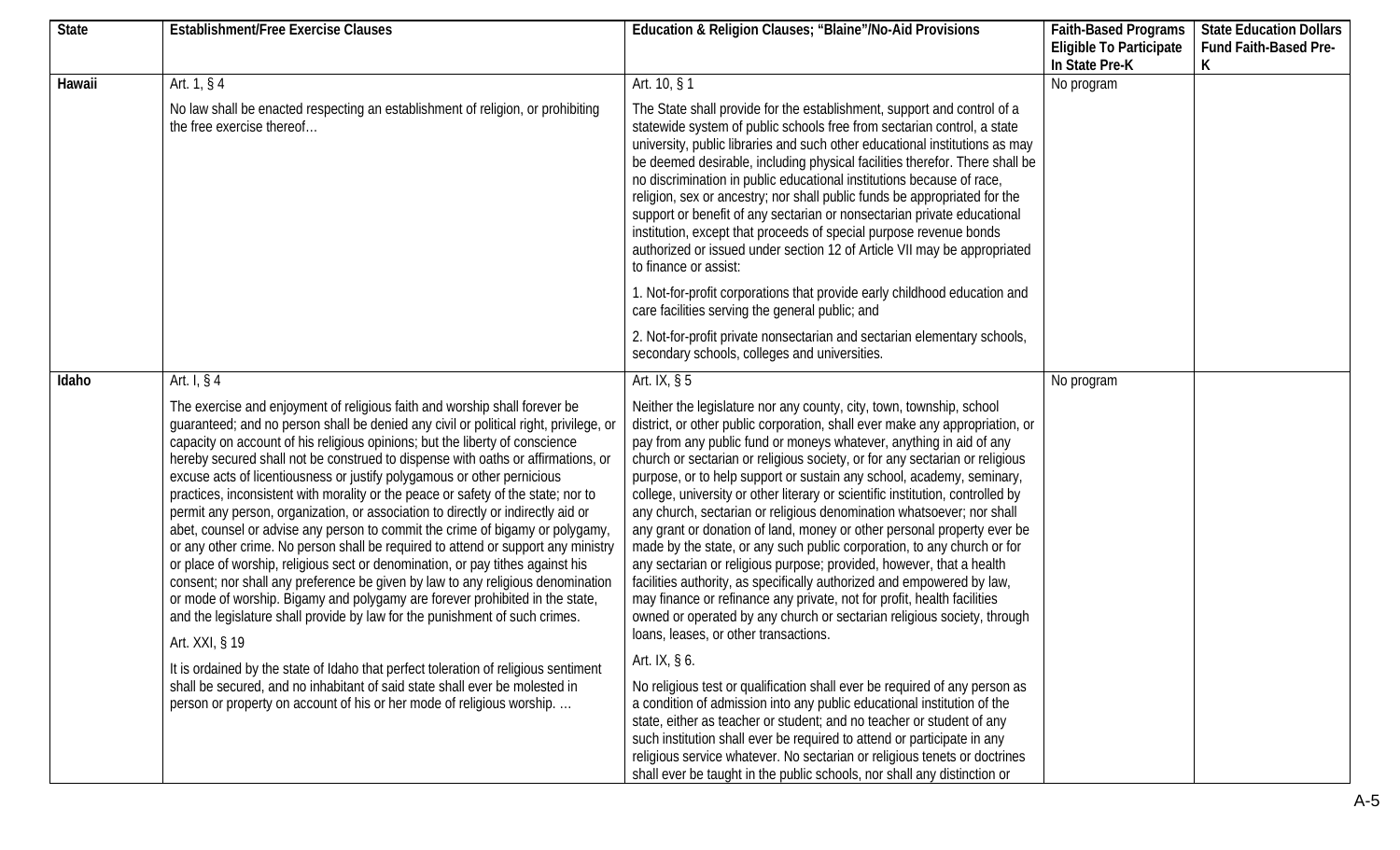| <b>State</b>    | <b>Establishment/Free Exercise Clauses</b>                                                                                                                                                                                                                                                                                                                                                                                                                                                                                                                                                                                                                                                       | Education & Religion Clauses; "Blaine"/No-Aid Provisions                                                                                                                                                                                                                                                                                                                                                                                                                                                                                                                                                                                            | <b>Faith-Based Programs</b><br><b>Eligible To Participate</b><br>In State Pre-K | <b>State Education Dollars</b><br>Fund Faith-Based Pre-<br>К |
|-----------------|--------------------------------------------------------------------------------------------------------------------------------------------------------------------------------------------------------------------------------------------------------------------------------------------------------------------------------------------------------------------------------------------------------------------------------------------------------------------------------------------------------------------------------------------------------------------------------------------------------------------------------------------------------------------------------------------------|-----------------------------------------------------------------------------------------------------------------------------------------------------------------------------------------------------------------------------------------------------------------------------------------------------------------------------------------------------------------------------------------------------------------------------------------------------------------------------------------------------------------------------------------------------------------------------------------------------------------------------------------------------|---------------------------------------------------------------------------------|--------------------------------------------------------------|
|                 |                                                                                                                                                                                                                                                                                                                                                                                                                                                                                                                                                                                                                                                                                                  | classification of pupils be made on account of race or color. No books,<br>papers, tracts or documents of a political, sectarian or denominational<br>character shall be used or introduced in any schools established under<br>the provisions of this article, nor shall any teacher or any district receive<br>any of the public school moneys in which the schools have not been<br>taught in accordance with the provisions of this article.                                                                                                                                                                                                    |                                                                                 |                                                              |
| <b>Illinois</b> | Art. 1, § 3                                                                                                                                                                                                                                                                                                                                                                                                                                                                                                                                                                                                                                                                                      | Art. 10, § 3                                                                                                                                                                                                                                                                                                                                                                                                                                                                                                                                                                                                                                        | Yes                                                                             | Yes                                                          |
|                 | The free exercise and enjoyment of religious profession and worship, without<br>discrimination, shall forever be guaranteed, and no person shall be denied any<br>civil or political right, privilege or capacity, on account of his religious opinions;<br>but the liberty of conscience hereby secured shall not be construed to dispense<br>with oaths or affirmations, excuse acts of licentiousness, or justify practices<br>inconsistent with the peace or safety of the State. No person shall be required to<br>attend or support any ministry or place of worship against his consent, nor shall<br>any preference be given by law to any religious denomination or mode of<br>worship. | Neither the General Assembly nor any county, city, town, township,<br>school district, or other public corporation, shall ever make any<br>appropriation or pay from any public fund whatever, anything in aid of<br>any church or sectarian purpose, or to help support or sustain any<br>school, academy, seminary, college, university, or other literary or<br>scientific institution, controlled by any church or sectarian denomination<br>whatever; nor shall any grant or donation of land, money, or other<br>personal property ever be made by the State, or any such public<br>corporation, to any church, or for any sectarian purpose. |                                                                                 |                                                              |
| Indiana         | Art. $1 \S 2$ . All people shall be secured in the natural right to worship<br>ALMIGHTY GOD, according to the dictates of their own consciences.                                                                                                                                                                                                                                                                                                                                                                                                                                                                                                                                                 | Art. 1, § 6                                                                                                                                                                                                                                                                                                                                                                                                                                                                                                                                                                                                                                         | No program                                                                      |                                                              |
|                 | § 3. No law shall, in any case whatever, control the free exercise and enjoyment<br>of religious opinions, or interfere with the rights of conscience.                                                                                                                                                                                                                                                                                                                                                                                                                                                                                                                                           | No money shall be drawn from the treasury, for the benefit of any<br>religious or theological institution.                                                                                                                                                                                                                                                                                                                                                                                                                                                                                                                                          |                                                                                 |                                                              |
|                 | § 4. No preference shall be given, by law, to any creed, religious society, or<br>mode of worship; and no person shall be compelled to attend, erect, or support,<br>any place of worship, or to maintain any ministry, against his consent.                                                                                                                                                                                                                                                                                                                                                                                                                                                     |                                                                                                                                                                                                                                                                                                                                                                                                                                                                                                                                                                                                                                                     |                                                                                 |                                                              |
| lowa            | Art. 1, § 3 The general assembly shall make no law respecting an<br>establishment of religion, or prohibiting the free exercise thereof; nor shall any<br>person be compelled to attend any place of worship, pay tithes, taxes, or other<br>rates for building or repairing places of worship, or the maintenance of any<br>minister, or ministry.                                                                                                                                                                                                                                                                                                                                              | Art. 1, § 3<br>nor shall any person be compelled to attend any place of worship,<br>pay tithes, taxes, or other rates for building or repairing places of<br>worship, or the maintenance of any minister, or ministry.                                                                                                                                                                                                                                                                                                                                                                                                                              | Yes                                                                             | Yes                                                          |
| Kansas          | Kansas Bill of Rights, § 7 The right to worship God according to the dictates of<br>conscience shall never be infringed; nor shall any person be compelled to attend<br>or support any form of worship; nor shall any control of or interference with the<br>rights of conscience be permitted, nor any preference be given by law to any<br>religious establishment or mode of worship. No religious test or property<br>qualification shall be required for any office of public trust, nor for any vote at any<br>elections, nor shall any person be incompetent to testify on account of religious<br>belief.                                                                                | Art. $6, 66$<br>(c) No religious sect or sects shall control any part of the public<br>educational funds.                                                                                                                                                                                                                                                                                                                                                                                                                                                                                                                                           | Yes                                                                             | Yes                                                          |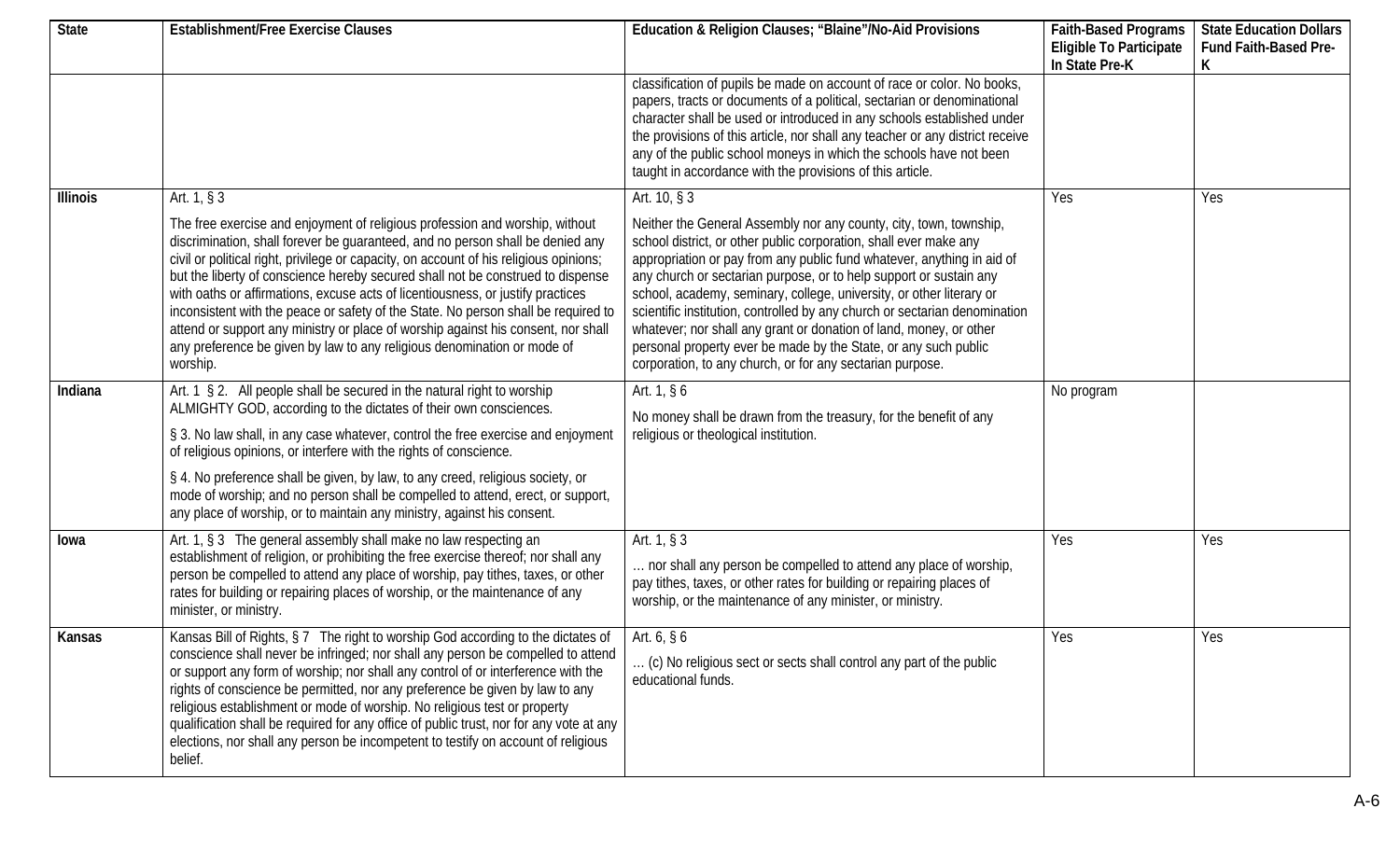| State     | <b>Establishment/Free Exercise Clauses</b>                                                                                                                                                                                                                                                                                                                                                                                                                                                                                                                                                                                                                                                                                                                                                                                                                                                                                                                                                                                                                                                                                                               | Education & Religion Clauses; "Blaine"/No-Aid Provisions                                                                                                                                                                           | <b>Faith-Based Programs</b><br><b>Eligible To Participate</b><br>In State Pre-K | <b>State Education Dollars</b><br>Fund Faith-Based Pre-<br>K |
|-----------|----------------------------------------------------------------------------------------------------------------------------------------------------------------------------------------------------------------------------------------------------------------------------------------------------------------------------------------------------------------------------------------------------------------------------------------------------------------------------------------------------------------------------------------------------------------------------------------------------------------------------------------------------------------------------------------------------------------------------------------------------------------------------------------------------------------------------------------------------------------------------------------------------------------------------------------------------------------------------------------------------------------------------------------------------------------------------------------------------------------------------------------------------------|------------------------------------------------------------------------------------------------------------------------------------------------------------------------------------------------------------------------------------|---------------------------------------------------------------------------------|--------------------------------------------------------------|
| Kentucky  | § 5<br>No preference shall ever be given by law to any religious sect, society or<br>denomination; nor to any particular creed, mode of worship or system of<br>ecclesiastical polity; nor shall any person be compelled to attend any place of<br>worship, to contribute to the erection or maintenance of any such place, or to the<br>salary or support of any minister of religion; nor shall any man be compelled to<br>send his child to any school to which he may be conscientiously opposed; and<br>the civil rights, privileges or capacities of no person shall be taken away, or in<br>anywise diminished or enlarged, on account of his belief or disbelief of any<br>religious tenet, dogma or teaching. No human authority shall, in any case<br>whatever, control or interfere with the rights of conscience.                                                                                                                                                                                                                                                                                                                            | § 189<br>No portion of any fund or tax now existing, or that may hereafter be<br>raised or levied for educational purposes, shall be appropriated to, or<br>used by, or in aid of, any church, sectarian or denominational school. | Yes                                                                             | Yes                                                          |
| Louisiana | Art. 1, § 8<br>No law shall be enacted respecting an establishment of religion or prohibiting the<br>free exercise thereof.                                                                                                                                                                                                                                                                                                                                                                                                                                                                                                                                                                                                                                                                                                                                                                                                                                                                                                                                                                                                                              |                                                                                                                                                                                                                                    | Yes                                                                             | Yes                                                          |
| Maine     | Art. 1, § 3 All individuals have a natural and unalienable right to worship<br>Almighty God according to the dictates of their own consciences, and no person<br>shall be hurt, molested or restrained in that person's liberty or estate for<br>worshipping God in the manner and season most agreeable to the dictates of<br>that person's own conscience, nor for that person's religious professions or<br>sentiments, provided that that person does not disturb the public peace, nor<br>obstruct others in their religious worship; -- and all persons demeaning<br>themselves peaceably, as good members of the State, shall be equally under<br>the protection of the laws, and no subordination nor preference of any one sect<br>or denomination to another shall ever be established by law, nor shall any<br>religious test be required as a qualification for any office or trust, under this<br>State; and all religious societies in this State, whether incorporate or<br>unincorporate, shall at all times have the exclusive right of electing their public<br>teachers, and contracting with them for their support and maintenance. |                                                                                                                                                                                                                                    | No                                                                              |                                                              |
| Maryland  | Declaration of Rights, Art. 36.<br>That as it is the duty of every man to worship God in such manner as he thinks<br>most acceptable to Him, all persons are equally entitled to protection in their<br>religious liberty; wherefore, no person ought by any law to be molested in his<br>person or estate, on account of his religious persuasion, or profession, or for his<br>religious practice, unless, under the color of religion, he shall disturb the good<br>order, peace or safety of the State, or shall infringe the laws of morality, or injure<br>others in their natural, civil or religious rights; nor ought any person to be<br>compelled to frequent, or maintain, or contribute, unless on contract, to maintain,                                                                                                                                                                                                                                                                                                                                                                                                                   |                                                                                                                                                                                                                                    | Yes                                                                             | Yes                                                          |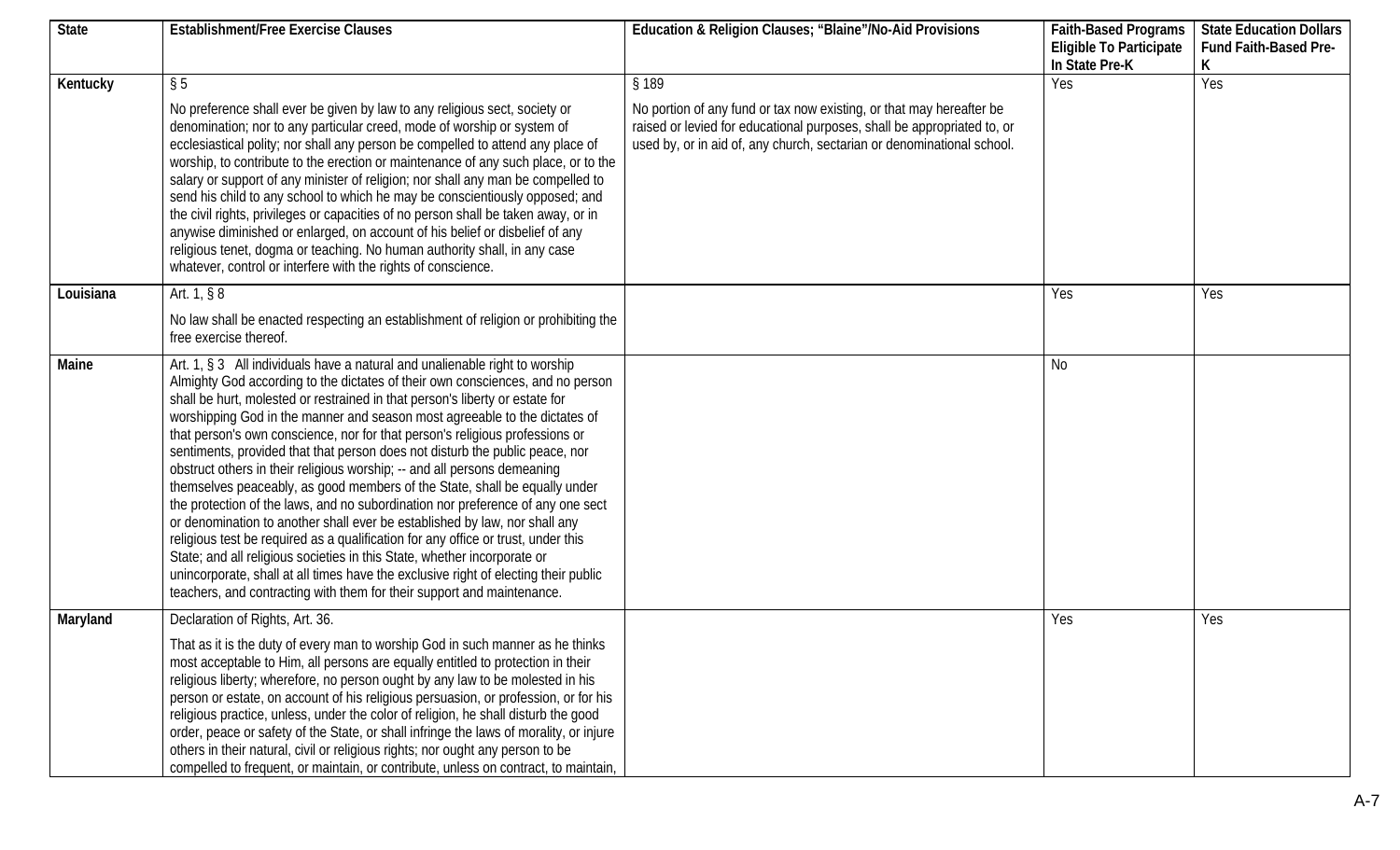| <b>State</b>  | <b>Establishment/Free Exercise Clauses</b>                                                                                                                                                                                                                                                                                                                                                                                                                                                                                                                                                                                                                                                                                                                                                                                                                                                                                                                             | Education & Religion Clauses; "Blaine"/No-Aid Provisions                                                                                                                                                                                                                                                                                                                                                                                                                                                                                                                                                                                                                                                                                                                    | <b>Faith-Based Programs</b><br><b>Eligible To Participate</b><br>In State Pre-K | <b>State Education Dollars</b><br>Fund Faith-Based Pre-<br>K |
|---------------|------------------------------------------------------------------------------------------------------------------------------------------------------------------------------------------------------------------------------------------------------------------------------------------------------------------------------------------------------------------------------------------------------------------------------------------------------------------------------------------------------------------------------------------------------------------------------------------------------------------------------------------------------------------------------------------------------------------------------------------------------------------------------------------------------------------------------------------------------------------------------------------------------------------------------------------------------------------------|-----------------------------------------------------------------------------------------------------------------------------------------------------------------------------------------------------------------------------------------------------------------------------------------------------------------------------------------------------------------------------------------------------------------------------------------------------------------------------------------------------------------------------------------------------------------------------------------------------------------------------------------------------------------------------------------------------------------------------------------------------------------------------|---------------------------------------------------------------------------------|--------------------------------------------------------------|
|               | any place of worship, or any ministry; nor shall any person, otherwise<br>competent, be deemed incompetent as a witness, or juror, on account of his<br>religious belief; provided, he believes in the existence of God, and that under His<br>dispensation such person will be held morally accountable for his acts, and be<br>rewarded or punished therefor either in this world or in the world to come.                                                                                                                                                                                                                                                                                                                                                                                                                                                                                                                                                           |                                                                                                                                                                                                                                                                                                                                                                                                                                                                                                                                                                                                                                                                                                                                                                             |                                                                                 |                                                              |
|               | Nothing shall prohibit or require the making reference to belief in, reliance upon,<br>or invoking the aid of God or a Supreme Being in any governmental or public<br>document, proceeding, activity, ceremony, school, institution, or place.                                                                                                                                                                                                                                                                                                                                                                                                                                                                                                                                                                                                                                                                                                                         |                                                                                                                                                                                                                                                                                                                                                                                                                                                                                                                                                                                                                                                                                                                                                                             |                                                                                 |                                                              |
|               | Nothing in this article shall constitute an establishment of religion.                                                                                                                                                                                                                                                                                                                                                                                                                                                                                                                                                                                                                                                                                                                                                                                                                                                                                                 |                                                                                                                                                                                                                                                                                                                                                                                                                                                                                                                                                                                                                                                                                                                                                                             |                                                                                 |                                                              |
| Massachusetts | Pt. 1, Art. II                                                                                                                                                                                                                                                                                                                                                                                                                                                                                                                                                                                                                                                                                                                                                                                                                                                                                                                                                         | Articles of Amendment, Art. XLVI, § 2                                                                                                                                                                                                                                                                                                                                                                                                                                                                                                                                                                                                                                                                                                                                       | Yes                                                                             |                                                              |
|               | It is the right as well as the duty of all men in society, publicly, and at stated<br>seasons to worship the Supreme Being, the great Creator and Preserver of the<br>universe. And no subject shall be hurt, molested, or restrained, in his person,<br>liberty, or estate, for worshipping God in the manner and season most agreeable<br>to the dictates of his own conscience; or for his religious profession or<br>sentiments; provided he doth not disturb the public peace, or obstruct others in<br>their religious worship.<br>Articles of Amendment, Art. XI<br>all religious sects and denominations, demeaning themselves peaceably, and<br>as good citizens of the commonwealth, shall be equally under the protection of<br>the law; and no subordination of any one sect or denomination to another shall<br>ever be established by law.<br>Articles of Amendment, Art. XLVI<br>§ 1. No law shall be passed prohibiting the free exercise of religion. | No grant, appropriation or use of public money or property or loan of<br>credit shall be made or authorized by the Commonwealth or any political<br>subdivision thereof for the purpose of founding, maintaining or aiding<br>any infirmary, hospital, institution, primary or secondary school, or<br>charitable or religious undertaking which is not publicly owned and under<br>the exclusive control, order and supervision of public officers or public<br>agents authorized by the Commonwealth or federal authority or both,<br>and no such grant, appropriation or use of public money or property or<br>loan of public credit shall be made or authorized for the purpose of<br>founding, maintaining or aiding any church, religious denomination or<br>society. |                                                                                 |                                                              |
| Michigan      | Art. 1, § 4                                                                                                                                                                                                                                                                                                                                                                                                                                                                                                                                                                                                                                                                                                                                                                                                                                                                                                                                                            | Art. 1, § 4                                                                                                                                                                                                                                                                                                                                                                                                                                                                                                                                                                                                                                                                                                                                                                 | Yes                                                                             | Yes                                                          |
|               | Every person shall be at liberty to worship God according to the dictates of his<br>own conscience. No person shall be compelled to attend, or, against his<br>consent, to contribute to the erection or support of any place of religious<br>worship, or to pay tithes, taxes or other rates for the support of any minister of<br>the gospel or teacher of religion. No money shall be appropriated or drawn from<br>the treasury for the benefit of any religious sect or society, theological or<br>religious seminary; nor shall property belonging to the state be appropriated for<br>any such purpose. The civil and political rights, privileges and capacities of no<br>person shall be diminished or enlarged on account of his religious belief.                                                                                                                                                                                                           | No money shall be appropriated or drawn from the treasury for the<br>benefit of any religious sect or society, theological or religious seminary;<br>nor shall property belonging to the state be appropriated for any such<br>purpose<br>Art. 8, § 2<br>No public monies or property shall be appropriated or paid or any<br>public credit utilized, by the legislature or any other political subdivision<br>or agency of the state directly or indirectly to aid or maintain any private,<br>denominational or other nonpublic, pre-elementary, elementary, or<br>secondary school. No payment, credit, tax benefit, exemption or                                                                                                                                        |                                                                                 |                                                              |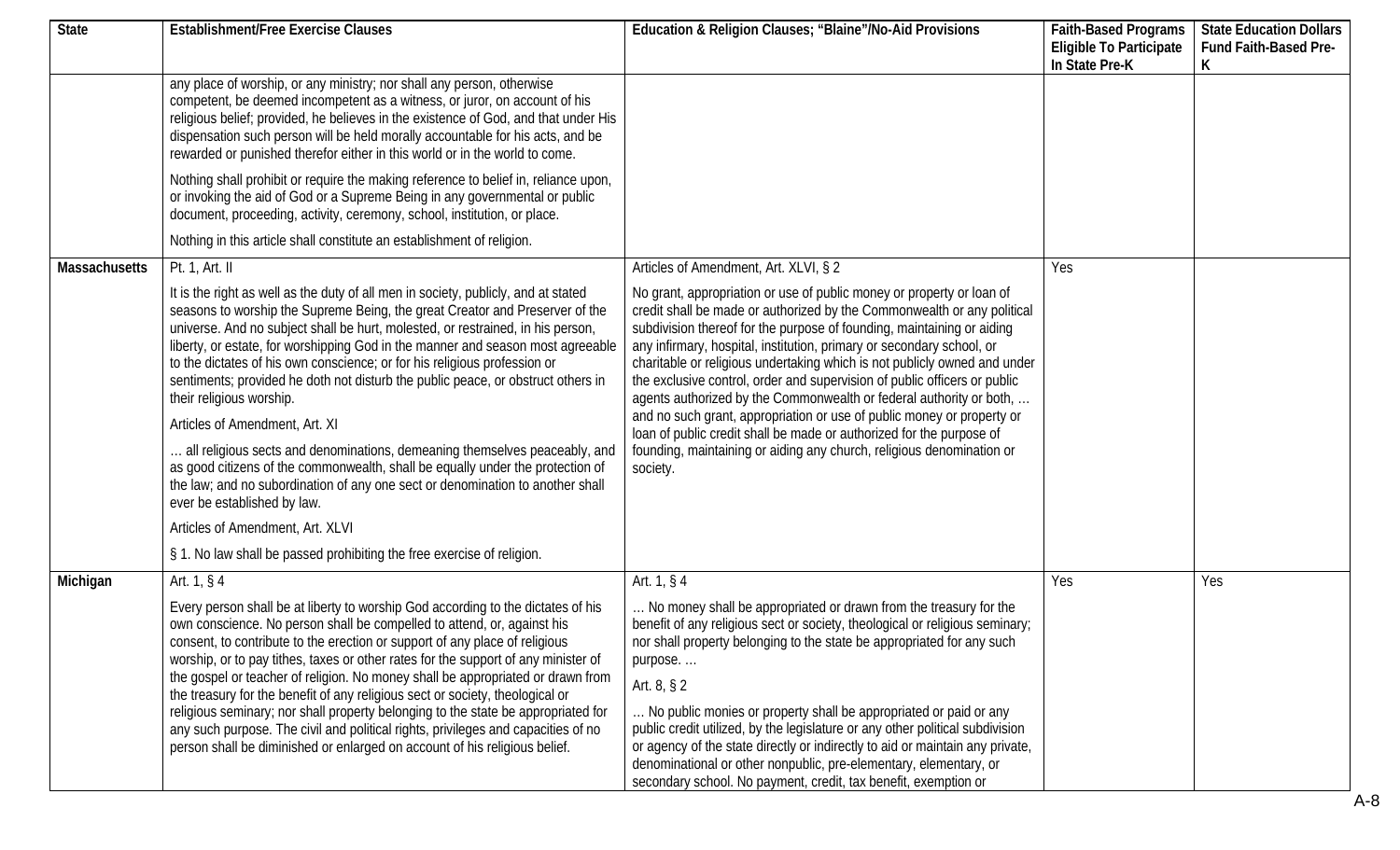| <b>State</b> | <b>Establishment/Free Exercise Clauses</b>                                                                                                                                                                                                                                                                                                                                                                                                                                                                                                                                                                                                                                                                                                                                                                                                                                                                                          | Education & Religion Clauses; "Blaine"/No-Aid Provisions                                                                                                                                                                                                                                                                                                                                                                                                                                                                                      | <b>Faith-Based Programs</b><br><b>Eligible To Participate</b><br>In State Pre-K | <b>State Education Dollars</b><br>Fund Faith-Based Pre-<br>К |
|--------------|-------------------------------------------------------------------------------------------------------------------------------------------------------------------------------------------------------------------------------------------------------------------------------------------------------------------------------------------------------------------------------------------------------------------------------------------------------------------------------------------------------------------------------------------------------------------------------------------------------------------------------------------------------------------------------------------------------------------------------------------------------------------------------------------------------------------------------------------------------------------------------------------------------------------------------------|-----------------------------------------------------------------------------------------------------------------------------------------------------------------------------------------------------------------------------------------------------------------------------------------------------------------------------------------------------------------------------------------------------------------------------------------------------------------------------------------------------------------------------------------------|---------------------------------------------------------------------------------|--------------------------------------------------------------|
|              |                                                                                                                                                                                                                                                                                                                                                                                                                                                                                                                                                                                                                                                                                                                                                                                                                                                                                                                                     | deductions, tuition voucher, subsidy, grant or loan of public monies or<br>property shall be provided, directly or indirectly, to support the<br>attendance of any student or the employment of any person at any such<br>nonpublic school or at any location or institution where instruction is<br>offered in whole or in part to such nonpublic school students. The<br>legislature may provide for the transportation of students to and from any<br>school.                                                                              |                                                                                 |                                                              |
| Minnesota    | Art. 1, § 16                                                                                                                                                                                                                                                                                                                                                                                                                                                                                                                                                                                                                                                                                                                                                                                                                                                                                                                        | Art 13, § 2                                                                                                                                                                                                                                                                                                                                                                                                                                                                                                                                   | Yes                                                                             | Yes                                                          |
|              | The enumeration of rights in this constitution shall not deny or impair others<br>retained by and inherent in the people. The right of every man to worship God<br>according to the dictates of his own conscience shall never be infringed; nor<br>shall any man be compelled to attend, erect or support any place of worship, or<br>to maintain any religious or ecclesiastical ministry, against his consent; nor shall<br>any control of or interference with the rights of conscience be permitted, or any<br>preference be given by law to any religious establishment or mode of worship;<br>but the liberty of conscience hereby secured shall not be so construed as to<br>excuse acts of licentiousness or justify practices inconsistent with the peace or<br>safety of the state, nor shall any money be drawn from the treasury for the<br>benefit of any religious societies or religious or theological seminaries. | In no case shall any public money or property be appropriated or used<br>for the support of schools wherein the distinctive doctrines, creeds or<br>tenets of any particular Christian or other religious sect are promulgated<br>or taught.                                                                                                                                                                                                                                                                                                  |                                                                                 |                                                              |
| Mississippi  | Art. 3, § 18 No religious test as a qualification for office shall be required; and<br>no preference shall be given by law to any religious sect or mode of worship; but<br>the free enjoyment of all religious sentiments and the different modes of worship<br>shall be held sacred. The rights hereby secured shall not be construed to justify<br>acts of licentiousness injurious to morals or dangerous to the peace and safety<br>of the state, or to exclude the Holy Bible from use in any public school of this<br>state.                                                                                                                                                                                                                                                                                                                                                                                                 | Art. 8, § 208<br>No religious or other sect or sects shall ever control any part of the<br>school or other educational funds of this state; nor shall any funds be<br>appropriated toward the support of any sectarian school, or to any<br>school that at the time of receiving such appropriation is not conducted<br>as a free school.                                                                                                                                                                                                     | No program                                                                      |                                                              |
| Missouri     | Art. 1, § 5                                                                                                                                                                                                                                                                                                                                                                                                                                                                                                                                                                                                                                                                                                                                                                                                                                                                                                                         | Art. 1, § 7                                                                                                                                                                                                                                                                                                                                                                                                                                                                                                                                   | Yes                                                                             | Yes                                                          |
|              | That all men have a natural and indefeasible right to worship Almighty God<br>according to the dictates of their own consciences; that no human authority can<br>control or interfere with the rights of conscience; that no person shall, on account<br>of his religious persuasion or belief, be rendered ineligible to any public office or<br>trust or profit in this state, be disqualified from testifying or serving as a juror, or<br>be molested in his person or estate; but this section shall not be construed to<br>excuse acts of licentiousness, nor to justify practices inconsistent with the good<br>order, peace or safety of the state, or with the rights of others.<br>Art. 1, § 7                                                                                                                                                                                                                            | That no money shall ever be taken from the public treasury, directly or<br>indirectly, in aid of any church, sect or denomination of religion, or in aid<br>of any priest, preacher, minister or teacher thereof, as such<br>Art. 9, § 8<br>Neither the general assembly, nor any county, city, town, township,<br>school district or other municipal corporation, shall ever make an<br>appropriation or pay from any public fund whatever, anything in aid of<br>any religious creed, church or sectarian purpose, or to help to support or |                                                                                 |                                                              |
|              | That no money shall ever be taken from the public treasury, directly or indirectly,                                                                                                                                                                                                                                                                                                                                                                                                                                                                                                                                                                                                                                                                                                                                                                                                                                                 | sustain any private or public school, academy, seminary, college,<br>university, or other institution of learning controlled by any religious                                                                                                                                                                                                                                                                                                                                                                                                 |                                                                                 |                                                              |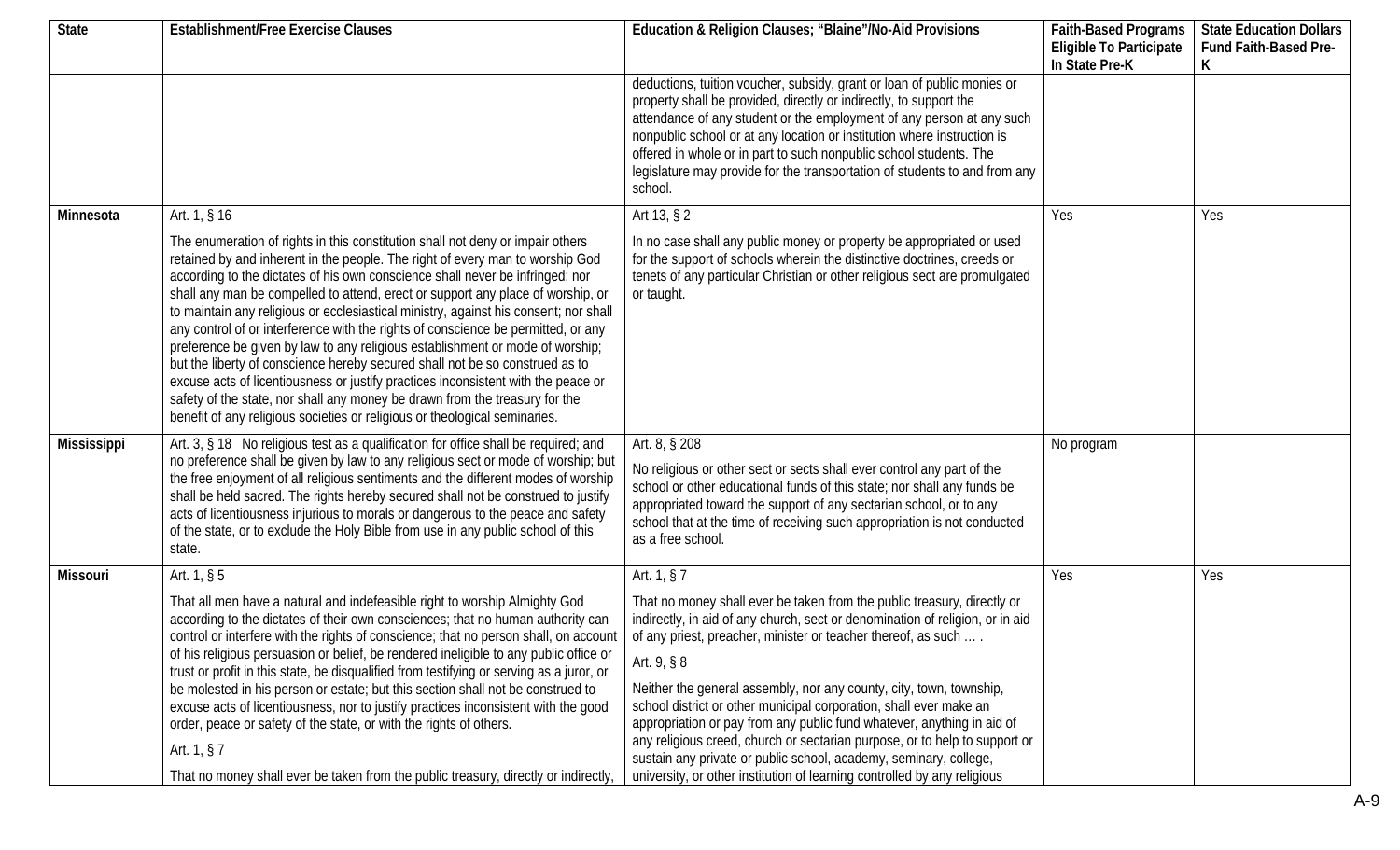| <b>State</b> | <b>Establishment/Free Exercise Clauses</b>                                                                                                                                                                                                                                                                                                                                                                                                                                                                                                                                                                                                                                                                                                                                                                                                                                                                                                                       | Education & Religion Clauses; "Blaine"/No-Aid Provisions                                                                                                                                                                                                                                                                                                                                                                                                                                                                                                                                                                                                                                                                                                                                                                                                                                                                                                                                                                                                                    | <b>Faith-Based Programs</b><br><b>Eligible To Participate</b><br>In State Pre-K | <b>State Education Dollars</b><br>Fund Faith-Based Pre-<br>К |
|--------------|------------------------------------------------------------------------------------------------------------------------------------------------------------------------------------------------------------------------------------------------------------------------------------------------------------------------------------------------------------------------------------------------------------------------------------------------------------------------------------------------------------------------------------------------------------------------------------------------------------------------------------------------------------------------------------------------------------------------------------------------------------------------------------------------------------------------------------------------------------------------------------------------------------------------------------------------------------------|-----------------------------------------------------------------------------------------------------------------------------------------------------------------------------------------------------------------------------------------------------------------------------------------------------------------------------------------------------------------------------------------------------------------------------------------------------------------------------------------------------------------------------------------------------------------------------------------------------------------------------------------------------------------------------------------------------------------------------------------------------------------------------------------------------------------------------------------------------------------------------------------------------------------------------------------------------------------------------------------------------------------------------------------------------------------------------|---------------------------------------------------------------------------------|--------------------------------------------------------------|
|              | in aid of any church, sect or denomination of religion, or in aid of any priest,<br>preacher, minister or teacher thereof, as such; and that no preference shall be<br>given to nor any discrimination made against any church, sect or creed of<br>religion, or any form of religious faith or worship.                                                                                                                                                                                                                                                                                                                                                                                                                                                                                                                                                                                                                                                         | creed, church or sectarian denomination whatever; nor shall any grant or<br>donation of personal property or real estate ever be made by the state,<br>or any county, city, town, or other municipal corporation, for any religious<br>creed, church, or sectarian purpose whatever.                                                                                                                                                                                                                                                                                                                                                                                                                                                                                                                                                                                                                                                                                                                                                                                        |                                                                                 |                                                              |
| Montana      | Art. 2, § 5                                                                                                                                                                                                                                                                                                                                                                                                                                                                                                                                                                                                                                                                                                                                                                                                                                                                                                                                                      | Art 10, § 6                                                                                                                                                                                                                                                                                                                                                                                                                                                                                                                                                                                                                                                                                                                                                                                                                                                                                                                                                                                                                                                                 | No program                                                                      |                                                              |
|              | The state shall make no law respecting an establishment of religion or<br>prohibiting the free exercise thereof.                                                                                                                                                                                                                                                                                                                                                                                                                                                                                                                                                                                                                                                                                                                                                                                                                                                 | (1) The legislature, counties, cities, towns, school districts, and public<br>corporations shall not make any direct or indirect appropriation or<br>payment from any public fund or monies, or any grant of lands or other<br>property for any sectarian purpose or to aid any church, school,<br>academy, seminary, college, university, or other literary or scientific<br>institution, controlled in whole or in part by any church, sect, or<br>denomination.                                                                                                                                                                                                                                                                                                                                                                                                                                                                                                                                                                                                          |                                                                                 |                                                              |
|              |                                                                                                                                                                                                                                                                                                                                                                                                                                                                                                                                                                                                                                                                                                                                                                                                                                                                                                                                                                  | (2) This section shall not apply to funds from federal sources provided to<br>the state for the express purpose of distribution to non-public education.                                                                                                                                                                                                                                                                                                                                                                                                                                                                                                                                                                                                                                                                                                                                                                                                                                                                                                                    |                                                                                 |                                                              |
|              |                                                                                                                                                                                                                                                                                                                                                                                                                                                                                                                                                                                                                                                                                                                                                                                                                                                                                                                                                                  | § 7. Nondiscrimination in education. No religious or partisan test or<br>qualification shall be required of any teacher or student as a condition of<br>admission into any public educational institution. Attendance shall not be<br>required at any religious service. No sectarian tenets shall be advocated<br>in any public educational institution of the state. No person shall be<br>refused admission to any public educational institution on account of<br>sex, race, creed, religion, political beliefs, or national origin.                                                                                                                                                                                                                                                                                                                                                                                                                                                                                                                                    |                                                                                 |                                                              |
| Nebraska     | Art. 1, § 4.                                                                                                                                                                                                                                                                                                                                                                                                                                                                                                                                                                                                                                                                                                                                                                                                                                                                                                                                                     | Art. 7, § 11                                                                                                                                                                                                                                                                                                                                                                                                                                                                                                                                                                                                                                                                                                                                                                                                                                                                                                                                                                                                                                                                | Yes                                                                             | Yes                                                          |
|              | All persons have a natural and indefeasible right to worship Almighty God<br>according to the dictates of their own consciences. No person shall be<br>compelled to attend, erect or support any place of worship against his consent,<br>and no preference shall be given by law to any religious society, nor shall any<br>interference with the rights of conscience be permitted. No religious test shall be<br>required as a qualification for office, nor shall any person be incompetent to be a<br>witness on account of his religious beliefs; but nothing herein shall be construed<br>to dispense with oaths and affirmations. Religion, morality, and knowledge,<br>however, being essential to good government, it shall be the duty of the<br>Legislature to pass suitable laws to protect every religious denomination in the<br>peaceable enjoyment of its own mode of public worship, and to encourage<br>schools and the means of instruction. | Notwithstanding any other provision in the Constitution, appropriation of<br>public funds shall not be made to any school or institution of learning not<br>owned or exclusively controlled by the state or a political subdivision<br>thereof; PROVIDED, that the Legislature may provide that the state or<br>any political subdivision thereof may contract with institutions not wholly<br>owned or controlled by the state or any political subdivision to provide for<br>educational or other services for the benefit of children under the age of<br>twenty-one years who are handicapped, as that term is from time to time<br>defined by the Legislature, if such services are nonsectarian in nature.<br>All public schools shall be free of sectarian instruction.<br>The state shall not accept money or property to be used for sectarian<br>purposes; PROVIDED, that the Legislature may provide that the state<br>may receive money from the federal government and distribute it in<br>accordance with the terms of any such federal grants, but no public |                                                                                 |                                                              |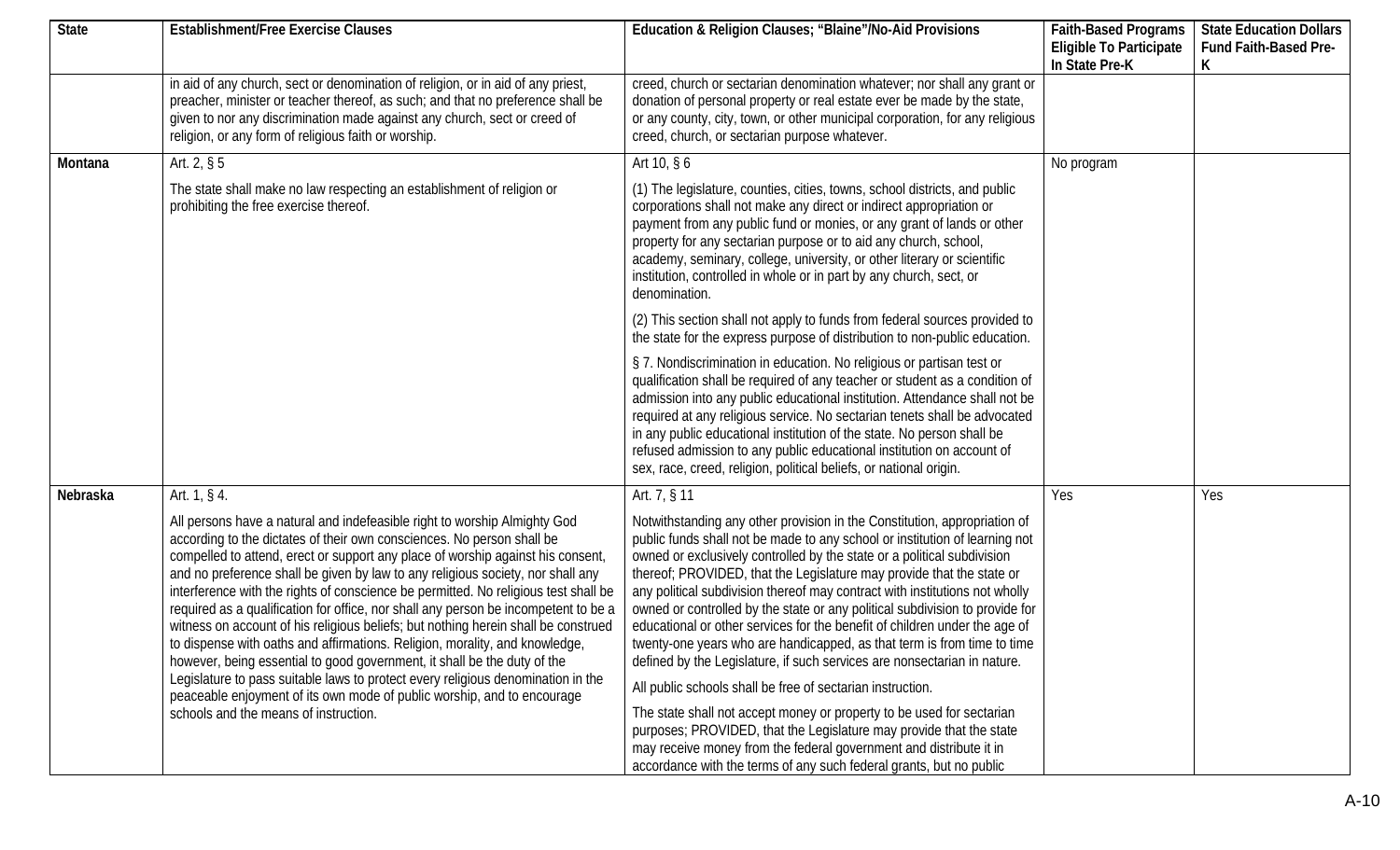| <b>State</b>  | <b>Establishment/Free Exercise Clauses</b>                                                                                                                                                                                                                                                                                                                                                                                                                                                                                                                                                                                                                                                                                                                                                                                                         | Education & Religion Clauses; "Blaine"/No-Aid Provisions                                                                                                                                                                                                                                                                 | <b>Faith-Based Programs</b><br><b>Eligible To Participate</b><br>In State Pre-K | <b>State Education Dollars</b><br>Fund Faith-Based Pre-<br>К |
|---------------|----------------------------------------------------------------------------------------------------------------------------------------------------------------------------------------------------------------------------------------------------------------------------------------------------------------------------------------------------------------------------------------------------------------------------------------------------------------------------------------------------------------------------------------------------------------------------------------------------------------------------------------------------------------------------------------------------------------------------------------------------------------------------------------------------------------------------------------------------|--------------------------------------------------------------------------------------------------------------------------------------------------------------------------------------------------------------------------------------------------------------------------------------------------------------------------|---------------------------------------------------------------------------------|--------------------------------------------------------------|
|               |                                                                                                                                                                                                                                                                                                                                                                                                                                                                                                                                                                                                                                                                                                                                                                                                                                                    | funds of the state, any political subdivision, or any public corporation<br>may be added thereto.                                                                                                                                                                                                                        |                                                                                 |                                                              |
|               |                                                                                                                                                                                                                                                                                                                                                                                                                                                                                                                                                                                                                                                                                                                                                                                                                                                    | A religious test or qualification shall not be required of any teacher or<br>student for admission or continuance in any school or institution<br>supported in whole or in part by public funds or taxation.                                                                                                             |                                                                                 |                                                              |
| Nevada        | Art. 1, § 4                                                                                                                                                                                                                                                                                                                                                                                                                                                                                                                                                                                                                                                                                                                                                                                                                                        | Art. 11, § 2                                                                                                                                                                                                                                                                                                             | Yes                                                                             |                                                              |
|               | The free exercise and enjoyment of religious profession and worship without<br>discrimination or preference shall forever be allowed in this State, and no person<br>shall be rendered incompetent to be a witness on account of his opinions on                                                                                                                                                                                                                                                                                                                                                                                                                                                                                                                                                                                                   | any school district which shall allow instruction of a sectarian<br>character therein may be deprived of its proportion of the interest of the<br>public school fund during such neglect or infraction                                                                                                                   |                                                                                 |                                                              |
|               | matters of his religious belief, but the liberty of conscience hereby secured, shall<br>not be so construed, as to excuse acts of licentiousness or justify practices<br>inconsistent with the peace, or safety of this State.                                                                                                                                                                                                                                                                                                                                                                                                                                                                                                                                                                                                                     | § 9. No sectarian instruction shall be imparted or tolerated in any school<br>or University that may be established under this Constitution.                                                                                                                                                                             |                                                                                 |                                                              |
|               |                                                                                                                                                                                                                                                                                                                                                                                                                                                                                                                                                                                                                                                                                                                                                                                                                                                    | § 10. No public funds of any kind or character whatever, State, County<br>or Municipal, shall be used for sectarian purpose.                                                                                                                                                                                             |                                                                                 |                                                              |
| New Hampshire | Bill of Rights, Art. 5                                                                                                                                                                                                                                                                                                                                                                                                                                                                                                                                                                                                                                                                                                                                                                                                                             | Bill of Rights, Art. 6                                                                                                                                                                                                                                                                                                   | No program                                                                      |                                                              |
|               | Every individual has a natural and unalienable right to worship God according to<br>the dictates of his own conscience, and reason; and no subject shall be hurt,<br>molested, or restrained, in his peers on, liberty, or estate, for worshipping God in<br>the manner and season most agreeable to the dictates of his own conscience; or<br>for his religious profession, sentiments, or persuasion; provided he doth not<br>disturb the public peace or disturb others in their religious worship.<br>Art. 6                                                                                                                                                                                                                                                                                                                                   | . But no person shall ever be compelled to pay towards the support of<br>the schools of any sect or denomination.<br>Pt. 2, art. 83<br>Provided, nevertheless, that no money raised by taxation shall ever<br>be granted or applied for the use of the schools of institutions of any<br>religious sect or denomination. |                                                                                 |                                                              |
|               | As morality and piety, rightly grounded on high principles, will give the best and<br>greatest security to government, and will lay, in the hearts of men, the strongest<br>obligations to due subjection; and as the knowledge of these is most likely to be<br>propagated through a society, therefore, the several parishes, bodies, corporate,<br>or religious societies shall at all times have the right of electing their own<br>teachers, and of contracting with them for their support or maintenance, or both.<br>But no person shall ever be compelled to pay towards the support of the schools<br>of any sect or denomination. And every person, denomination or sect shall be<br>equally under the protection of the law; and no subordination of any one sect,<br>denomination or persuasion to another shall ever be established. |                                                                                                                                                                                                                                                                                                                          |                                                                                 |                                                              |
| New Jersey    | Art. 1, § 3. No person shall be deprived of the inestimable privilege of<br>worshipping Almighty God in a manner agreeable to the dictates of his own<br>conscience; nor under any pretense whatever be compelled to attend any place<br>of worship contrary to his faith and judgment; nor shall any person be obliged to                                                                                                                                                                                                                                                                                                                                                                                                                                                                                                                         | Art. 1, § 3<br>nor shall any person be obliged to pay tithes, taxes, or other rates for<br>building or repairing any church or churches, place or places of worship,<br>or for the maintenance of any minister or ministry, contrary to what he                                                                          | Yes                                                                             | Yes                                                          |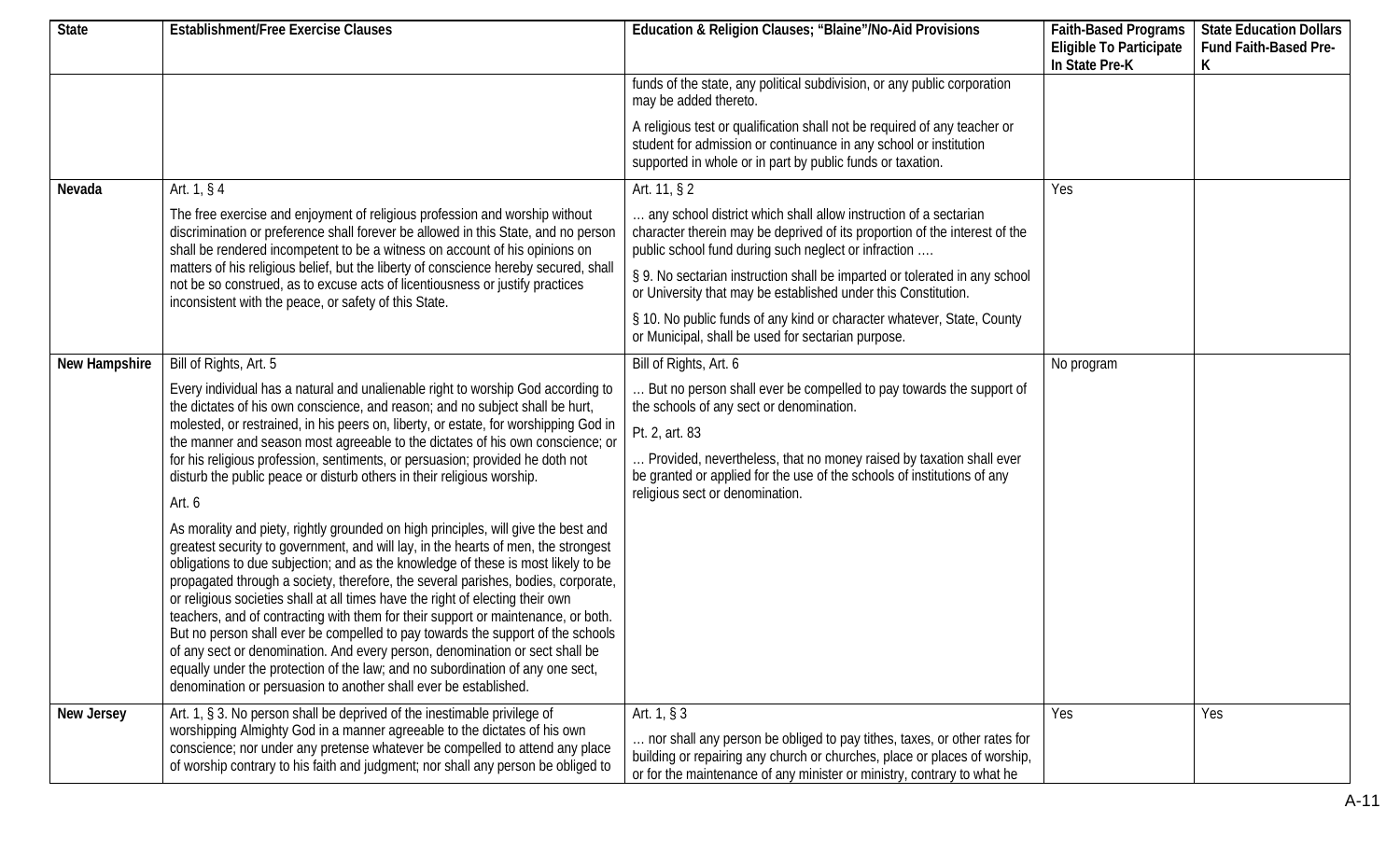| <b>State</b>      | <b>Establishment/Free Exercise Clauses</b>                                                                                                                                                                                                                                                                                                                                                                                                                                                                             | Education & Religion Clauses; "Blaine"/No-Aid Provisions                                                                                                                                                                                                                                                                                                                                                                                                                                                                                                                              | <b>Faith-Based Programs</b><br><b>Eligible To Participate</b><br>In State Pre-K | <b>State Education Dollars</b><br>Fund Faith-Based Pre-<br>К |
|-------------------|------------------------------------------------------------------------------------------------------------------------------------------------------------------------------------------------------------------------------------------------------------------------------------------------------------------------------------------------------------------------------------------------------------------------------------------------------------------------------------------------------------------------|---------------------------------------------------------------------------------------------------------------------------------------------------------------------------------------------------------------------------------------------------------------------------------------------------------------------------------------------------------------------------------------------------------------------------------------------------------------------------------------------------------------------------------------------------------------------------------------|---------------------------------------------------------------------------------|--------------------------------------------------------------|
|                   | pay tithes, taxes, or other rates for building or repairing any church or churches,<br>place or places of worship, or for the maintenance of any minister or ministry,<br>contrary to what he believes to be right or has deliberately and voluntarily<br>engaged to perform.                                                                                                                                                                                                                                          | believes to be right or has deliberately and voluntarily engaged to<br>perform.                                                                                                                                                                                                                                                                                                                                                                                                                                                                                                       |                                                                                 |                                                              |
|                   | Art. 1, § 4. There shall be no establishment of one religious sect in preference to<br>another; no religious or racial test shall be required as a qualification for any<br>office or public trust.                                                                                                                                                                                                                                                                                                                    |                                                                                                                                                                                                                                                                                                                                                                                                                                                                                                                                                                                       |                                                                                 |                                                              |
|                   | Art. 1, § 5. No person shall be denied the enjoyment of any civil or military right,<br>nor be discriminated against in the exercise of any civil or military right, nor be<br>segregated in the militia or in the public schools, because of religious principles,<br>race, color, ancestry or national origin.                                                                                                                                                                                                       |                                                                                                                                                                                                                                                                                                                                                                                                                                                                                                                                                                                       |                                                                                 |                                                              |
| <b>New Mexico</b> | Art. 2, § 11                                                                                                                                                                                                                                                                                                                                                                                                                                                                                                           | Art. 12, § 3                                                                                                                                                                                                                                                                                                                                                                                                                                                                                                                                                                          | Yes                                                                             | Yes                                                          |
|                   | Every man shall be free to worship God according to the dictates of his own<br>conscience, and no person shall ever be molested or denied any civil or political<br>right or privilege on account of his religious opinion or mode of religious worship.<br>No person shall be required to attend any place of worship or support any<br>religious sect or denomination; nor shall any preference be given by law to any<br>religious denomination or mode of worship.                                                 | The schools, colleges, universities and other educational institutions<br>provided for by this constitution shall forever remain under the exclusive<br>control of the state, and no part of the proceeds arising from the sale or<br>disposal of any lands granted to the state by congress, or any other<br>funds appropriated, levied or collected for educational purposes, shall be<br>used for the support of any sectarian, denominational or private school,<br>college or university.                                                                                        |                                                                                 |                                                              |
| <b>New York</b>   | Art. 1, § 3. The free exercise and enjoyment of religious profession and worship,<br>without discrimination or preference, shall forever be allowed in this state to all<br>humankind; and no person shall be rendered incompetent to be a witness on<br>account of his or her opinions on matters of religious belief; but the liberty of<br>conscience hereby secured shall not be so construed as to excuse acts of<br>licentiousness, or justify practices inconsistent with the peace or safety of this<br>state. | Art. 11, § 3. Neither the state nor any subdivision thereof, shall use its<br>property or credit or any public money, or authorize or permit either to be<br>used, directly or indirectly, in aid or maintenance, other than for<br>examination or inspection, of any school or institution of learning wholly<br>or in part under the control or direction of any religious denomination, or<br>in which any denominational tenet or doctrine is taught, but the<br>legislature may provide for the transportation of children to and from any<br>school or institution of learning. | Yes                                                                             | Yes                                                          |
| North Carolina    | Art. 1 § 13 All persons have a natural and inalienable right to worship Almighty<br>God according to the dictates of their own consciences, and no human authority<br>shall, in any case whatever, control or interfere with the rights of conscience.                                                                                                                                                                                                                                                                 |                                                                                                                                                                                                                                                                                                                                                                                                                                                                                                                                                                                       | Yes                                                                             |                                                              |
| North Dakota      | Art. 1, § 3. The free exercise and enjoyment of religious profession and worship,<br>without discrimination or preference shall be forever guaranteed in this state,<br>and no person shall be rendered incompetent to be a witness or juror on account<br>of his opinion on matters of religious belief; but the liberty of conscience hereby<br>secured shall not be so construed as to excuse acts of licentiousness, or justify                                                                                    | Art. 8, § 1. A high degree of intelligence, patriotism, integrity and morality<br>on the part of every voter in a government by the people being<br>necessary in order to insure the continuance of that government and the<br>prosperity and happiness of the people, the legislative assembly shall<br>make provision for the establishment and maintenance of a system of<br>public schools which shall be open to all children of the state of North                                                                                                                              | No program                                                                      |                                                              |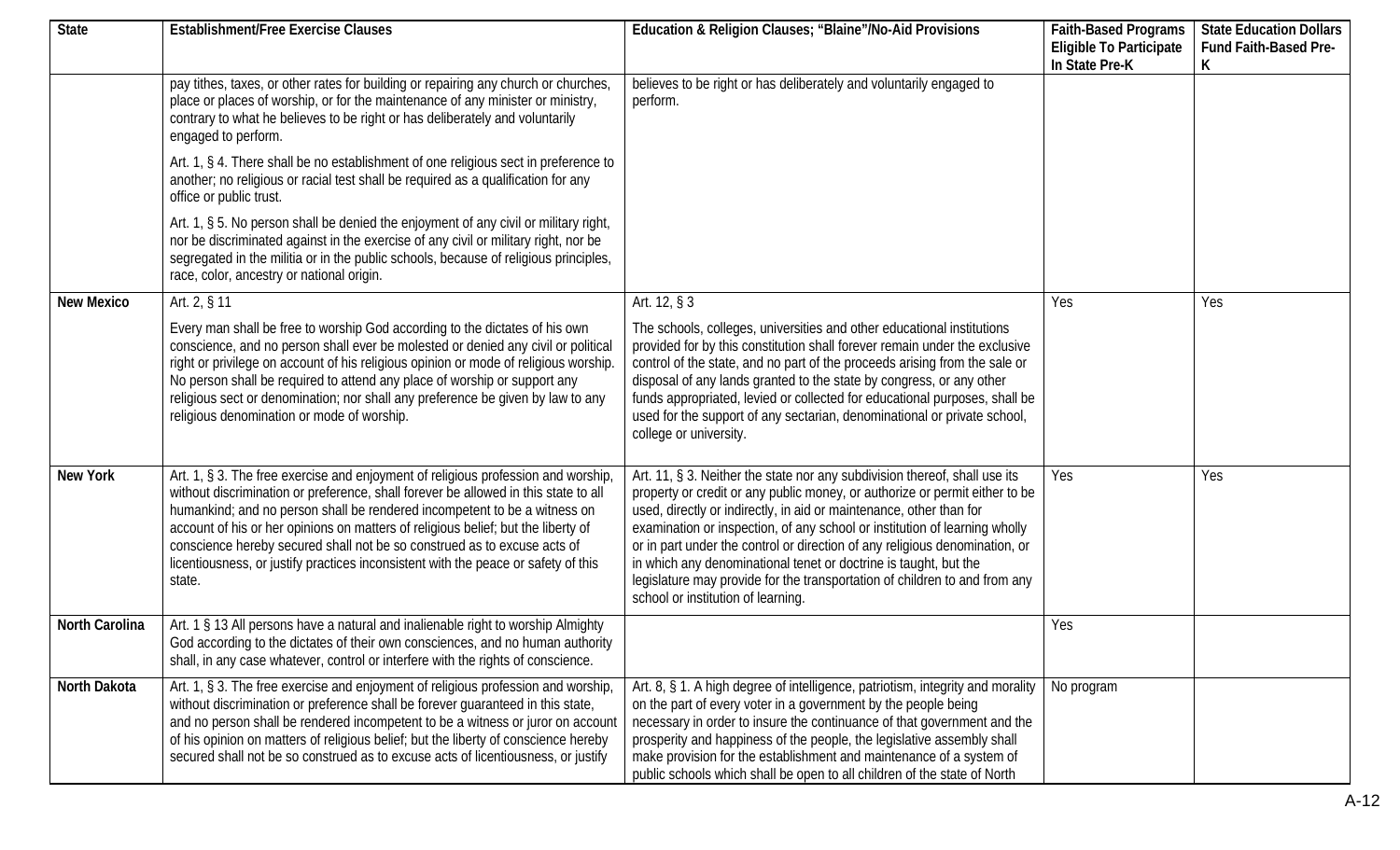| <b>State</b> | <b>Establishment/Free Exercise Clauses</b>                                                                                                                                                                                                                                                                                                                                                                                                                                                                                                                                                                                                                                                                                                                                                                                                                                                                                                                                                             | Education & Religion Clauses; "Blaine"/No-Aid Provisions                                                                                                                                                                                                                                                                                                                                                             | <b>Faith-Based Programs</b><br><b>Eligible To Participate</b><br>In State Pre-K | <b>State Education Dollars</b><br>Fund Faith-Based Pre-<br>K |
|--------------|--------------------------------------------------------------------------------------------------------------------------------------------------------------------------------------------------------------------------------------------------------------------------------------------------------------------------------------------------------------------------------------------------------------------------------------------------------------------------------------------------------------------------------------------------------------------------------------------------------------------------------------------------------------------------------------------------------------------------------------------------------------------------------------------------------------------------------------------------------------------------------------------------------------------------------------------------------------------------------------------------------|----------------------------------------------------------------------------------------------------------------------------------------------------------------------------------------------------------------------------------------------------------------------------------------------------------------------------------------------------------------------------------------------------------------------|---------------------------------------------------------------------------------|--------------------------------------------------------------|
|              | practices inconsistent with the peace or safety of this state.                                                                                                                                                                                                                                                                                                                                                                                                                                                                                                                                                                                                                                                                                                                                                                                                                                                                                                                                         | Dakota and free from sectarian control                                                                                                                                                                                                                                                                                                                                                                               |                                                                                 |                                                              |
|              | Art. 13, § 1. Perfect toleration of religious sentiment must be secured, and no<br>inhabitant of this state may ever be molested in person or property on account of<br>that person's mode of religious worship.                                                                                                                                                                                                                                                                                                                                                                                                                                                                                                                                                                                                                                                                                                                                                                                       | Art. 8, § 5. All colleges, universities, and other educational institutions,<br>for the support of which lands have been granted to this state, or which<br>are supported by a public tax, shall remain under the absolute and<br>exclusive control of the state. No money raised for the support of the<br>public schools of the state shall be appropriated to or used for the<br>support of any sectarian school. |                                                                                 |                                                              |
| Ohio         | Art. 1, § 7                                                                                                                                                                                                                                                                                                                                                                                                                                                                                                                                                                                                                                                                                                                                                                                                                                                                                                                                                                                            | Art. 6, § 2                                                                                                                                                                                                                                                                                                                                                                                                          | Yes                                                                             | Yes                                                          |
|              | All men have a natural and indefeasible right to worship Almighty God according<br>to the dictates of their own conscience. No person shall be compelled to attend,<br>erect, or support any place of worship, or maintain any form of worship, against<br>his consent; and no preference shall be given, by law, to any religious society;<br>nor shall any interference with the rights of conscience be permitted. No<br>religious test shall be required, as a qualification for office, nor shall any person<br>be incompetent to be a witness on account of his religious belief; but nothing<br>herein shall be construed to dispense with oaths and affirmations. Religion,<br>morality, and knowledge, however, being essential to good government, it shall<br>be the duty of the General Assembly to pass suitable laws, to protect every<br>religious denomination in the peaceable enjoyment of its own mode of public<br>worship, and to encourage schools and the means of instruction. | The General Assembly shall make such provisions, by taxation, or<br>otherwise, as, with the income arising from the school trust fund, will<br>secure a thorough and efficient system of common schools throughout<br>the state; but no religious or other sect, or sects, shall ever have any<br>exclusive right to, or control of, any part of the school funds of this state.                                     |                                                                                 |                                                              |
| Oklahoma     | Art. 1, § 2<br>Perfect toleration of religious sentiment shall be secured, and no inhabitant of<br>the State shall ever be molested in person or property on account of his or her<br>mode of religious worship; and no religious test shall be required for the exercise                                                                                                                                                                                                                                                                                                                                                                                                                                                                                                                                                                                                                                                                                                                              | Art. 1, § 5 Provisions shall be made for the establishment and<br>maintenance of a system of public schools, which shall be open to all the<br>children of the state and free from sectarian control; and said schools<br>shall always be conducted in English: Provided, that nothing herein shall<br>preclude the teaching of other languages in said public schools.                                              | Yes                                                                             | Yes                                                          |
|              | of civil or political rights. Polygamous or plural marriages are forever prohibited.                                                                                                                                                                                                                                                                                                                                                                                                                                                                                                                                                                                                                                                                                                                                                                                                                                                                                                                   | Art. 2, $\S 5$ No public money or property shall ever be appropriated,<br>applied, donated, or used, directly or indirectly, for the use, benefit, or<br>support of any sect, church, denomination, or system of religion, or for<br>the use, benefit, or support of any priest, preacher, minister, or other<br>religious teacher or dignitary, or sectarian institution as such.                                   |                                                                                 |                                                              |
| Oregon       | Art. 1, § 2                                                                                                                                                                                                                                                                                                                                                                                                                                                                                                                                                                                                                                                                                                                                                                                                                                                                                                                                                                                            | Art. $1, 55$ No money shall be drawn from the Treasury for the benefit of<br>any religious, or theological institution, nor shall any money be<br>appropriated for the payment of any religious services in either house of<br>the Legislative Assembly.                                                                                                                                                             | Yes                                                                             | Yes                                                          |
|              | All men shall be secure in the Natural right, to worship Almighty God according<br>to the dictates of their own consciences.                                                                                                                                                                                                                                                                                                                                                                                                                                                                                                                                                                                                                                                                                                                                                                                                                                                                           |                                                                                                                                                                                                                                                                                                                                                                                                                      |                                                                                 |                                                              |
|              | § 3. No law shall in any case whatever control the free exercise, and enjoyment<br>of religious opinions, or interfere with the rights of conscience.                                                                                                                                                                                                                                                                                                                                                                                                                                                                                                                                                                                                                                                                                                                                                                                                                                                  |                                                                                                                                                                                                                                                                                                                                                                                                                      |                                                                                 |                                                              |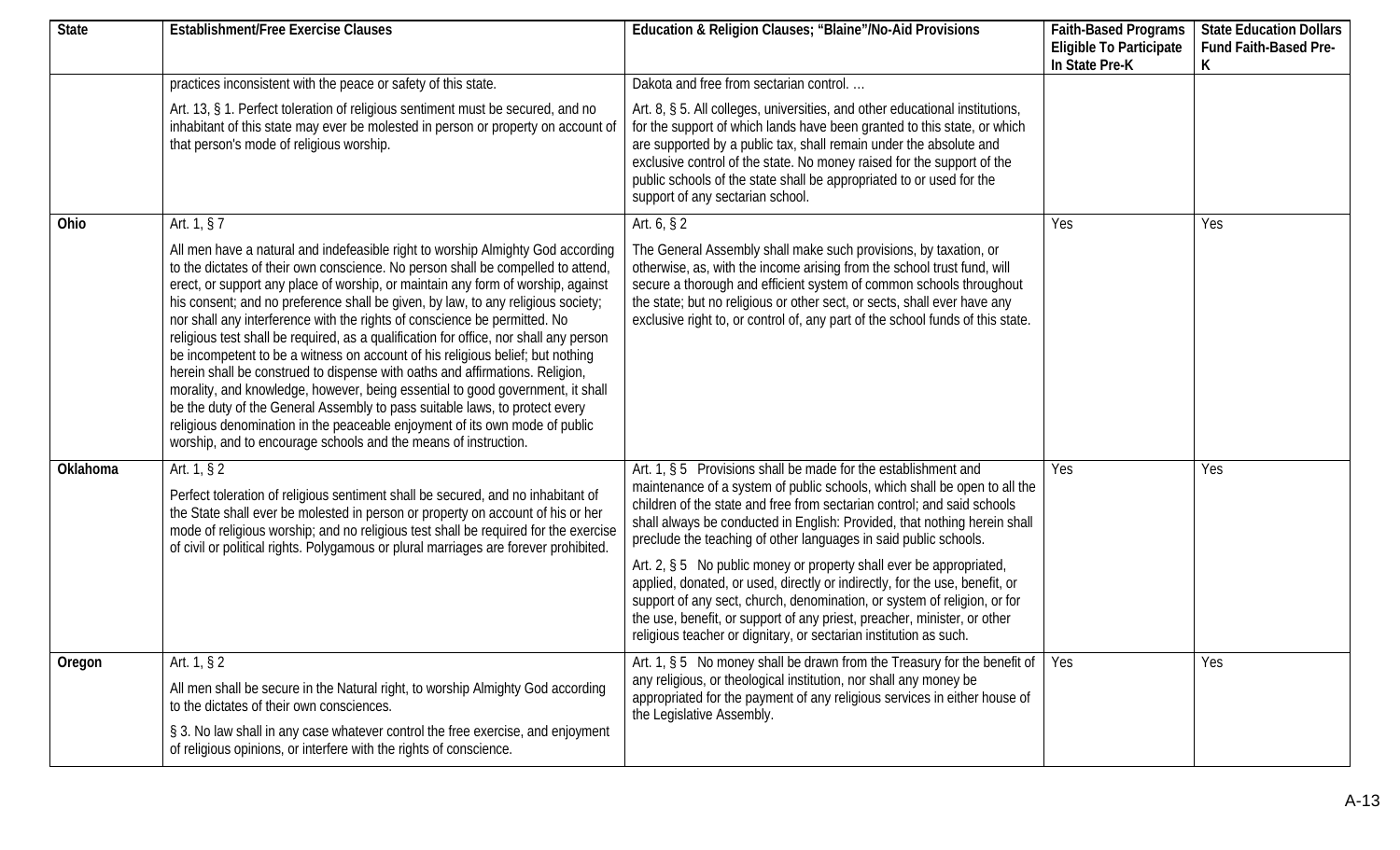| <b>State</b>        | <b>Establishment/Free Exercise Clauses</b>                                                                                                                                                                                                                                                                                                                                                                                                                                                                                                                                                                                                                                                                                                                                                                                                                                                                                                                                                                                                                                                                                                                                                                                                                    | Education & Religion Clauses; "Blaine"/No-Aid Provisions                                                                                                                                                                                                                                                                                                                                                                                                                                        | <b>Faith-Based Programs</b><br><b>Eligible To Participate</b><br>In State Pre-K | <b>State Education Dollars</b><br><b>Fund Faith-Based Pre-</b><br>К |
|---------------------|---------------------------------------------------------------------------------------------------------------------------------------------------------------------------------------------------------------------------------------------------------------------------------------------------------------------------------------------------------------------------------------------------------------------------------------------------------------------------------------------------------------------------------------------------------------------------------------------------------------------------------------------------------------------------------------------------------------------------------------------------------------------------------------------------------------------------------------------------------------------------------------------------------------------------------------------------------------------------------------------------------------------------------------------------------------------------------------------------------------------------------------------------------------------------------------------------------------------------------------------------------------|-------------------------------------------------------------------------------------------------------------------------------------------------------------------------------------------------------------------------------------------------------------------------------------------------------------------------------------------------------------------------------------------------------------------------------------------------------------------------------------------------|---------------------------------------------------------------------------------|---------------------------------------------------------------------|
| Pennsylvania        | Art. 1, § 3.<br>All men have a natural and indefeasible right to worship Almighty God according<br>to the dictates of their own consciences; no man can of right be compelled to<br>attend, erect or support any place of worship or to maintain any ministry against<br>his consent; no human authority can, in any case whatever, control or interfere<br>with the rights of conscience, and no preference shall ever be given by law to<br>any religious establishments or modes of worship.                                                                                                                                                                                                                                                                                                                                                                                                                                                                                                                                                                                                                                                                                                                                                               | Art. 3, § 15.<br>No money raised for the support of the public schools of the<br>Commonwealth shall be appropriated to or used for the support of any<br>sectarian school.<br>$§$ 29.<br>No appropriation shall be made for charitable, educational or benevolent<br>purposes to any person or community nor to any denomination and<br>sectarian institution, corporation or association: Provided, that<br>appropriations may be made  for assistance to mothers having<br>dependent children | Yes                                                                             | Yes                                                                 |
| <b>Rhode Island</b> | Art. 1, § 3<br>Whereas Almighty God hath created the mind free; and all attempts to influence<br>it by temporal punishments or burdens, or by civil incapacitations, tend to beget<br>habits of hypocrisy and meanness; and whereas a principal object of our<br>venerable ancestors, in their migration to this country and their settlement of this<br>state, was, as they expressed it, to hold forth a lively experiment that a<br>flourishing civil state may stand and be best maintained with full liberty in<br>religious concernments; we, therefore, declare that no person shall be<br>compelled to frequent or to support any religious worship, place, or ministry<br>whatever, except in fulfillment of such person's voluntary contract; nor enforced,<br>restrained, molested, or burdened in body or goods; nor disqualified from<br>holding any office; nor otherwise suffer on account of such person's religious<br>belief; and that every person shall be free to worship God according to the<br>dictates of such person's conscience, and to profess and by argument to<br>maintain such person's opinion in matters of religion; and that the same shall in<br>no wise diminish, enlarge, or affect the civil capacity of any person. |                                                                                                                                                                                                                                                                                                                                                                                                                                                                                                 | No program                                                                      |                                                                     |
| South Carolina      | Art. 1, § 2. The General Assembly shall make no law respecting an<br>establishment of religion or prohibiting the free exercise thereof, or abridging the<br>freedom of speech or of the press; or the right of the people peaceably to<br>assemble and to petition the government or any department thereof for a<br>redress of grievances.                                                                                                                                                                                                                                                                                                                                                                                                                                                                                                                                                                                                                                                                                                                                                                                                                                                                                                                  | Art. 11, § 4. No money shall be paid from public funds nor shall the<br>credit of the State or any of its political subdivisions be used for the<br>direct benefit of any religious or other private educational institution.                                                                                                                                                                                                                                                                   | Yes                                                                             | Yes                                                                 |
| South Dakota        | Art. $6, § 3$<br>The right to worship God according to the dictates of conscience shall never be<br>infringed. No person shall be denied any civil or political right, privilege or<br>position on account of his religious opinions; but the liberty of conscience hereby<br>secured shall not be so construed as to excuse licentiousness, the invasion of                                                                                                                                                                                                                                                                                                                                                                                                                                                                                                                                                                                                                                                                                                                                                                                                                                                                                                  | Art. 6, § 3.  No money or property of the state shall be given or<br>appropriated for the benefit of any sectarian or religious society or<br>institution.<br>Art. 8, § 16. No appropriation of lands, money or other property or<br>credits to aid any sectarian school shall ever be made by the state, or                                                                                                                                                                                    | No program                                                                      |                                                                     |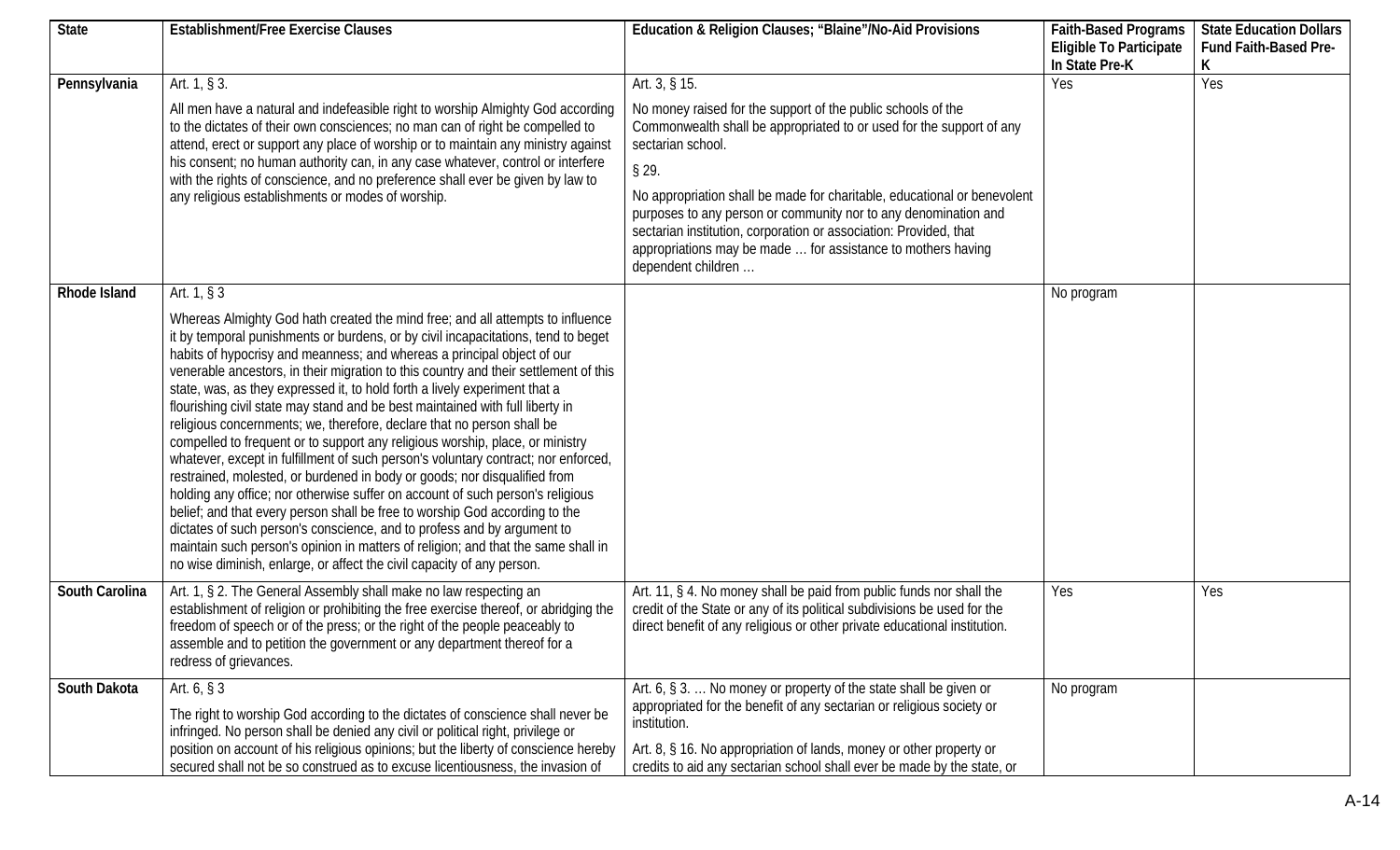| <b>State</b>     | <b>Establishment/Free Exercise Clauses</b>                                                                                                                                                                                                                                                                                                                                                                                                                                                                                                                                                                                                                                                                                                        | Education & Religion Clauses; "Blaine"/No-Aid Provisions                                                                                                                                                                                                                                                                                                                                                                                                                                                                                                                                                                                                                          | <b>Faith-Based Programs</b><br><b>Eligible To Participate</b><br>In State Pre-K | <b>State Education Dollars</b><br>Fund Faith-Based Pre-<br>К |
|------------------|---------------------------------------------------------------------------------------------------------------------------------------------------------------------------------------------------------------------------------------------------------------------------------------------------------------------------------------------------------------------------------------------------------------------------------------------------------------------------------------------------------------------------------------------------------------------------------------------------------------------------------------------------------------------------------------------------------------------------------------------------|-----------------------------------------------------------------------------------------------------------------------------------------------------------------------------------------------------------------------------------------------------------------------------------------------------------------------------------------------------------------------------------------------------------------------------------------------------------------------------------------------------------------------------------------------------------------------------------------------------------------------------------------------------------------------------------|---------------------------------------------------------------------------------|--------------------------------------------------------------|
|                  | the rights of others, or justify practices inconsistent with the peace or safety of<br>the state.<br>No person shall be compelled to attend or support any ministry or place of<br>worship against his consent nor shall any preference be given by law to any<br>religious establishment or mode of worship. No money or property of the state<br>shall be given or appropriated for the benefit of any sectarian or religious society<br>or institution.                                                                                                                                                                                                                                                                                        | any county or municipality within the state, nor shall the state or any<br>county or municipality within the state accept any grant, conveyance, gift<br>or bequest of lands, money or other property to be used for sectarian<br>purposes, and no sectarian instruction shall be allowed in any school or<br>institution aided or supported by the state.                                                                                                                                                                                                                                                                                                                        |                                                                                 |                                                              |
| <b>Tennessee</b> | Art. 1, § 3. That all men have a natural and indefeasible right to worship<br>Almighty God according to the dictates of their own conscience; that no man can<br>of right be compelled to attend, erect, or support any place of worship, or to<br>maintain any minister against his consent; that no human authority can, in any<br>case whatever, control or interfere with the rights of conscience; and that no<br>preference shall ever be given, by law, to any religious establishment or mode of<br>worship.                                                                                                                                                                                                                              |                                                                                                                                                                                                                                                                                                                                                                                                                                                                                                                                                                                                                                                                                   | Yes                                                                             | Yes                                                          |
| Texas            | Art. 1, § 6 All men have a natural and indefeasible right to worship Almighty<br>God according to the dictates of their own consciences. No man shall be<br>compelled to attend, erect or support any place of worship, or to maintain any<br>ministry against his consent. No human authority ought, in any case whatever, to<br>control or interfere with the rights of conscience in matters of religion, and no<br>preference shall ever be given by law to any religious society or mode of<br>worship. But it shall be the duty of the Legislature to pass such laws as may be<br>necessary to protect equally every religious denomination in the peaceable<br>enjoyment of its own mode of public worship.                                | Art. 1, § 7<br>No money shall be appropriated, or drawn from the Treasury for the<br>benefit of any sect, or religious society, theological or religious seminary;<br>nor shall property belonging to the State be appropriated for any such<br>purposes.<br>Art. 7, § 5<br>(c)  The permanent school fund and the available school fund may<br>not be appropriated to or used for the support of any sectarian school                                                                                                                                                                                                                                                            | Yes                                                                             | Yes                                                          |
| Utah             | Art. I, § 4<br>The rights of conscience shall never be infringed. The State shall make no law<br>respecting an establishment of religion or prohibiting the free exercise thereof;<br>no religious test shall be required as a qualification for any office of public trust<br>or for any vote at any election; nor shall any person be incompetent as a witness<br>or juror on account of religious belief or the absence thereof. There shall be no<br>union of Church and State, nor shall any church dominate the State or interfere<br>with its functions. No public money or property shall be appropriated for or<br>applied to any religious worship, exercise or instruction, or for the support of any<br>ecclesiastical establishment. | Art. I, § 4<br>No public money or property shall be appropriated for or applied to<br>any religious worship, exercise or instruction, or for the support of any<br>ecclesiastical establishment.<br>Art. X, § 1<br>The Legislature shall provide for the establishment and maintenance of<br>the state's education systems including: (a) a public education system,<br>which shall be open to all children of the state; and (b) a higher<br>education system. Both systems shall be free from sectarian control.<br>Art. $X, \S$ 8<br>No religious or partisan test or qualification shall be required as a<br>condition of employment, admission, or attendance in the state's | No program                                                                      |                                                              |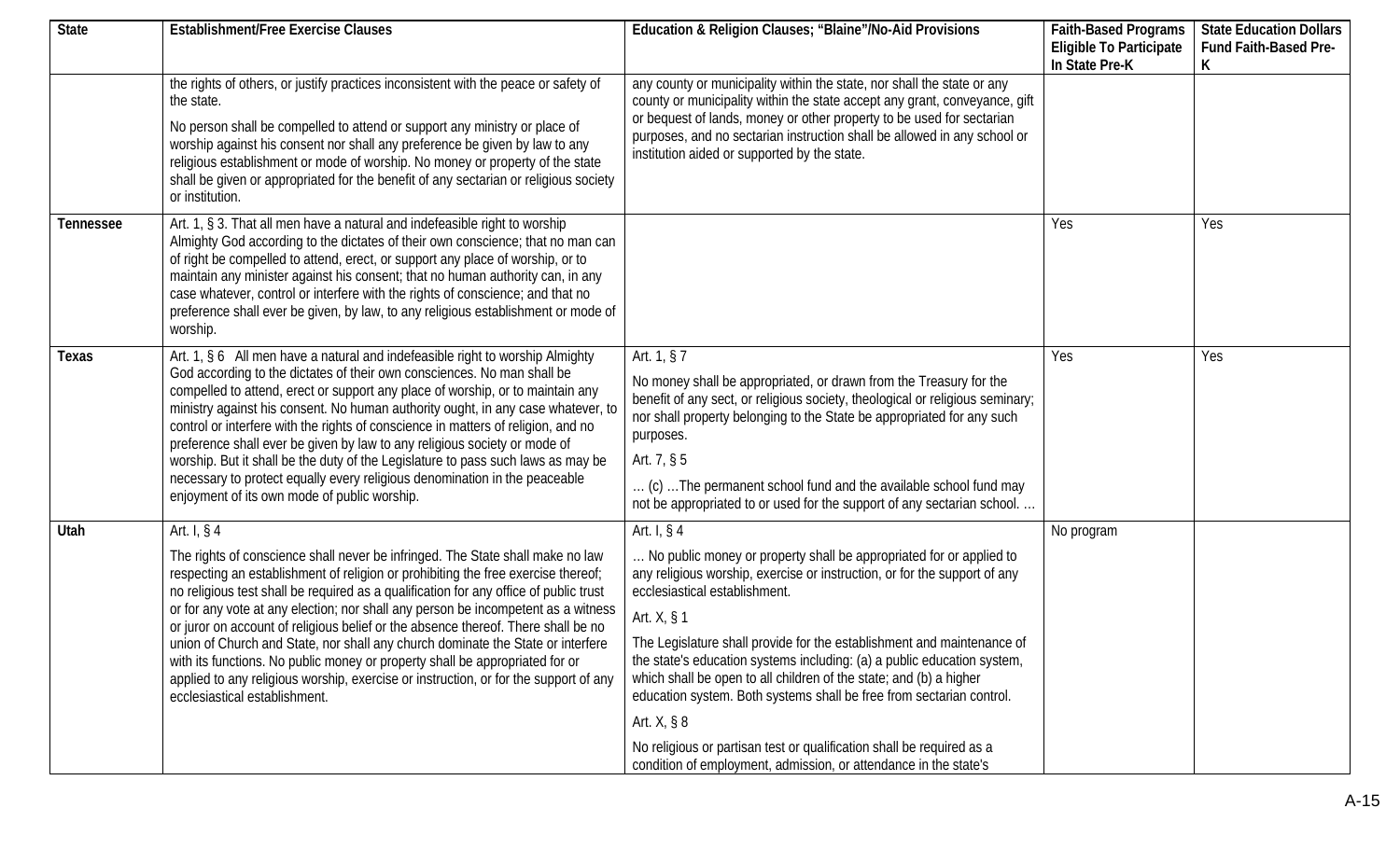| <b>State</b> | <b>Establishment/Free Exercise Clauses</b>                                                                                                                                                                                                                                                                                                                                                                                                                                                                                                                                                                                                                                                                                                                                                                                                                                                                                                                                                                                                                                                                                                                                                                                                                                                                                                                                                                                                                                                                                | Education & Religion Clauses; "Blaine"/No-Aid Provisions                                                                                                                                                                                                                                                                                                                                                                                                                                                                                                                                                                                                                                                                                                                                                                                                                                                                                                                                                                                                                                                                                           | <b>Faith-Based Programs</b><br><b>Eligible To Participate</b><br>In State Pre-K | <b>State Education Dollars</b><br>Fund Faith-Based Pre-<br>К |
|--------------|---------------------------------------------------------------------------------------------------------------------------------------------------------------------------------------------------------------------------------------------------------------------------------------------------------------------------------------------------------------------------------------------------------------------------------------------------------------------------------------------------------------------------------------------------------------------------------------------------------------------------------------------------------------------------------------------------------------------------------------------------------------------------------------------------------------------------------------------------------------------------------------------------------------------------------------------------------------------------------------------------------------------------------------------------------------------------------------------------------------------------------------------------------------------------------------------------------------------------------------------------------------------------------------------------------------------------------------------------------------------------------------------------------------------------------------------------------------------------------------------------------------------------|----------------------------------------------------------------------------------------------------------------------------------------------------------------------------------------------------------------------------------------------------------------------------------------------------------------------------------------------------------------------------------------------------------------------------------------------------------------------------------------------------------------------------------------------------------------------------------------------------------------------------------------------------------------------------------------------------------------------------------------------------------------------------------------------------------------------------------------------------------------------------------------------------------------------------------------------------------------------------------------------------------------------------------------------------------------------------------------------------------------------------------------------------|---------------------------------------------------------------------------------|--------------------------------------------------------------|
|              |                                                                                                                                                                                                                                                                                                                                                                                                                                                                                                                                                                                                                                                                                                                                                                                                                                                                                                                                                                                                                                                                                                                                                                                                                                                                                                                                                                                                                                                                                                                           | education systems.                                                                                                                                                                                                                                                                                                                                                                                                                                                                                                                                                                                                                                                                                                                                                                                                                                                                                                                                                                                                                                                                                                                                 |                                                                                 |                                                              |
|              |                                                                                                                                                                                                                                                                                                                                                                                                                                                                                                                                                                                                                                                                                                                                                                                                                                                                                                                                                                                                                                                                                                                                                                                                                                                                                                                                                                                                                                                                                                                           | Art. X, § 9.                                                                                                                                                                                                                                                                                                                                                                                                                                                                                                                                                                                                                                                                                                                                                                                                                                                                                                                                                                                                                                                                                                                                       |                                                                                 |                                                              |
|              |                                                                                                                                                                                                                                                                                                                                                                                                                                                                                                                                                                                                                                                                                                                                                                                                                                                                                                                                                                                                                                                                                                                                                                                                                                                                                                                                                                                                                                                                                                                           | Neither the state of Utah nor its political subdivisions may make any<br>appropriation for the direct support of any school or educational<br>institution controlled by any religious organization.                                                                                                                                                                                                                                                                                                                                                                                                                                                                                                                                                                                                                                                                                                                                                                                                                                                                                                                                                |                                                                                 |                                                              |
| Vermont      | Art. 3rd                                                                                                                                                                                                                                                                                                                                                                                                                                                                                                                                                                                                                                                                                                                                                                                                                                                                                                                                                                                                                                                                                                                                                                                                                                                                                                                                                                                                                                                                                                                  |                                                                                                                                                                                                                                                                                                                                                                                                                                                                                                                                                                                                                                                                                                                                                                                                                                                                                                                                                                                                                                                                                                                                                    | Yes                                                                             | Yes                                                          |
|              | That all persons have a natural and unalienable right, to worship Almighty God,<br>according to the dictates of their own consciences and understandings, as in<br>their opinion shall be regulated by the word of God; and that no person ought to,<br>or of right can be compelled to attend any religious worship, or erect or support<br>any place of worship, or maintain any minister, contrary to the dictates of<br>conscience, nor can any person be justly deprived or abridged of any civil right<br>as a citizen, on account of religious sentiments, or peculiar mode of religious<br>worship; and that no authority can, or ought to be vested in, or assumed by, any<br>power whatever, that shall in any case interfere with, or in any manner control<br>the rights of conscience, in the free exercise of religious worship. Nevertheless,<br>every sect or denomination of Christians ought to observe the sabbath or Lord's<br>day, and keep up some sort of religious worship, which to them shall seem most<br>agreeable to the revealed will of God.                                                                                                                                                                                                                                                                                                                                                                                                                                               |                                                                                                                                                                                                                                                                                                                                                                                                                                                                                                                                                                                                                                                                                                                                                                                                                                                                                                                                                                                                                                                                                                                                                    |                                                                                 |                                                              |
| Virginia     | Art. 1, § 16 That religion or the duty which we owe to our Creator, and the<br>manner of discharging it, can be directed only by reason and conviction, not by<br>force or violence; and, therefore, all men are equally entitled to the free exercise<br>of religion, according to the dictates of conscience; and that it is the mutual duty<br>of all to practice Christian forbearance, love, and charity towards each other. No<br>man shall be compelled to frequent or support any religious worship, place, or<br>ministry whatsoever, nor shall be enforced, restrained, molested, or burthened in<br>his body or goods, nor shall otherwise suffer on account of his religious opinions<br>or belief; but all men shall be free to profess and by argument to maintain their<br>opinions in matters of religion, and the same shall in nowise diminish, enlarge, or<br>affect their civil capacities. And the General Assembly shall not prescribe any<br>religious test whatever, or confer any peculiar privileges or advantages on any<br>sect or denomination, or pass any law requiring or authorizing any religious<br>society, or the people of any district within this Commonwealth, to levy on<br>themselves or others, any tax for the erection or repair of any house of public<br>worship, or for the support of any church or ministry; but it shall be left free to<br>every person to select his religious instructor, and to make for his support such<br>private contract as he shall please. | Art. 4, § 16<br>The General Assembly shall not make any appropriation of public funds,<br>personal property, or real estate to any church or sectarian society, or<br>any association or institution of any kind whatever which is entirely or<br>partly, directly or indirectly, controlled by any church or sectarian society.<br>Nor shall the General Assembly make any like appropriation to any<br>charitable institution which is not owned or controlled by the<br>Commonwealth; the General Assembly may, however, make<br>appropriations to nonsectarian institutions for the reform of youthful<br>criminals and may also authorize counties, cities, or towns to make such<br>appropriations to any charitable institution or association.<br>Art. 8, § 10<br>No appropriation of public funds shall be made to any school or<br>institution of learning not owned or exclusively controlled by the State or<br>some political subdivision thereof; provided, first, that the General<br>Assembly may, and the governing bodies of the several counties, cities<br>and towns may, subject to such limitations as may be imposed by the | Yes                                                                             |                                                              |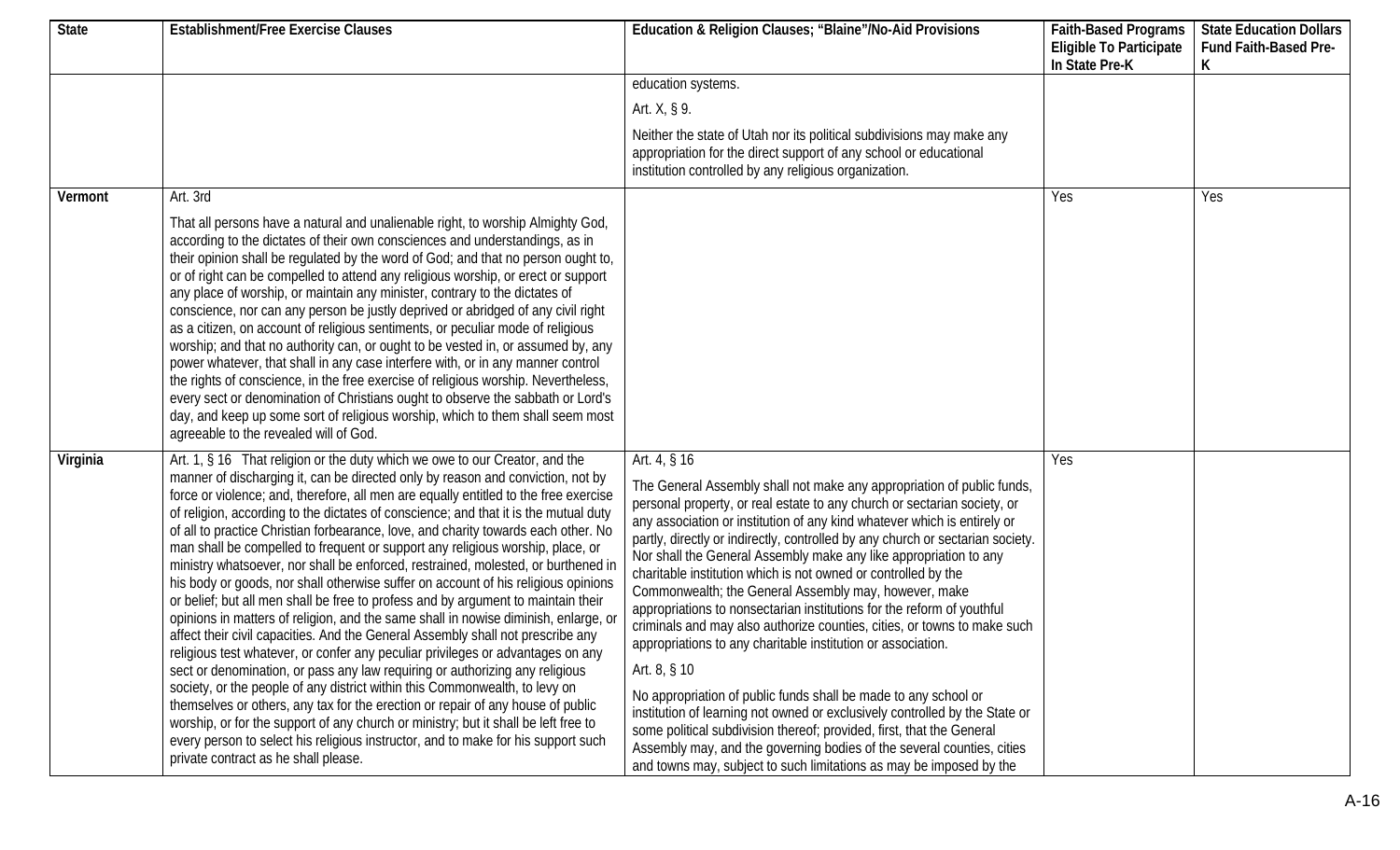| <b>State</b>  | <b>Establishment/Free Exercise Clauses</b>                                                                                                                                                                                                                                                                                                                                                                                                                                                                                                                                                                                                                                                                                                                                                                                                                                                                                                                                                                                                                                                                                                                                                                                                                                                                             | Education & Religion Clauses; "Blaine"/No-Aid Provisions                                                                                                                                                                                                                                                                                                                                                                                                                                                                                                                                                                                                                                                                                                                                                                                                                                                                                                                                                                                                              | <b>Faith-Based Programs</b><br><b>Eligible To Participate</b><br>In State Pre-K                                                                                                                                               | <b>State Education Dollars</b><br>Fund Faith-Based Pre-<br>K |
|---------------|------------------------------------------------------------------------------------------------------------------------------------------------------------------------------------------------------------------------------------------------------------------------------------------------------------------------------------------------------------------------------------------------------------------------------------------------------------------------------------------------------------------------------------------------------------------------------------------------------------------------------------------------------------------------------------------------------------------------------------------------------------------------------------------------------------------------------------------------------------------------------------------------------------------------------------------------------------------------------------------------------------------------------------------------------------------------------------------------------------------------------------------------------------------------------------------------------------------------------------------------------------------------------------------------------------------------|-----------------------------------------------------------------------------------------------------------------------------------------------------------------------------------------------------------------------------------------------------------------------------------------------------------------------------------------------------------------------------------------------------------------------------------------------------------------------------------------------------------------------------------------------------------------------------------------------------------------------------------------------------------------------------------------------------------------------------------------------------------------------------------------------------------------------------------------------------------------------------------------------------------------------------------------------------------------------------------------------------------------------------------------------------------------------|-------------------------------------------------------------------------------------------------------------------------------------------------------------------------------------------------------------------------------|--------------------------------------------------------------|
|               |                                                                                                                                                                                                                                                                                                                                                                                                                                                                                                                                                                                                                                                                                                                                                                                                                                                                                                                                                                                                                                                                                                                                                                                                                                                                                                                        | General Assembly, appropriate funds for educational purposes which<br>may be expended in furtherance of elementary, secondary, collegiate or<br>graduate education of Virginia students in public and nonsectarian<br>private schools and institutions of learning, in addition to those owned or<br>exclusively controlled by the State or any such county, city or town;<br>second, that the General Assembly may appropriate funds to an agency,<br>or to a school or institution of learning owned or controlled by an agency,<br>created and established by two or more States under a joint agreement<br>to which this State is a party for the purpose of providing educational<br>facilities for the citizens of the several States joining in such agreement;<br>third, that counties, cities, towns, and districts may make appropriations<br>to nonsectarian schools of manual, industrial, or technical training, and<br>also to any school or institution of learning owned or exclusively<br>controlled by such county, city, town, or school district. |                                                                                                                                                                                                                               |                                                              |
| Washington    | Art. 1, § 11<br>Absolute freedom of conscience in all matters of religious sentiment, belief and<br>worship, shall be guaranteed to every individual, and no one shall be molested<br>or disturbed in person or property on account of religion; but the liberty of<br>conscience hereby secured shall not be so construed as to excuse acts of<br>licentiousness or justify practices inconsistent with the peace and safety of the<br>state. No public money or property shall be appropriated for or applied to any<br>religious worship, exercise or instruction, or the support of any religious<br>establishment: PROVIDED, HOWEVER, That this article shall not be so<br>construed as to forbid the employment by the state of a chaplain for such of the<br>state custodial, correctional, and mental institutions, or by a county's or public<br>hospital district's hospital, health care facility, or hospice, as in the discretion of<br>the legislature may seem justified. No religious qualification shall be required for<br>any public office or employment, nor shall any person be incompetent as a<br>witness or juror, in consequence of his opinion on matters of religion, nor be<br>questioned in any court of justice touching his religious belief to affect the weight<br>of his testimony. | Art. 1, § 11<br>No public money or property shall be appropriated for or applied to<br>any religious worship, exercise or instruction, or the support of any<br>religious establishment<br>Art. 9, § 4<br>All schools maintained or supported wholly or in part by the public funds<br>shall be forever free from sectarian control or influence.                                                                                                                                                                                                                                                                                                                                                                                                                                                                                                                                                                                                                                                                                                                     | Wash. Rev. Code §<br>43.215.430.<br>The department shall<br>review applications from<br>public or private<br>nonsectarian<br>organizations for state<br>funding of early<br>childhood education<br>and assistance<br>programs |                                                              |
| West Virginia | Art. 3, § 15. Religious freedom guaranteed. No man shall be compelled to<br>frequent or support any religious worship, place or ministry whatsoever; nor shall<br>any man be enforced, restrained, molested or burthened, in his body or goods,<br>or otherwise suffer, on account of his religious opinions or belief, but all men<br>shall be free to profess and by argument, to maintain their opinions in matters of<br>religion; and the same shall, in nowise, affect, diminish or enlarge their civil<br>capacities; and the Legislature shall not prescribe any religious test whatever, or<br>confer any peculiar privileges or advantages on any sect or denomination, or                                                                                                                                                                                                                                                                                                                                                                                                                                                                                                                                                                                                                                   |                                                                                                                                                                                                                                                                                                                                                                                                                                                                                                                                                                                                                                                                                                                                                                                                                                                                                                                                                                                                                                                                       | Yes                                                                                                                                                                                                                           | Yes                                                          |